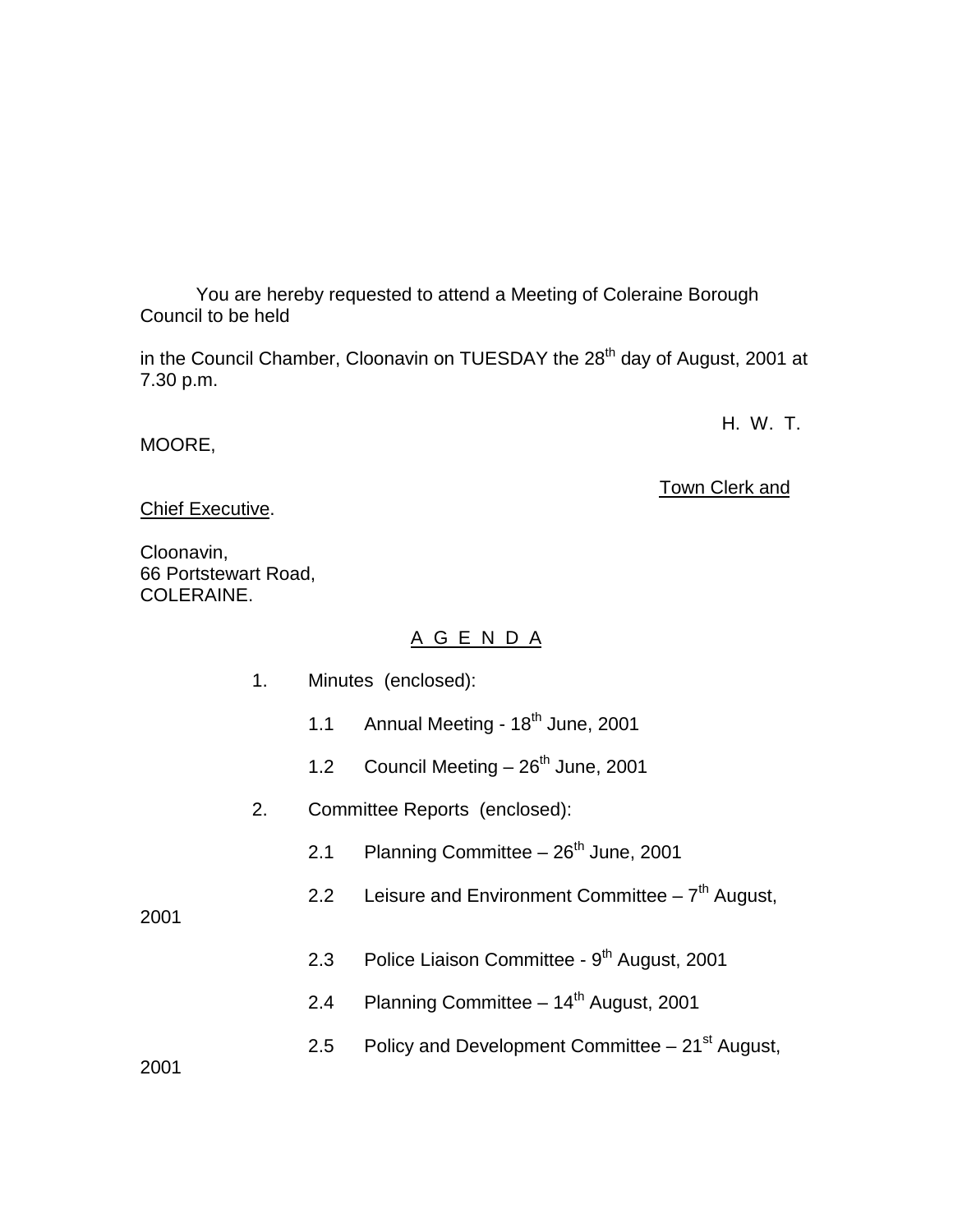- 3. Correspondence
- 4. Documents for Sealing

# **Enclosed for Information:**

(1) Minutes of the meeting of the Northern Health and Social Services Council of

 $2<sup>nd</sup>$  May, 2001

(2) Report of the Chief Constable - 2000 - 2001

To: Each Member of Council.  $24^{\text{th}}$  August, 2001.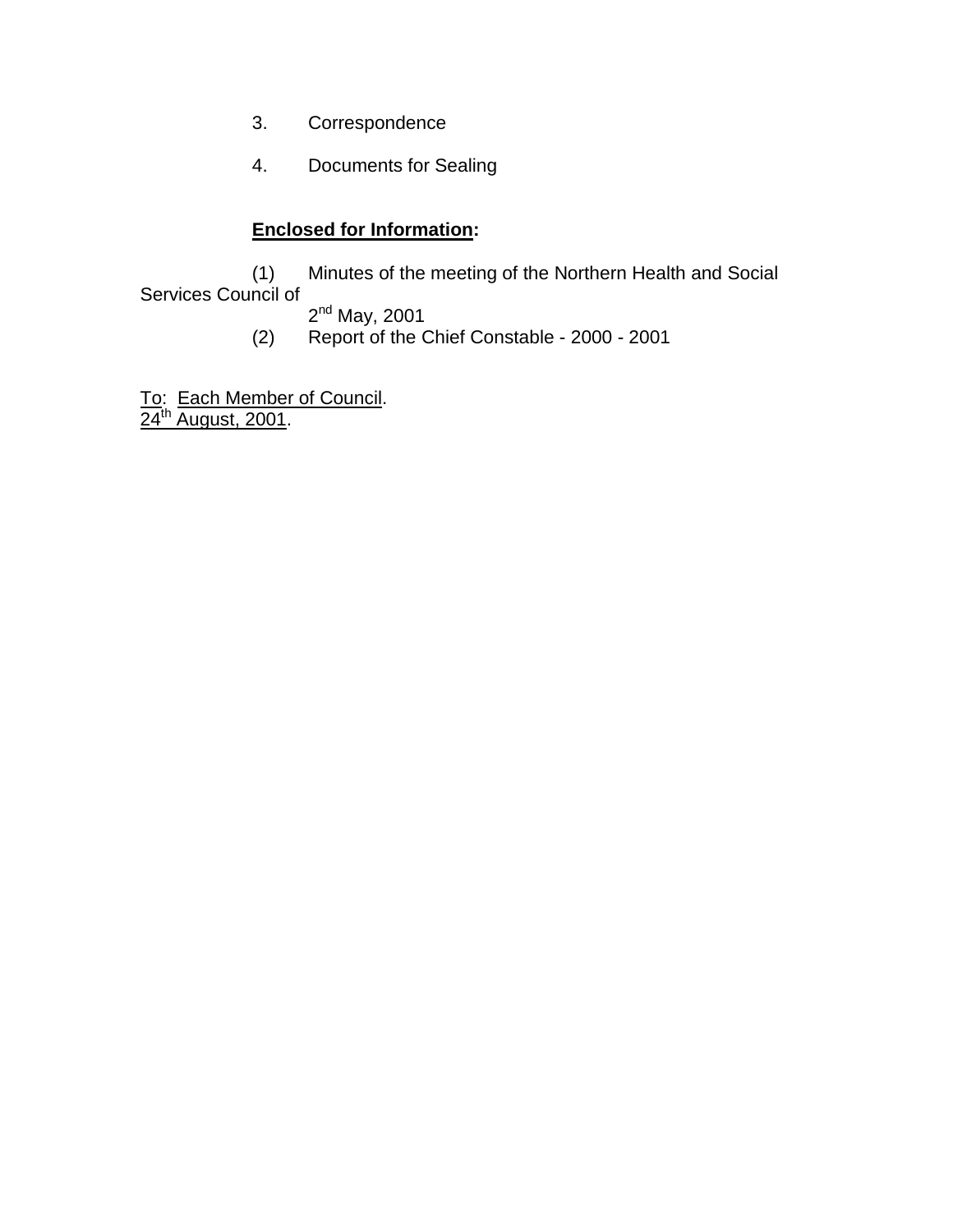### **ANNUAL MEETING**

Minutes of proceedings of Coleraine Borough Council held in the Council Chamber, Cloonavin on Monday,  $18<sup>th</sup>$  June, 2001 at 7.30 p.m.

**Convened:** As per Notice attached

**Present:**The Mayor, Councillor E. A. Johnston (Mrs.)

#### **Councillors**

| N. F. Hillis     |
|------------------|
| W. A. King       |
| B. Leonard       |
| D. McClarty      |
| W. J. McClure    |
| G. L. McLaughlin |
| R. A. McPherson  |
| A. McQuillan     |
| E. M. Mullan     |
| R. D. Stewart    |
|                  |

## **Officers in Attendance:** Town Clerk and Chief Executive, Director of Leisure Services, Director of Technical Services, Director of Environmental Health, Director of Corporate Services, Policy Development Officer, Finance Officer, Principal Administrative Officer, Administrative Officer and Administrative Assistants

### **Apology:** Councillor W. J. Watt

### **1.0 SEATING ARRANGEMENTS**

Concern was expressed by some members regarding the seating arrangements in the Chamber.

#### **2.0 MAYOR'S REMARKS**

The outgoing Mayor, Councillor Mrs. Johnston, welcomed the new members of Council and those re-elected.

Councillor Mrs. Johnston advised that Councillor Watt was currently in hospital. It was agreed that the Town Clerk and Chief Executive write to Councillor Watt conveying members' best wishes for a speedy recovery.

Councillor Mrs. Johnston reflected on the highlights of her year in office and expressed her thanks to fellow Councillors and staff for their help and assistance during her term of office.

Members paid tribute to Councillor Mrs. Johnston and the former Deputy Mayor for the manner in which they had carried out their official duties.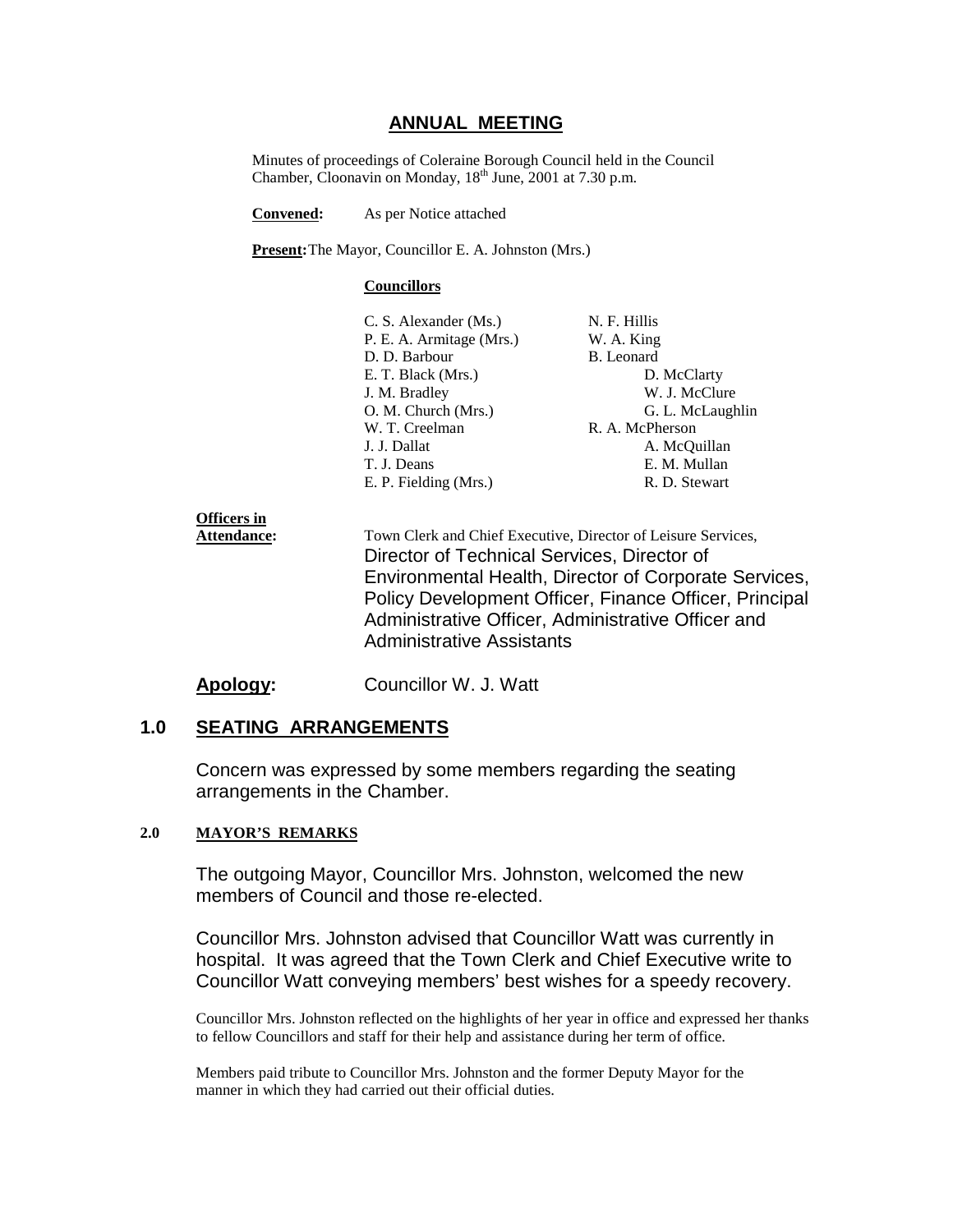### **3.0 D'HONDT SYSTEM**

Councillor Mrs. Johnston advised that she was aware that there was a desire to consider a proposed convention for the allocation of senior positions within Council over the next

four year term using the d'Hondt system.

To allow discussion of this proposal, members were asked to suspend Standing Order numbers 5.2 and 14.8.

It was subsequently proposed by Councillor McClure, seconded by Councillor McClarty and agreed:

That Standing Order numbers 5.2 and 14.8 be suspended.

It was proposed by Councillor McClarty, seconded by Councillor Bradley and agreed:

That this Council approve a convention that the following five posts be allocated

for the next four years on the basis of the d'Hondt system to recognise the proportional strengths of all parties on Council:

> Mayor Deputy Mayor Chairman – Leisure and Environment Committee Chairman – Planning Committee Chairman – Policy and Development Committee

The Town Clerk and Chief Executive circulated a paper outlining the effect of such a system being applied for the total of 20 posts mentioned and involving the following process:

- 1. Council would adjourn for a short period to facilitate the efficient exercise of the choice process.
- 2. Members would gather in parties within the Members' area and the Town Clerk and Chief Executive would circulate among each of them in choice order to determine the post and year being chosen.
- 3. On return to the Chamber, Council would be asked to formally endorse the agreed list of posts.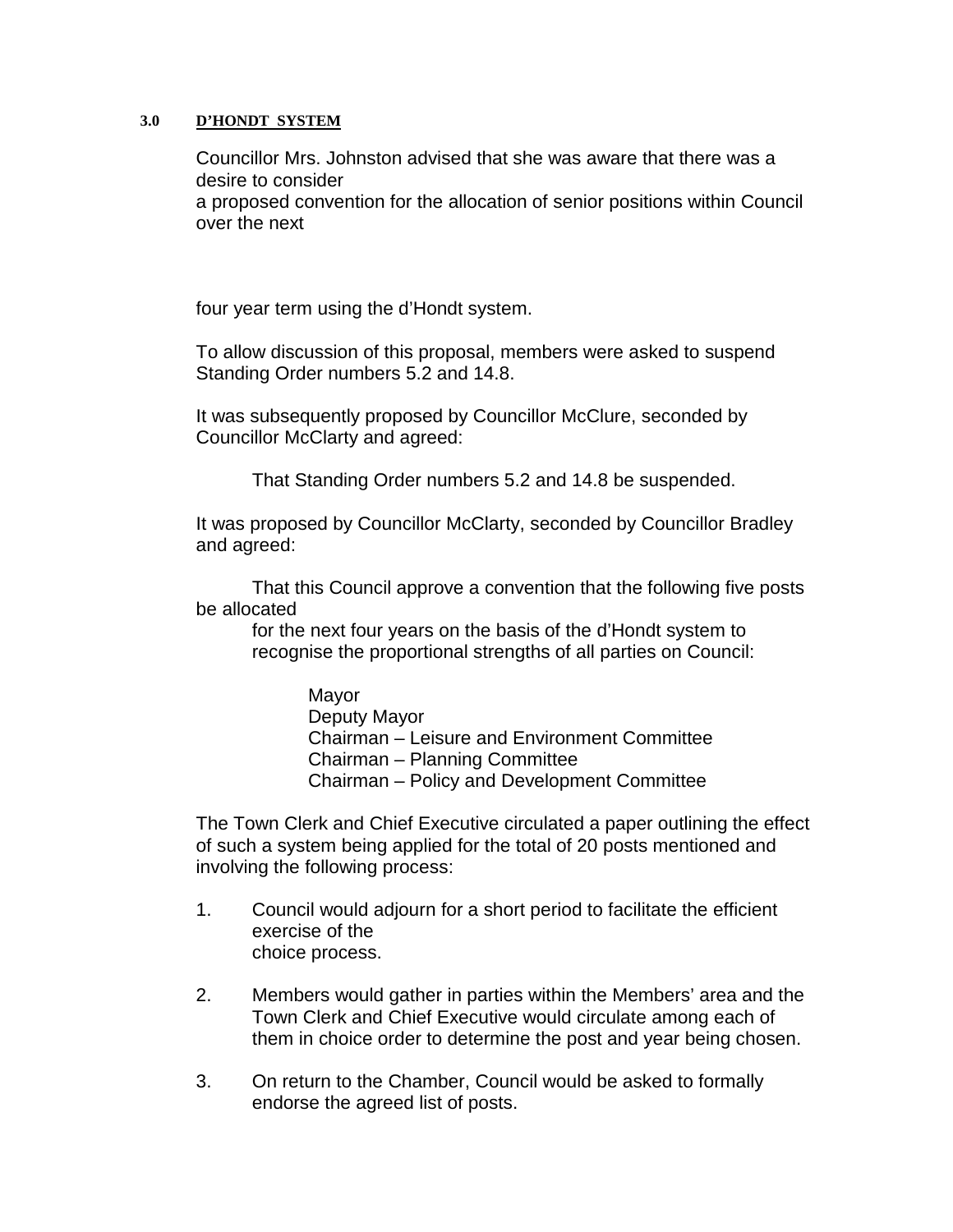- 4. The convention would then be incorporated into Council's Standing Orders at the next meeting of Council.
- 5. The Mayor for 2001/2002 would be deemed elected by the process and would chair the remainder of the meeting.

Following further discussion Council formally adjourned to facilitate this process.

Upon the resumption of the meeting, the Town Clerk and Chief Executive announced the agreed list of posts, viz:

| <b>YEAR</b>   | <b>POST</b>                         | <b>PARTY CHOICE</b>        |  |
|---------------|-------------------------------------|----------------------------|--|
|               | Mayor                               | SDLP - (Councillor Dallat) |  |
|               | Deputy Mayor                        | DUP - (Councillor Stewart) |  |
| <b>YEAR1</b>  | Chairman - Leisure &<br>Environment | <b>UUP</b>                 |  |
|               | Chairman - Planning                 | <b>UUP</b>                 |  |
|               | Chairman - Policy &<br>Development  | <b>DUP</b>                 |  |
|               | Mayor                               | <b>UUP</b>                 |  |
|               | Deputy Mayor                        | <b>SDLP</b>                |  |
| <b>YEAR 2</b> | Chairman - Leisure &<br>Environment | <b>UUP</b>                 |  |
|               | Chairman - Planning                 | <b>DUP</b>                 |  |
|               | Chairman - Policy &<br>Development  | <b>UUP</b>                 |  |
|               | Mayor                               | <b>DUP</b>                 |  |
|               | Deputy Mayor                        | <b>SDLP</b>                |  |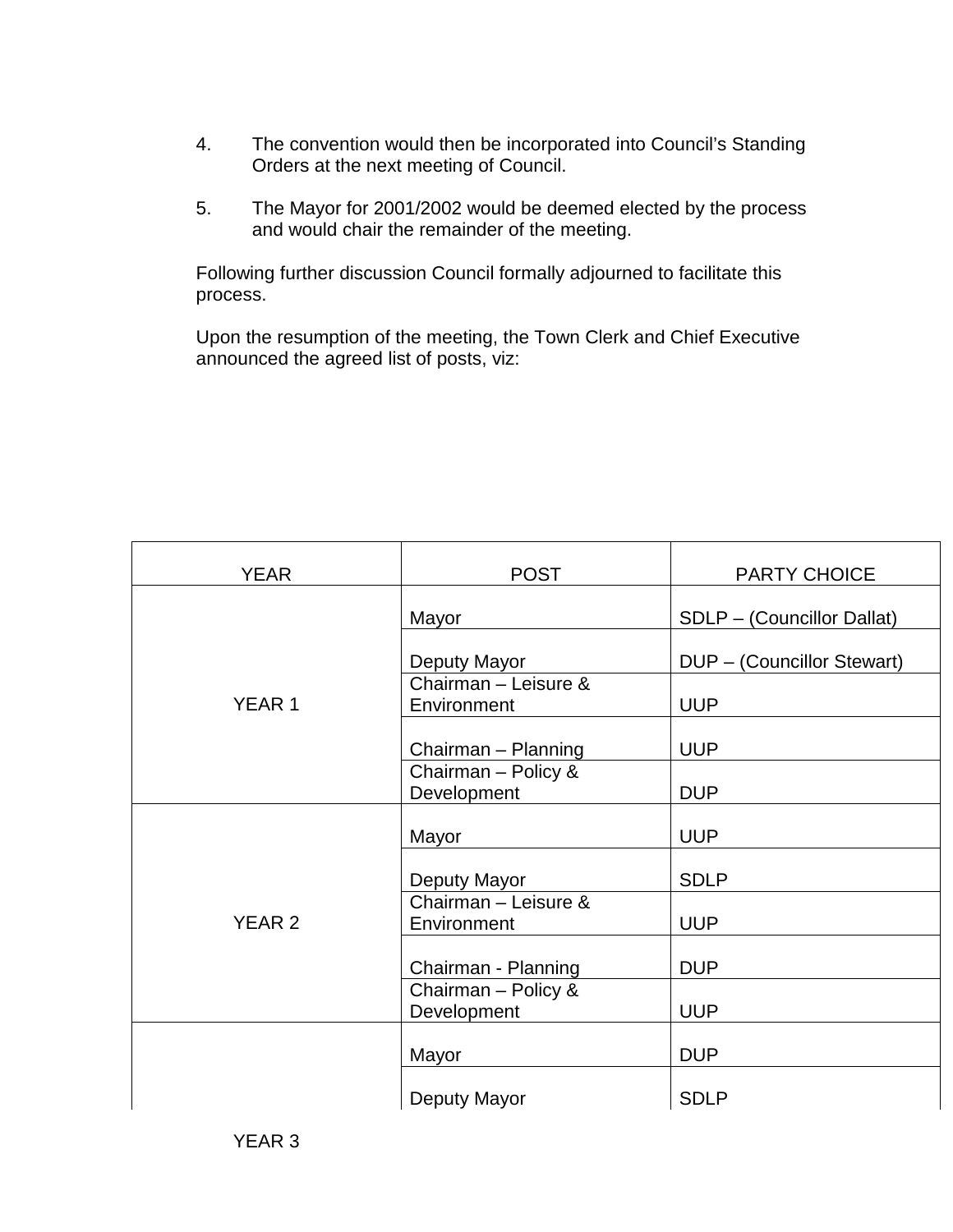|                   | Chairman - Leisure & |            |
|-------------------|----------------------|------------|
|                   | Environment          | <b>DUP</b> |
|                   |                      |            |
|                   | Chairman - Planning  | <b>UUP</b> |
|                   | Chairman - Policy &  |            |
|                   | Development          | <b>UUP</b> |
|                   |                      |            |
|                   | Mayor                | <b>UUP</b> |
|                   |                      |            |
|                   | Deputy Mayor         | <b>DUP</b> |
|                   | Chairman - Leisure & |            |
| YEAR <sub>4</sub> | Environment          | <b>DUP</b> |
|                   |                      |            |
|                   | Chairman - Planning  | <b>UUP</b> |
|                   | Chairman - Policy &  |            |
|                   | Development          | <b>UUP</b> |

Council formally endorsed the agreed list of posts.

#### **4.0 MAYOR**

On taking the Chair, Councillor Dallat signed the formal acceptance of office and expressed his thanks to Council for their endorsement of him to the post of Mayor.

#### **5.0 DEPUTY MAYOR**

Councillor Stewart signed the formal acceptance of office and expressed his thanks to Council for their endorsement of him to the post of Deputy Mayor.

#### **6.0 ELECTION OF ALDERMEN**

The following Councillors were nominated for election as Aldermen for a four year term:

Mrs. Armitage, Mrs. Black, Creelman, Leonard, McClure and Watt

Following a PR election the undernoted were duly elected Aldermen:

Mrs. Armitage, Mrs. Black, Creelman, Leonard and McClure

#### **7.0 COMMITTEES - STRUCTURE AND TIMETABLE**

Consideration was given to the Town Clerk and Chief Executive's Report on Committees – Structure and Timetable (previously supplied).

Following discussion it was proposed by Councillor McClarty, seconded by Councillor Mrs. Johnston and agreed that the existing committee structure and timetable, as detailed, be applied until such time as any re-examination of the current format takes place.

It was agreed that the one additional meeting scheduled for Tuesday,  $26<sup>th</sup>$  June, 2001 commence at 7.00 p.m. This meeting would comprise: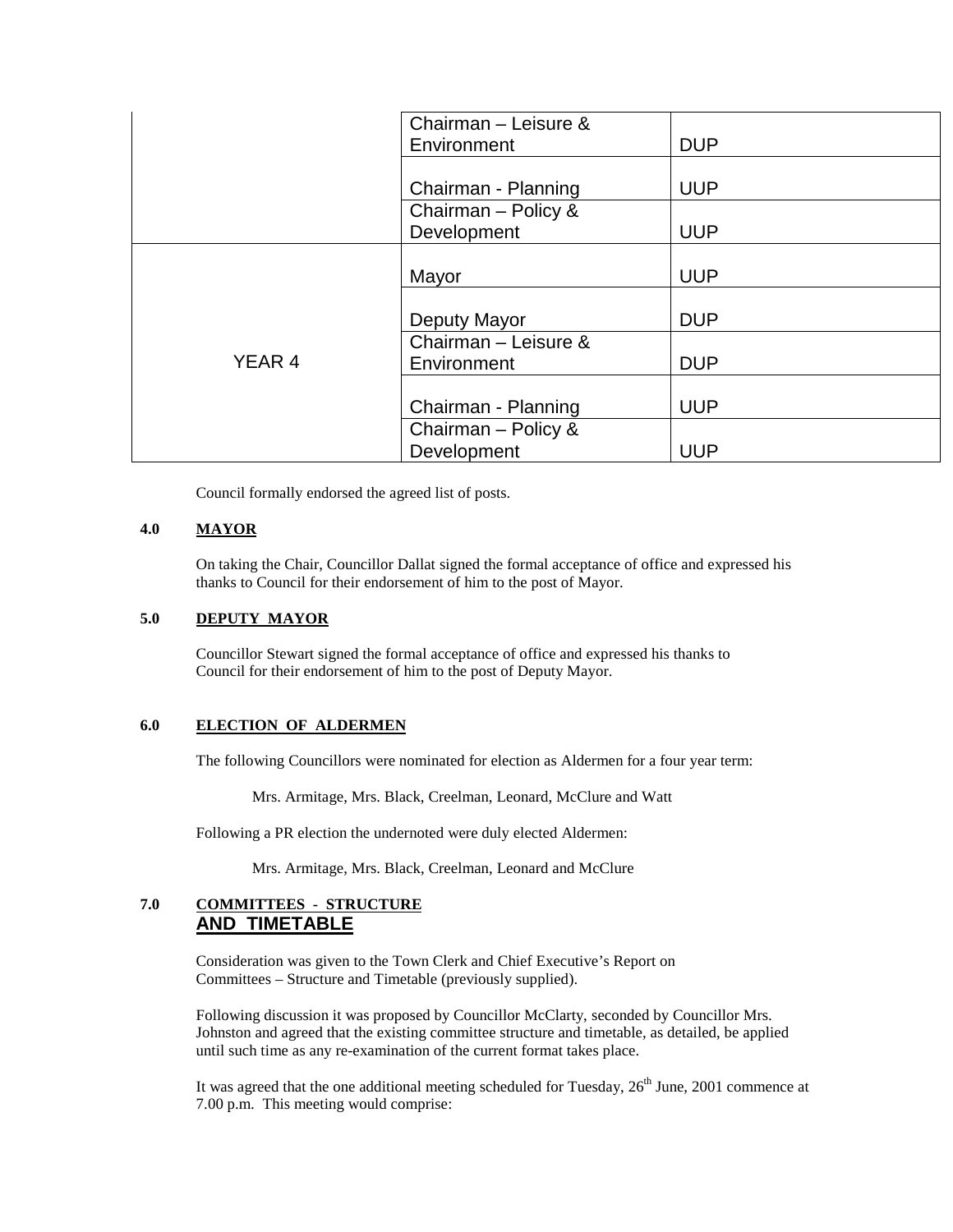- (a) A short meeting of Council to deal with urgent all-Committee business; and
- (b) A first meeting of the Planning Committee.

#### **8.0 NOMINATION OF REPRESENTATIVES**

Following discussion, as to the format for the nomination of representatives to other committees and bodies, it was proposed by Alderman Leonard and seconded by Councillor Mullan that Council adjourn for a period to consider using the d'Hondt system for such nominations.

As an amendment it was proposed by Alderman McClure and seconded by Councillor Mrs. Johnston:

That the nomination of representatives be decided as previously on a majority voting basis.

On being put to the meeting, the amendment was carried by sixteen votes to four.

#### **9.0 NOMINATIONS**

It was agreed that representatives, as undernoted, be nominated to serve on the following:

(a) Northern Health and Social Services Council (4 year term from 1 June 2001)

Councillor Mrs. Johnston

(b) North Eastern Education and Library Board (4 year term from 1 July 2001)

Councillors Barbour and Mrs. Church

(c) Lower Bann Advisory Committee (term to expire 31 December 2003)

Alderman McClure and Councillor King

(d) The Somme Advisory Committee (4 year term from 1 June 2001)

Councillor Watt

### **10.0 REPRESENTATIVES**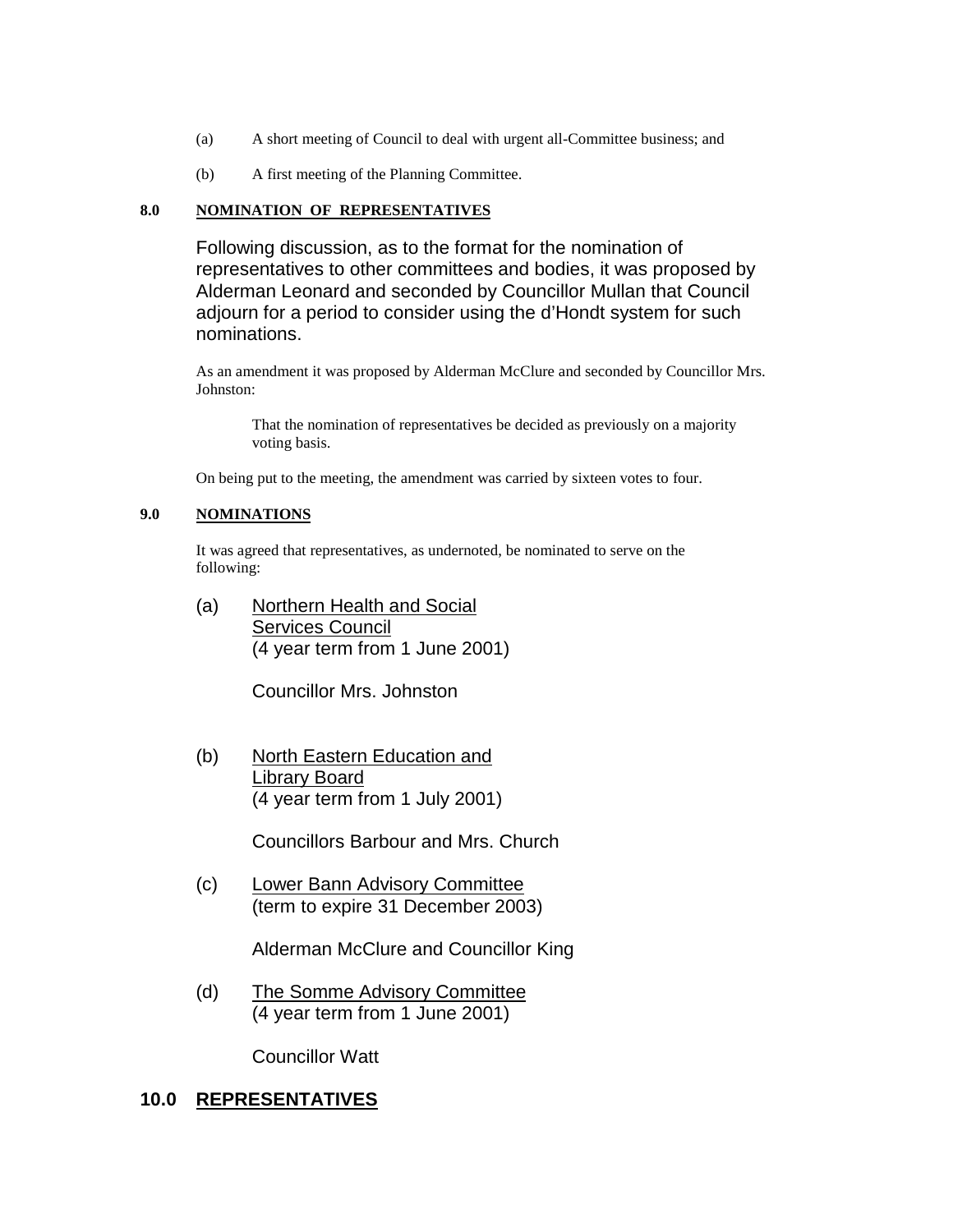It was agreed that representatives, as undernoted, be appointed to serve on the following organisations:

(a) Castlerock Community Association

Alderman Creelman Councillor King

(b) Causeway Coast and Antrim Glens Ltd.

Councillor Hillis

(c) Causeway Museum Service

Alderman Mrs. Black Councillors Barbour, Bradley, Mrs. Church and King

(d) Coleraine Arts Committee

Alderman Leonard Councillors Mrs. Fielding, Mrs. Johnston and McClarty

(e) Coleraine Borough Strategic Partnership

Alderman Mrs. Black Councillors McQuillan and Mullan

(f) Coleraine and District Home Safety **Committee** 

> The Deputy Mayor Councillor Mrs. Johnston

(g) Coleraine and District Local Sports Advisory Council

Councillors Bradley, King, McClarty and Watt

(h) Coleraine and District Road Safety Committee

Alderman Creelman

(i) Coleraine Local Action Group for Enterprise Ltd.

Councillors Mrs. Church, King and McQuillan

(j) Coleraine Town Centre Partnership

Alderman McClure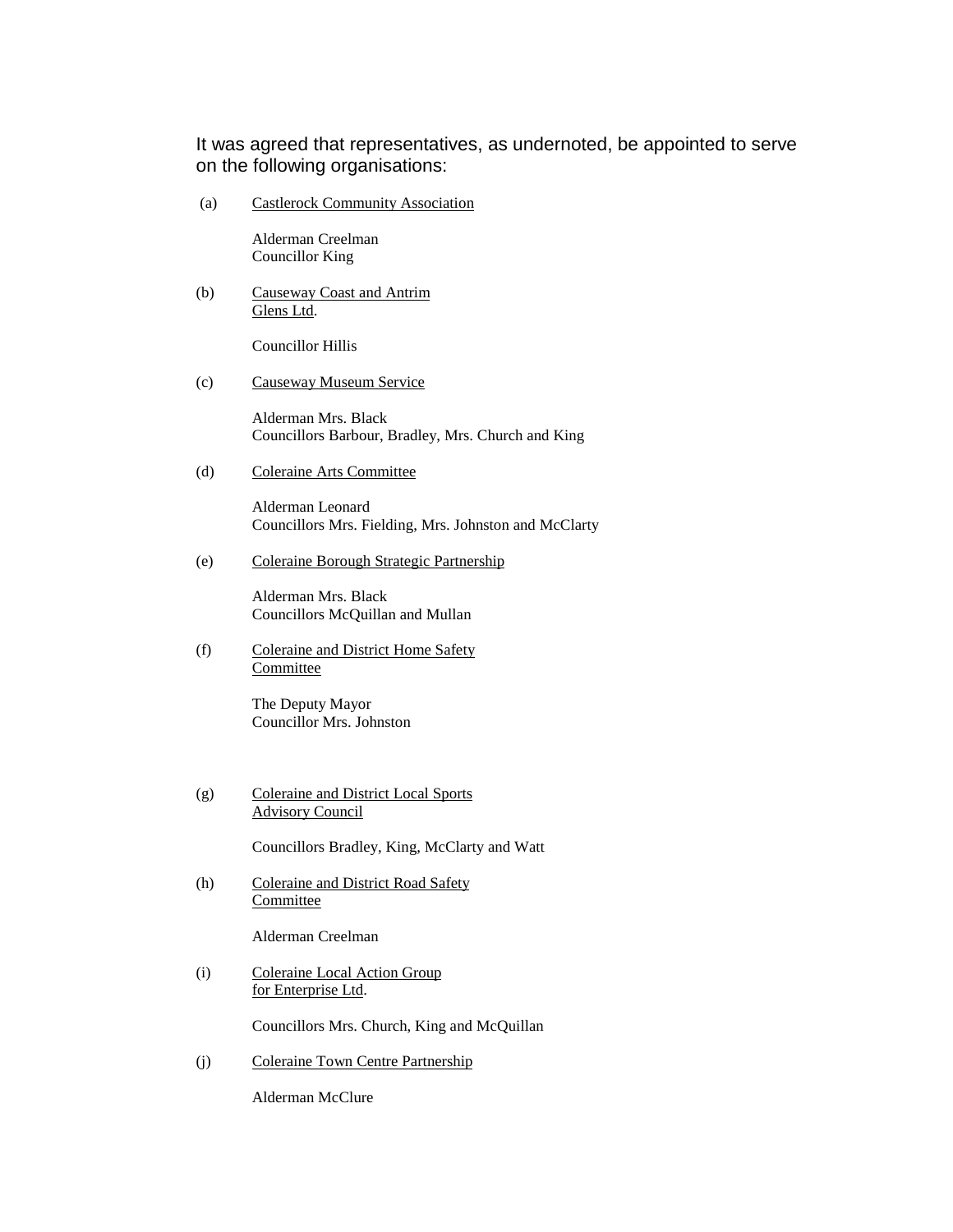Councillors Mrs. Johnston and McLaughlin

(k) Coleraine Twinning Association

Aldermen Mrs. Black and Leonard Councillors Deans and McPherson

(l) Irish Society's Local Advisory **Committee** 

> The Mayor Alderman Mrs. Black Councillor Mrs. Church

(m) Local Government Partnership on Travellers' Issues

> The Deputy Mayor Councillor Hillis

(n) Management Committee of Coleraine Citizens' Advice Bureau

> The Deputy Mayor Councillor McLaughlin

(o) National Association of Councillors – General Management Committee

Councillor Hillis

(p) National Association of Councillors – Northern Ireland Region

> The Deputy Mayor Councillors Hillis and McLaughlin

(q) North West Regional Waste Management Group

> The Mayor Councillor McPherson

(r) Northern Group Building Control Committee

> Councillors Deans and Mullan Substitutes: The Deputy Mayor and Councillor McPherson

(s) Northern Group Environmental Health Committee

> Councillors Barbour and McQuillan Substitutes: Alderman Creelman and Councillor McLaughlin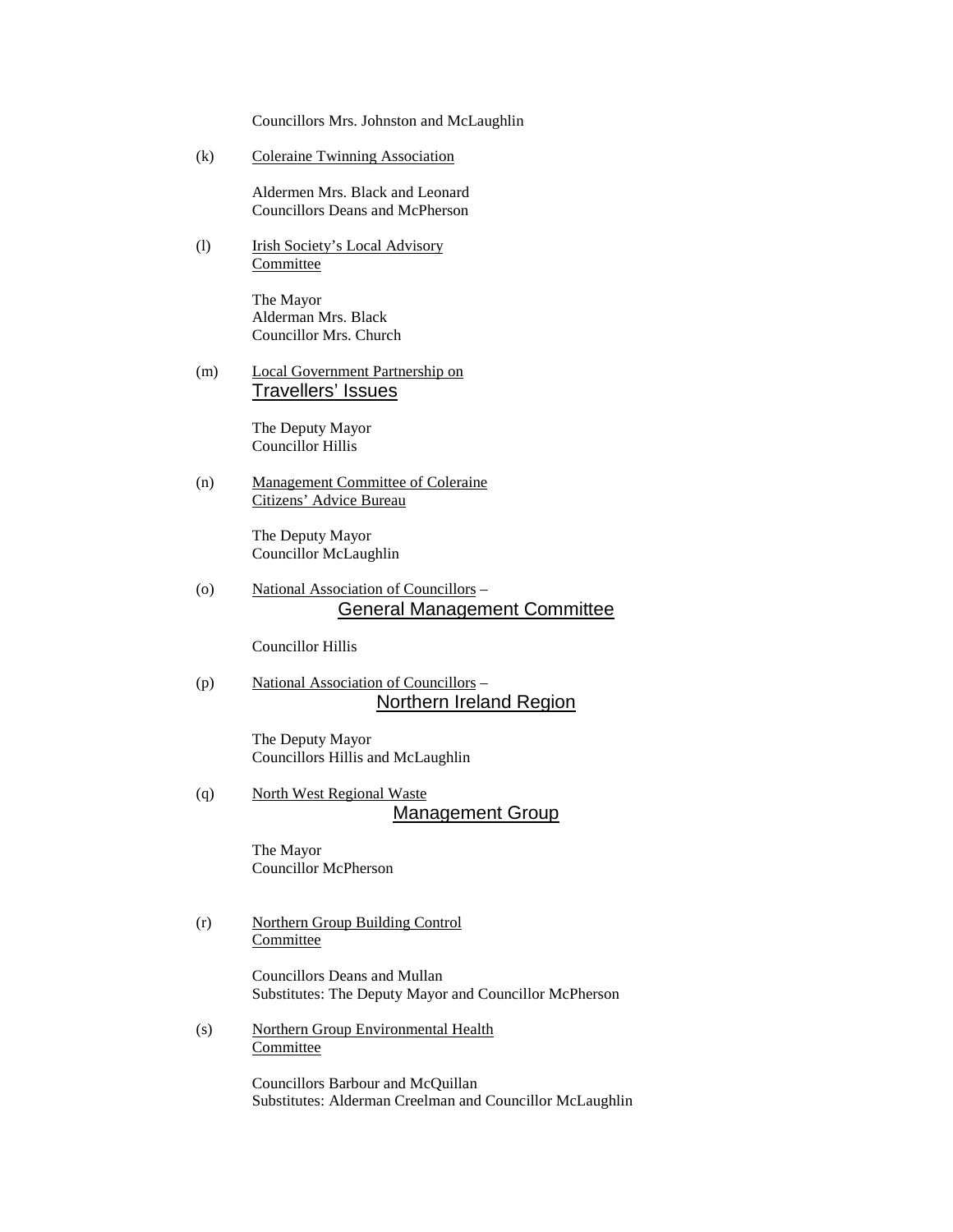(t) Northern Ireland Amenity Council

Alderman Mrs. Black

(u) Northern Ireland Housing Council

Alderman Mrs. Armitage

(v) Portballintrae Residents' Association

Alderman Mrs. Black Councillor McPherson

(w) Portrush Regeneration Trust

The Town Clerk and Chief Executive reported that the Trust was no longer meeting.

(x) Portrush, Portstewart and District Road Safety Committee

Alderman Creelman

(y) Portstewart Community Association

The Deputy Mayor Aldermen Mrs. Armitage and Leonard

(z) Reserve Forces and Cadets Association for Northern Ireland

The Deputy Mayor

(aa) Riverside Theatre Trust

Councillor McClarty

(bb) Trustees of Garvagh Museum

Councillor McQuillan

(cc) Trustees of Giants Causeway and Bushmills Railway

Councillor Hillis

(dd) Ulster Tourist Development Association

Councillor McPherson

#### **11.0 MANAGEMENT COMMITTEES**

It was agreed that representatives, as undernoted, be appointed to serve on the following Management Committees: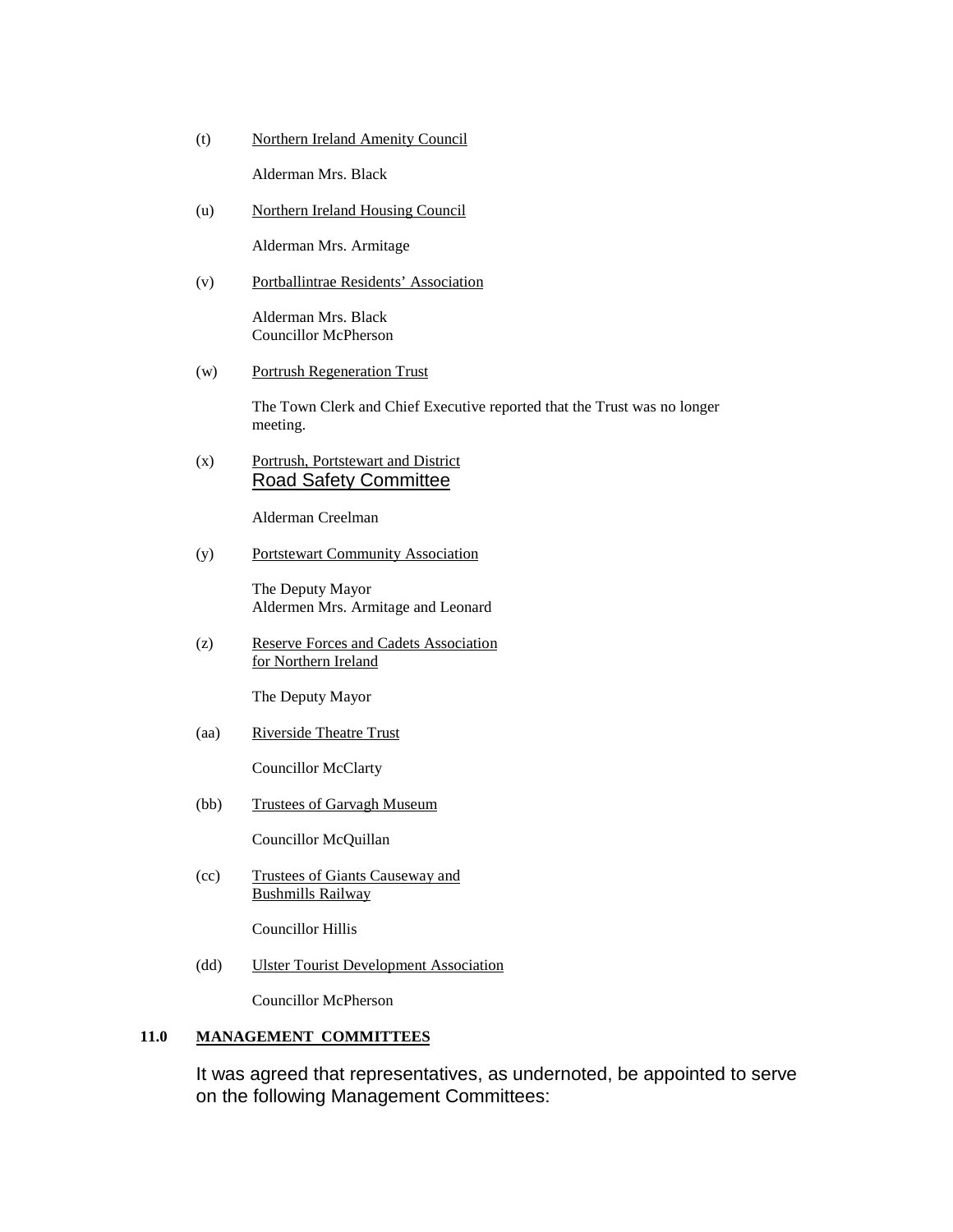| (a) | <b>Ballysally Youth and Community</b><br>Centre Joint Management<br>Committee | Aldermen McClure and Leonard and Councillor<br>McPherson                     |
|-----|-------------------------------------------------------------------------------|------------------------------------------------------------------------------|
| (b) | Castlerock Recreation and<br><b>Youth Hall Management</b><br><b>Committee</b> | Councillors King and McQuillan                                               |
| (c) | <b>Coleraine West Community</b><br><b>Centre Management</b><br>Committee      | Councillors Barbour, McClarty and McLaughlin                                 |
| (d) | Harpur's Hill Community<br><b>Centre Management</b><br>Committee              | Councillors Bradley and McPherson                                            |
| (e) | Kilrea Town Hall                                                              | The Mayor, Councillors Mrs. Church and Mullan<br><b>Management Committee</b> |
| (f) | <b>Windyhall Community Centre</b>                                             | Alderman McClure, Councillors                                                |
|     | <b>Management Committee</b>                                                   | Bradley and<br>Mrs. Johnston                                                 |
|     | 12 U                                                                          | 2001 COMME DII CRIMACE                                                       |

## **12.0 2001 SOMME PILGRIMAGE - 29TH JUNE - 3RD JULY**

The Town Clerk and Chief Executive reported that Councillor Watt would be unable to attend the Somme Pilgrimage due to illness.

Any member interested in filling this vacancy was asked to contact the Chief Executive.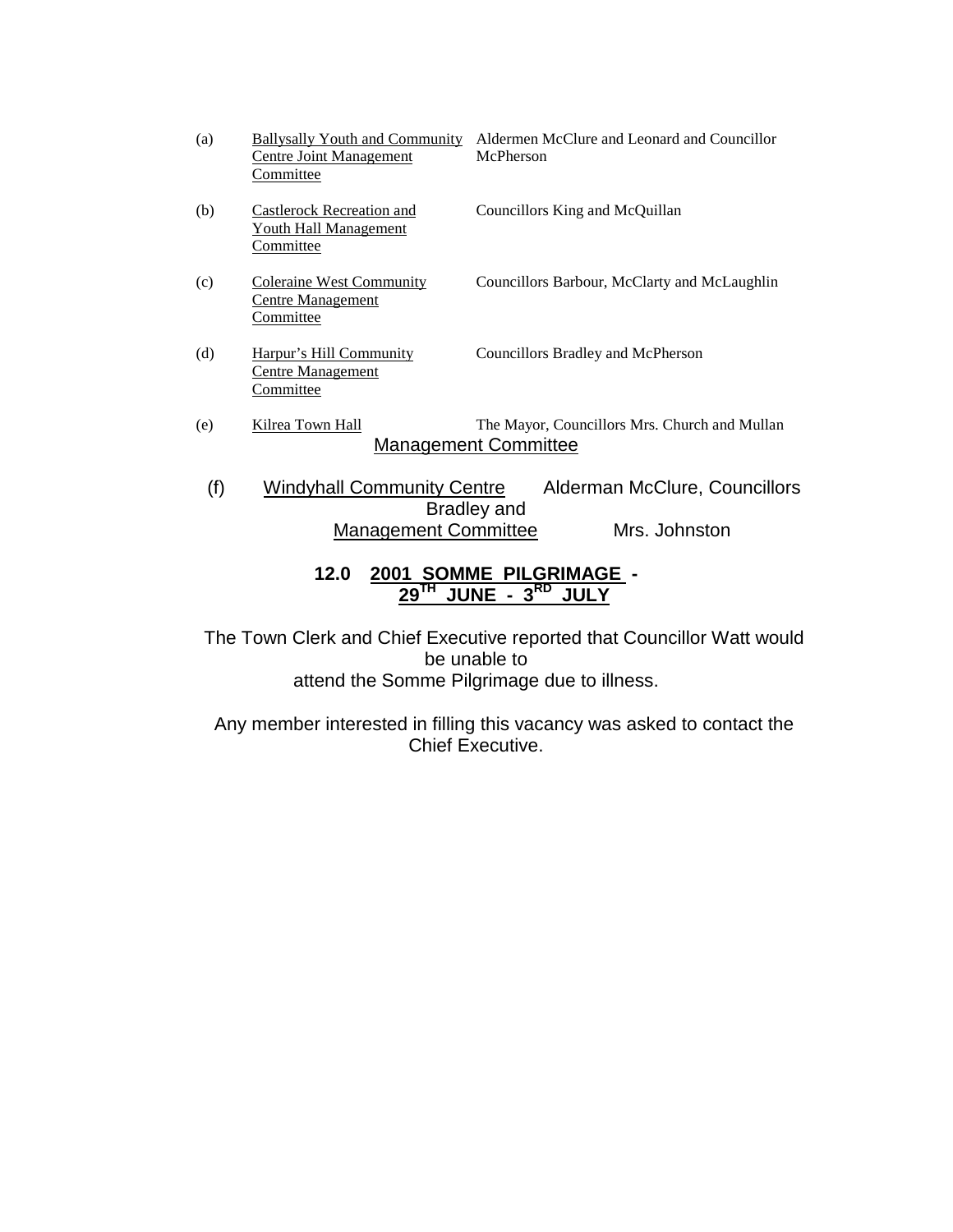# **COLERAINE BOROUGH COUNCIL**

Minutes of proceedings of Coleraine Borough Council held in the Council Chamber,

nambor,<br>Cloonavin on Tuesday, 26<sup>th</sup> June, 2001 at 7.00 p.m.

|                                                                                                                    | Convened:        | As per notice attached.                                          |                                    |  |
|--------------------------------------------------------------------------------------------------------------------|------------------|------------------------------------------------------------------|------------------------------------|--|
|                                                                                                                    | <b>Present:</b>  | The Mayor, Councillor J. J. Dallat, in the Chair                 |                                    |  |
|                                                                                                                    |                  | The Deputy Mayor, Councillor R. D. Stewart                       |                                    |  |
|                                                                                                                    |                  | <b>Aldermen</b>                                                  |                                    |  |
|                                                                                                                    |                  | P. E. A. Armitage (Mrs.)<br>E. T. Black (Mrs.)<br>W. T. Creelman | <b>B.</b> Leonard<br>W. J. McClure |  |
|                                                                                                                    |                  | <b>Councillors</b>                                               |                                    |  |
|                                                                                                                    |                  | C. S. Alexander (Ms.)                                            | E. A. Johnston                     |  |
| (Mrs.)                                                                                                             |                  |                                                                  | D. D. Barbour                      |  |
|                                                                                                                    |                  | W. A. King                                                       | <u>J. M. Bradley D.</u>            |  |
|                                                                                                                    | <b>McClarty</b>  |                                                                  | O. M. Church (Mrs.)                |  |
|                                                                                                                    |                  | G. L. McLaughlin                                                 | <u>T. J. Deans R. A.</u>           |  |
|                                                                                                                    | <b>McPherson</b> |                                                                  | E. P. Fielding (Mrs.)              |  |
|                                                                                                                    |                  | A. McQuillan                                                     | N. F. Hillis<br>E. M.              |  |
|                                                                                                                    | <b>Mullan</b>    |                                                                  |                                    |  |
| Officers in<br><b>Attendance:</b><br>Corporate Services,<br>Services,<br><b>Leisure Services</b><br>Administrative |                  | Town Clerk and Chief Executive, Director of                      |                                    |  |
|                                                                                                                    |                  | Director of Environmental Health, Director of Leisure            |                                    |  |
|                                                                                                                    |                  | Director of Technical Services (Items 3.4.2 – 10.0),             |                                    |  |
|                                                                                                                    |                  | Officer, Senior Environmental Health Officer, Principal          |                                    |  |
|                                                                                                                    |                  | Officer, Administrative Officer and Administrative               |                                    |  |

Assistants.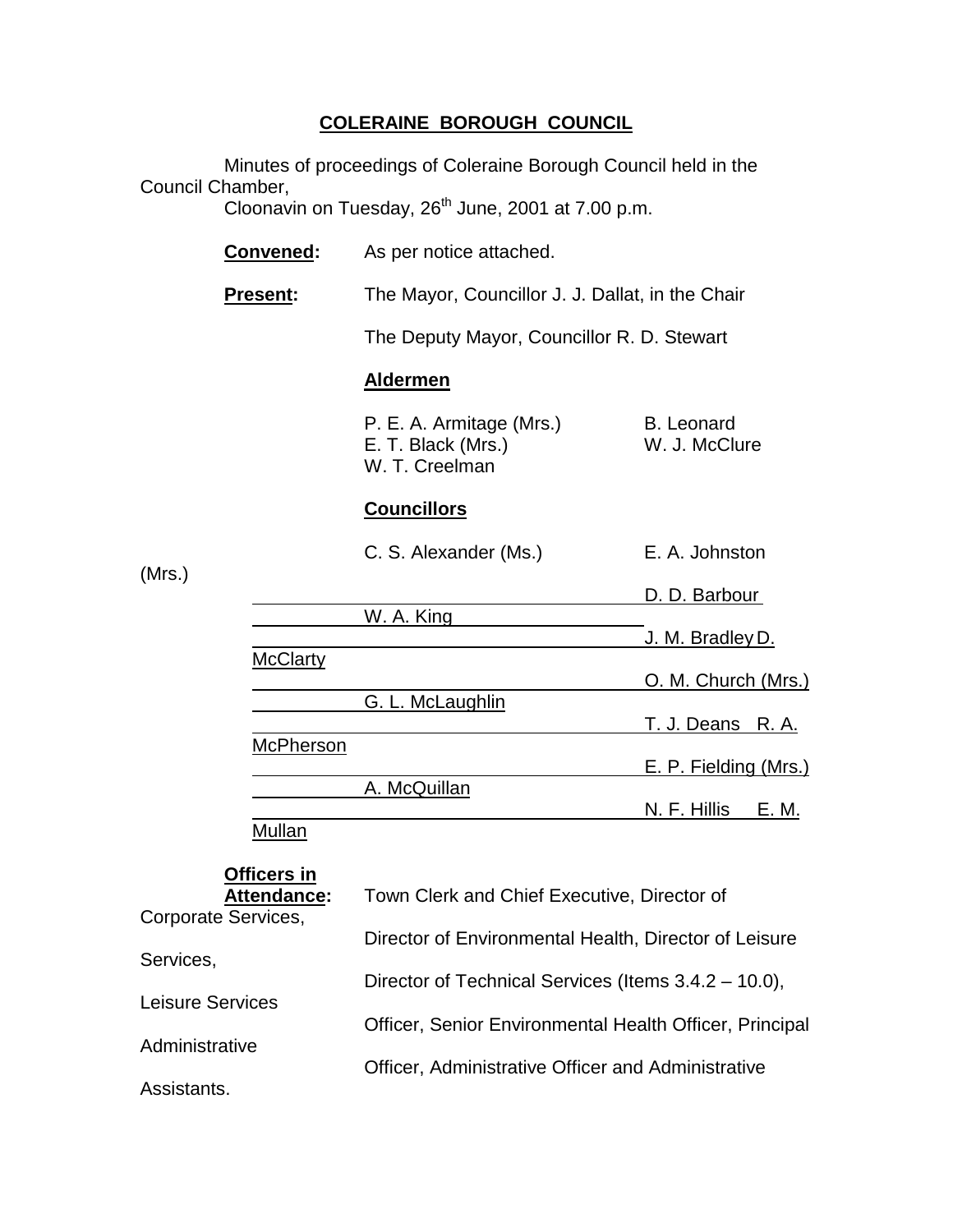## **Apology:** Councillor Watt

### **1.0 MAYOR'S REMARKS**

The Mayor offered Council's condolences to the family and partner of Mr. McCormick, who had been murdered at the weekend.

# **2.0 MINUTES**

The Minutes of the Council Meeting of 22<sup>nd</sup> May, 2001 were confirmed and signed.

### **3.0 VARIATION OF STANDING ORDERS**

The Report of the Town Clerk and Chief Executive was considered (previously supplied).

Councillor McClarty moved the adoption of the Variation of Standing Orders Report; this was duly seconded by Councillor Mrs. Johnston and agreed.

# **4.0 LEISURE SERVICES REPORT**

The Report of the Director of Leisure Services was considered (previously supplied).

Matters arising:

| 4.1<br>principle, to    | Dunluce Centre - | It had previously been agreed, in   |
|-------------------------|------------------|-------------------------------------|
|                         | Portrush         | accept the proposals submitted by   |
| Megazone<br>the Dunluce |                  | Technology for the redevelopment of |
|                         |                  | Centre, Portrush.                   |
|                         |                  | Agreed:                             |
|                         |                  | That Council now proceed with       |
| the scheme at a         |                  | cost of £540,000.                   |
|                         |                  |                                     |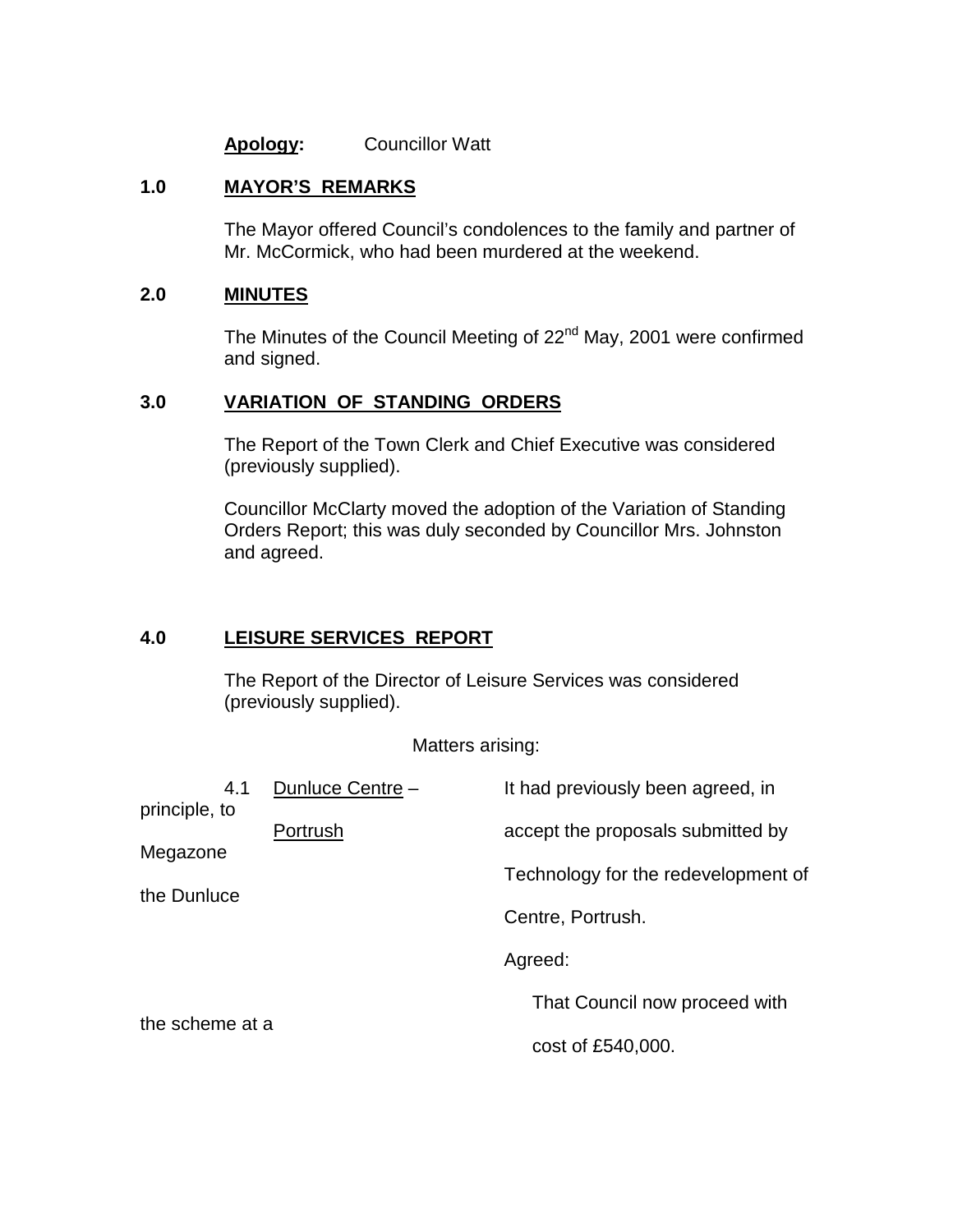| 1 <sup>st</sup>                                                                         | All attractions would be delivered on site by                                                                                                                      |  |
|-----------------------------------------------------------------------------------------|--------------------------------------------------------------------------------------------------------------------------------------------------------------------|--|
| November, 2001 with a hand over to Council<br><u>by</u><br>1 <sup>st</sup> March, 2002. |                                                                                                                                                                    |  |
| 4.2                                                                                     | The Warren - Portstewart Provision had been made to replace                                                                                                        |  |
| the soccer and                                                                          | bowling pavilions at The Warren,                                                                                                                                   |  |
| Portstewart within                                                                      | the 2001/02 Capital Programme.                                                                                                                                     |  |
|                                                                                         | Approval was sought to appoint                                                                                                                                     |  |
| architects from the<br>negotiations.                                                    | panel subject to satisfactory fee                                                                                                                                  |  |
|                                                                                         | Agreed.                                                                                                                                                            |  |
| <b>Coleraine Leisure Centre</b><br>4.3                                                  | Applications for submission to a                                                                                                                                   |  |
| select list to                                                                          | tender for the Main Contract,                                                                                                                                      |  |
| <b>Mechanical Contract</b>                                                              | and Electrical Contract for the                                                                                                                                    |  |
| refurbishment and                                                                       | extension of the existing fitness                                                                                                                                  |  |
| suite, had been                                                                         | received.                                                                                                                                                          |  |
|                                                                                         | Agreed:                                                                                                                                                            |  |
|                                                                                         | That Council accept the following                                                                                                                                  |  |
| select list for                                                                         | this project:                                                                                                                                                      |  |
|                                                                                         | <b>Main Contractor</b><br>J. A. Gamble<br>Heron Bros. Ltd.<br><b>Kennedy Contractors</b><br>McCloskey & O'Kane                                                     |  |
|                                                                                         | <b>Mechanical Contractor</b><br>R. & F. Mechanical<br><b>Sharpe Mechanical Services</b><br><b>Building Services</b><br>Rotary Services Ltd.<br><b>Litton Group</b> |  |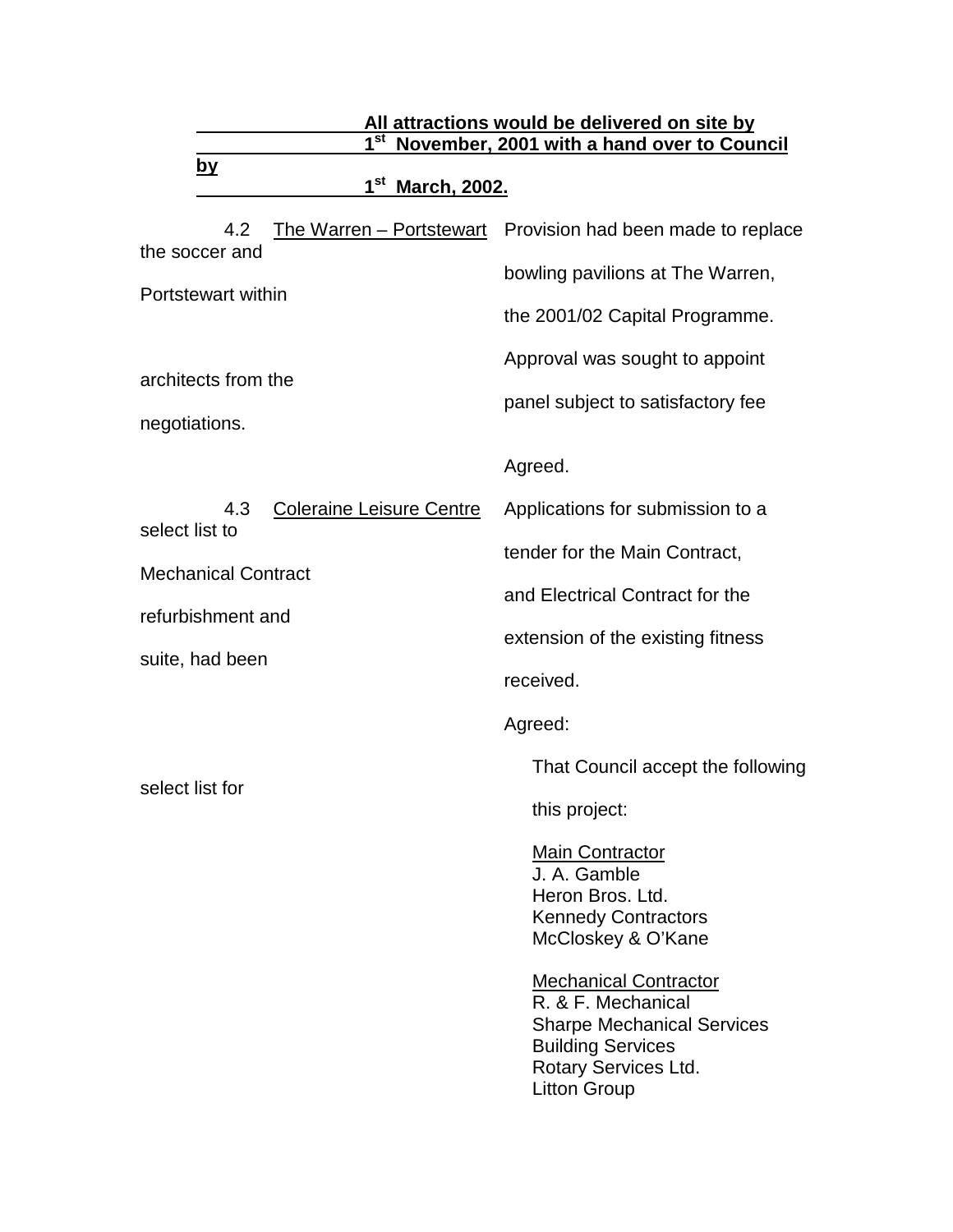D. M. Engineering Ltd. Darson Services Ltd.

# Electrical Contractor Rotary Services Ltd. Boucher Electrical  **Antrim Electrical and Mechanical Engineering Ltd.** Darson Services Ltd.  **D. M. Engineering Ltd.** 4.4 Requests for Assistance 4.4.1 Kilrea Enterprise Kilrea Enterprise Group Ltd. had requested Group Ltd. assistance with the 'Festival of the Fairy Thorn' event on  $27^{th}$  July –  $5^{th}$  August, 2001. Consideration was given to the recommendation of a £1,500 donation. Discussion ensued during which the effect that the recent Foot and Mouth outbreak had on the area, was considered. It was proposed by Councillor Mullan, seconded by Alderman Leonard and agreed: That Kilrea Enterprise Group Ltd. be granted the sum of £2,000 plus logistical support. 4.4.2 Portrush Summer Portrush Summer Theatre had requested Theatre assistance with the 'Summer Season of Amateur Drama' event on  $4^{th}$  July –  $1^{st}$ September, 2001.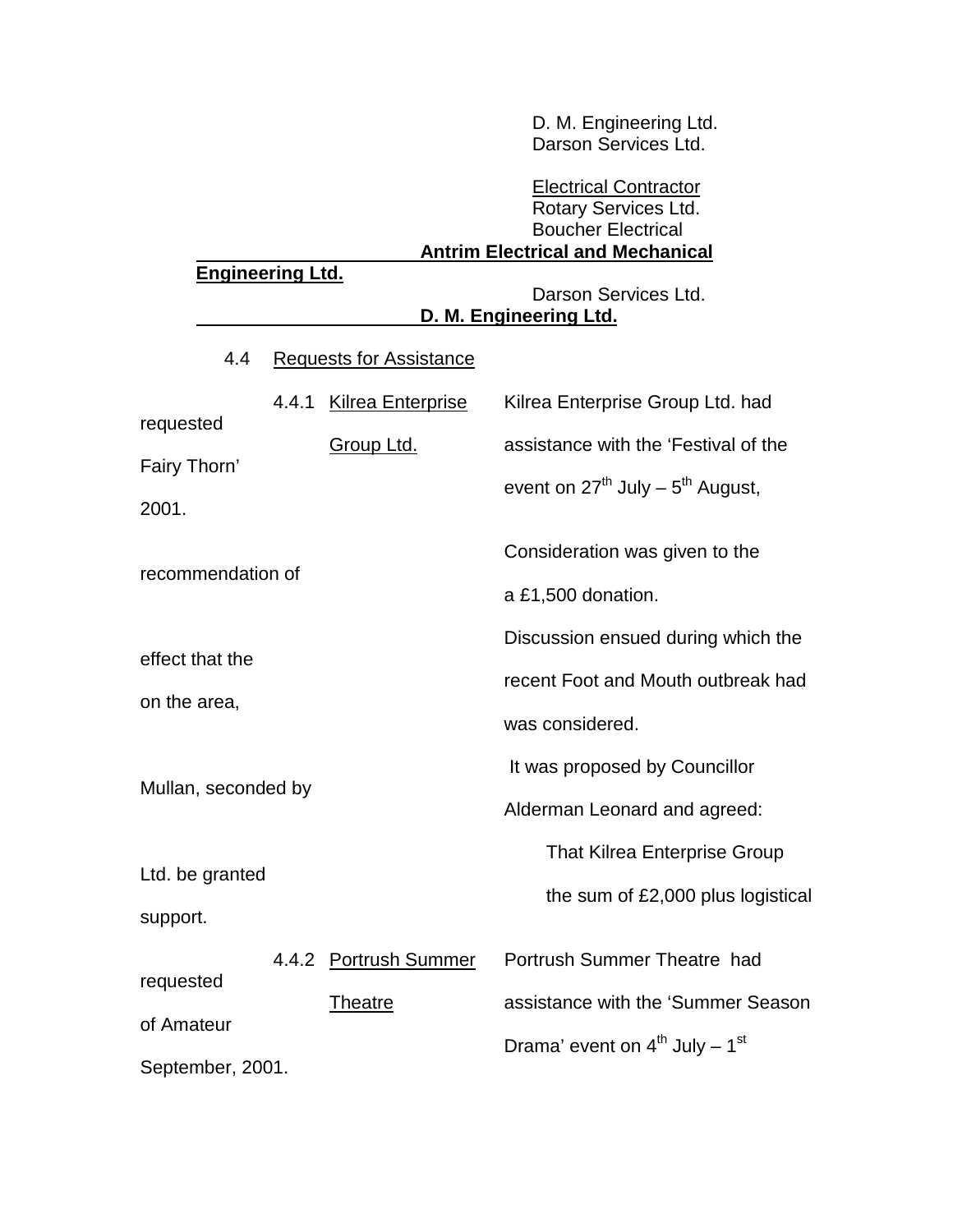| by<br>Councillor | Following discussion it was proposed |
|------------------|--------------------------------------|
|                  | Alderman Mrs. Black, seconded by     |
|                  | Mullan and agreed:                   |
| be               | <b>That Portrush Summer Theatre</b>  |
|                  | granted the sum of £2,000.           |

# **5.0 TECHNICAL SERVICES REPORT**

The Report of the Director of Technical Services was considered (previously supplied).

Matters arising:

| 5.1 Car Park – Crescent | Tenders, as detailed in the report,                              |
|-------------------------|------------------------------------------------------------------|
| had been                |                                                                  |
|                         | Playing Fields, Coleraine received for the construction of a car |
| park at The             |                                                                  |
|                         | Crescent Playing Fields, Coleraine.                              |

Agreed:

That Council accept the lowest

R. J. Maxwell & Son Ltd. for the

£19,855.37.

| 5.2            | Arcadia Improvement | Fourteen applications had been        |
|----------------|---------------------|---------------------------------------|
| received for   |                     | submission to a select list to tender |
| for this work, |                     |                                       |
| been           |                     | as detailed in the report. These had  |
| by Ferguson    |                     | examined and references taken up      |
|                |                     | McIlveen, as Consultants.             |
|                |                     | Agreed:                               |
| .              |                     | That Council accept the following     |

select list,

tender from

sum of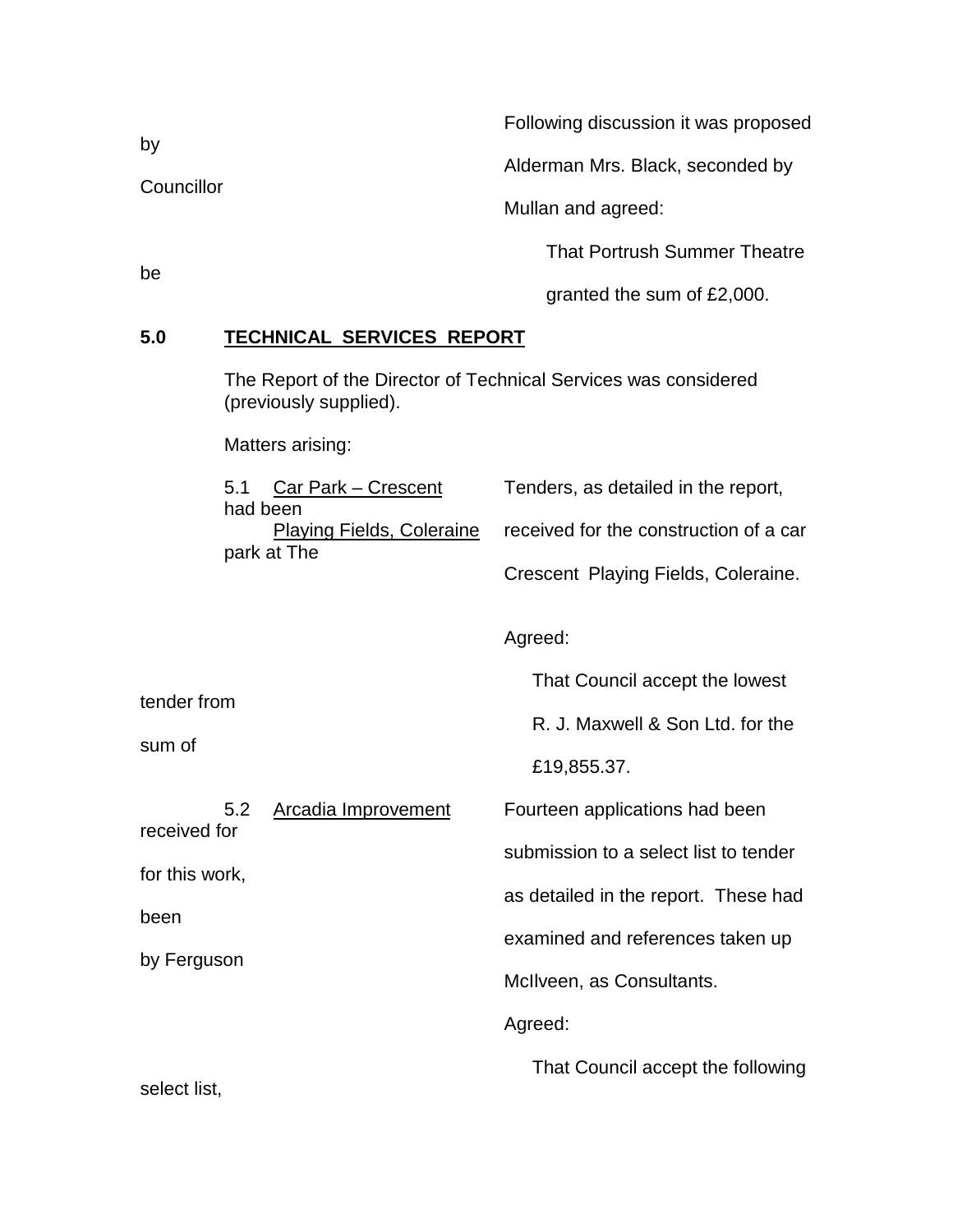McIlveen:

as recommended by Ferguson

John Graham (Dromore) Ltd. J. P. M. Contracts Ltd. W. & H. Alexander (Civil

Engineering) Ltd.

Ltd.

J. Kennedy & Co. (Contractors)

Farrans (Construction) Ltd. McLaughlin & Harvey Ltd.

# **6.0 LAND AND PROPERTY REPORT**

The Report of the Principal Administrative Officer on Land and Property was considered (previously supplied).

Matters arising:

|                      | 6.1             | <b>Amenity Land -</b><br>to retain a strip | Mr. Sweeney had indicated his wish     |  |
|----------------------|-----------------|--------------------------------------------|----------------------------------------|--|
|                      | agreed to       | Cloonavin Green,                           | of this land, which he had previously  |  |
|                      |                 | Coleraine<br>be allocated to               | transfer to Council. The land was to   |  |
|                      |                 | development.                               | relevant properties within the         |  |
|                      |                 |                                            | A map of the area was viewed,          |  |
| request.             | following which |                                            | Council agreed to Mr. Sweeney's        |  |
|                      | 6.2             | <b>Land adjacent to former</b>             | The developer involved had             |  |
| requested permission |                 | <b>Swimming Pool Site,</b>                 | from Council to lay new storm and      |  |
| foul sewers over     |                 | <b>Main Street, Castlerock</b>             | Council land at this site.             |  |
| questions raised     |                 | A map of the area was viewed and           |                                        |  |
| suitable             |                 |                                            | about a time limit for the project and |  |
|                      |                 |                                            | compensation.                          |  |
|                      |                 |                                            | Agreed:                                |  |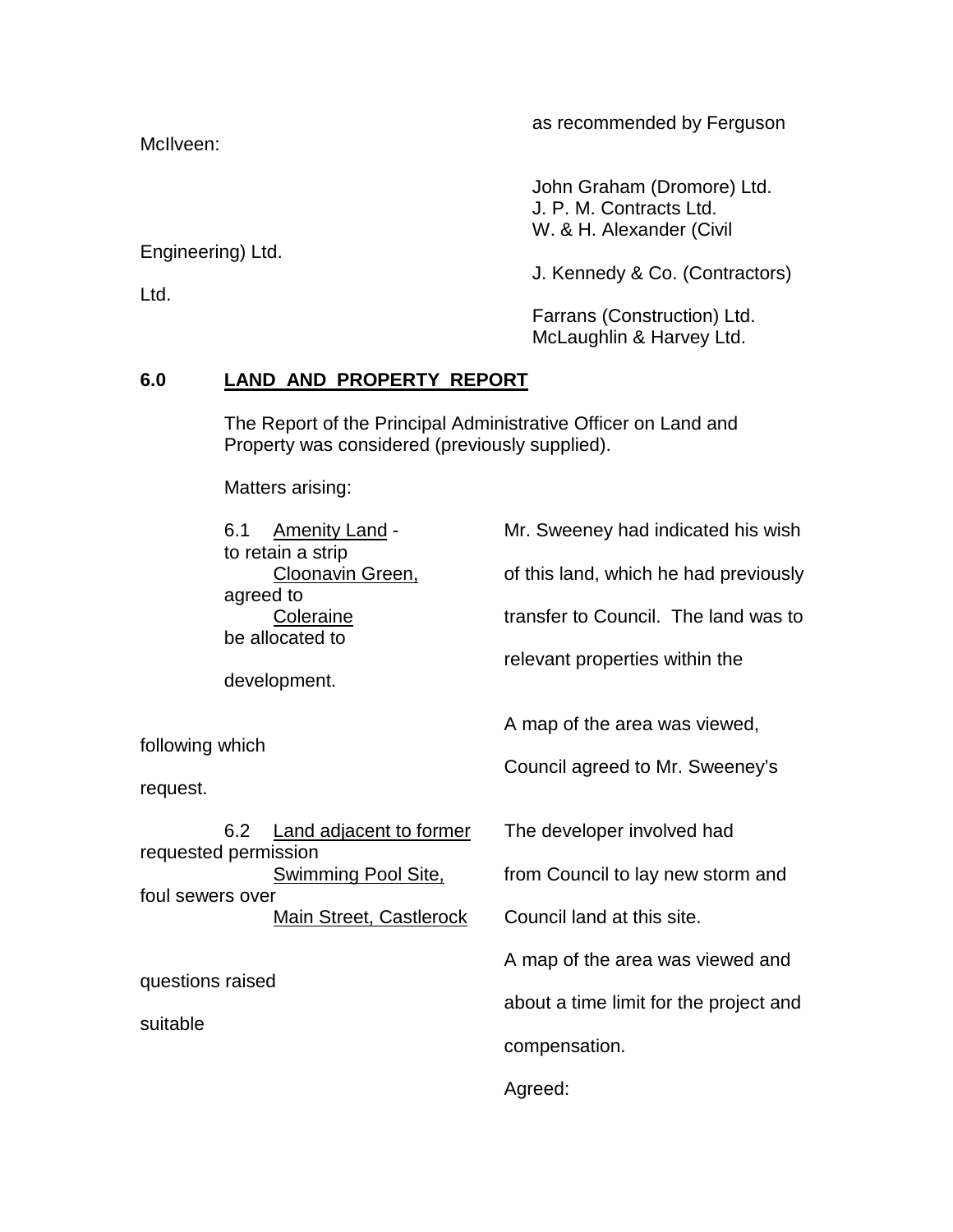developer

compensation and

from N.I.H.E.

transfer the

Borough Council's

That permission be granted to the

subject to agreement on

timing of the work.

6.3 King George VI Hall, Communication had been received

Coleraine confirming willingness to formally

King George VI Hall to Coleraine

ownership.

Noted.

## **7.0 PERSONNEL - APPOINTMENT PANEL - DIRECTOR OF LEISURE SERVICES**

The Local Government Staff Commission had advised that the Appointment Panel for

this position should comprise the Mayor, two other members of Council, the Town

Clerk and Chief Executive and a Chief Officer.

Shortlisting for this position would take place week commencing 9<sup>th</sup>

July.

Agreed:

That the Ulster Unionist Party and the Democratic Unionist Party propose one

member each for inclusion on the panel.

# **8.0 NORTHERN IRELAND ROAD SAFETY STRATEGY**

Council agreed that, in order to facilitate a meaningful response to this document, and

given the time constraints on the June meeting, it would be deferred to the Council

meeting in August.

The Town Clerk and Chief Executive undertook to draw up a paper on the key points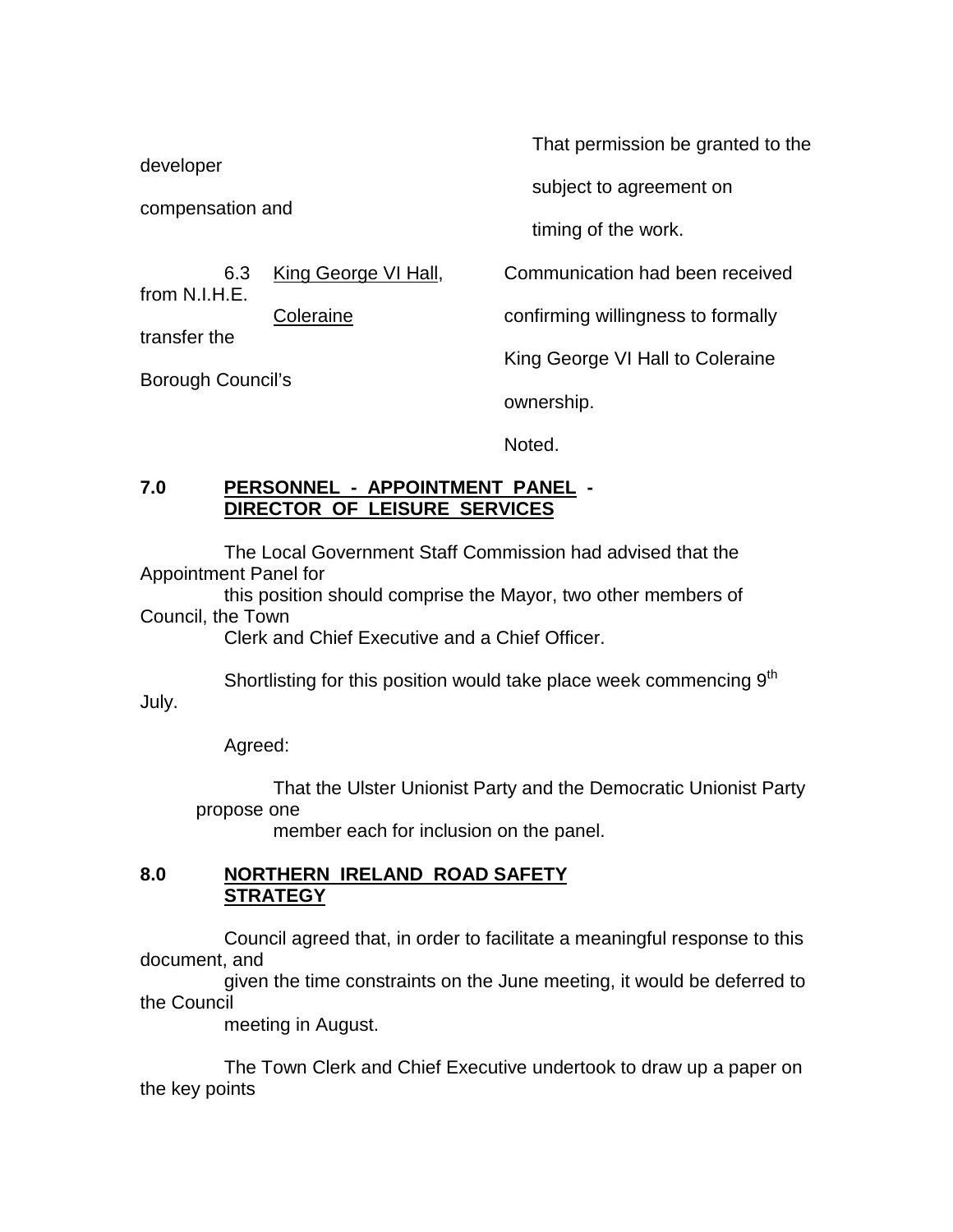of the document, in conjunction with local Road Safety Committees.

# **9.0 TRAINING FOR MEMBERS**

The Town Clerk and Chief Executive reported that:

- a half day training seminar for new members would take place on Friday, 3<sup>rd</sup> August;
- a one day familiarisation tour of key sites and facilities would take place on Friday, 17<sup>th</sup> August, for all members.

# **10.0 ROYAL INSTITUTE OF BRITISH ARCHITECTS - AWARDS OFFICE**

Read letter from Ian Davidson, Chairman of the RIBA Awards Group, advising that the Cloonavin building was to receive an RIBA Award for Architecture. All award winning buildings would also be considered for Britain's most prestigious architectural prize, The Stirling Prize, the winner of which would be announced on 20<sup>th</sup> October, 2001.

The Town Clerk and Chief Executive would convey Council's congratulations to both

the Architect and the Contractor for the project.

# **11.0 REGIONAL TRANSPORTATION STRATEGY (RTS) - WORKING CONFERENCE**

Read letter from the Department for Regional Development advising Council that the

working conference, originally scheduled for  $27<sup>th</sup>$  June, had been rescheduled for the

end of September/beginning of October 2001. Conference date and arrangements

would be confirmed in early September.

# **12.0 NORTH WEST 200 - MAY 2001**

As a result of public concern during the Foot and Mouth outbreak, and

on

recommendation from the Northern Ireland Executive, Coleraine & District Motor Club

had cancelled this year's North West 200 Races.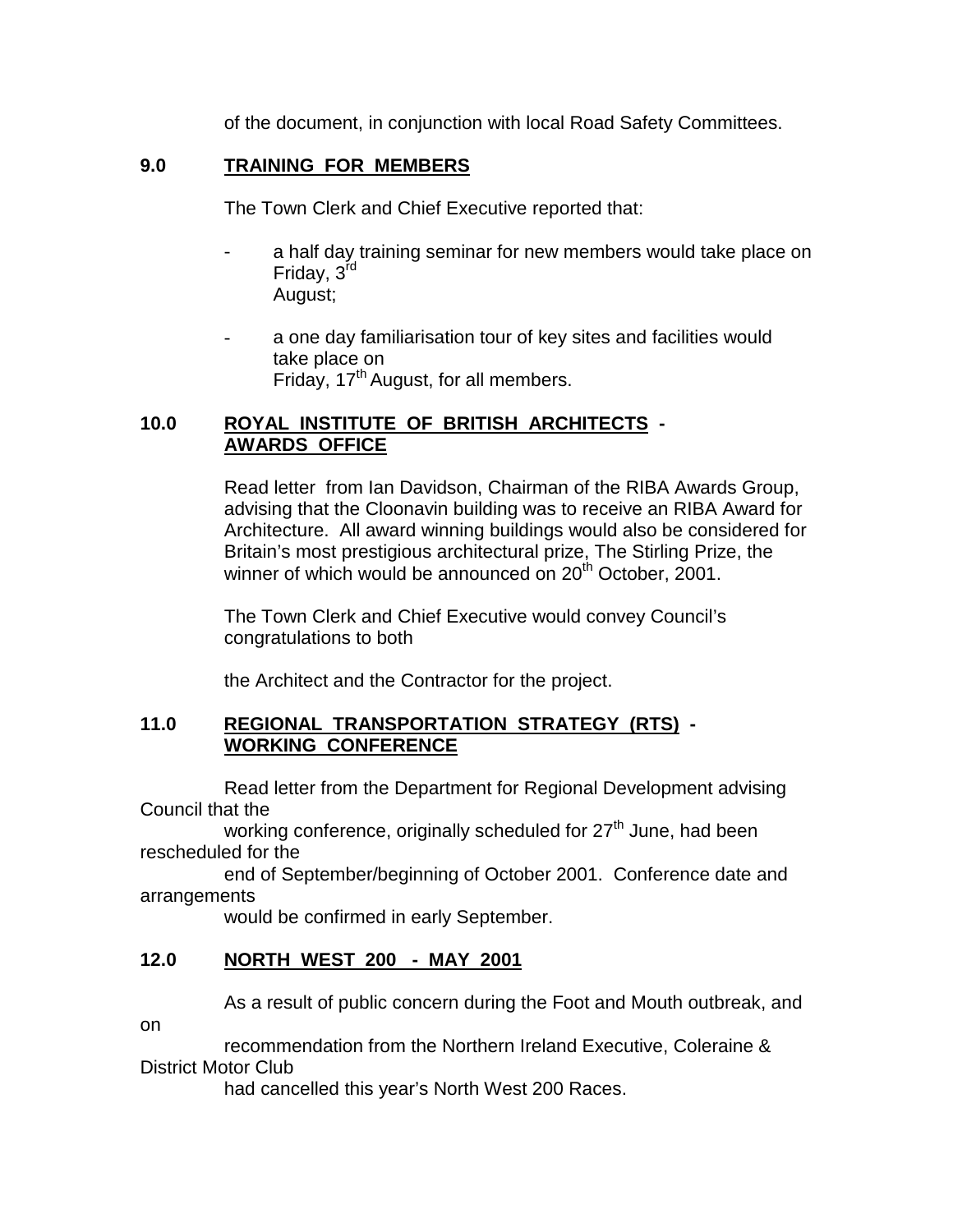Since the Club had already incurred considerable expenditure in the lead up to the

event, the Club had, therefore, requested assistance from Council to meet the current

financial deficit and avoid any impact on the 2002 race.

It was proposed by Councillor McClarty, seconded by Councillor Ms. Alexander and agreed:

 That Council contribute £16,000 to Coleraine & District Motor Club Ltd. in order to clear their financial commitment for the 2001 year.

# **13.0 PUBLIC RELATIONS TENDER FOR COUNCIL**

The following tenders had been received for PR services to support in-house corporate marketing:

Carmah Communications Cherton Enterprise Ltd. D.V.P.R. Future Image Ltd. G.C.A.S. Public Relations Inform Communications Manley I.M.C. Totus Communications

Agreed:

That Future Image Ltd. be appointed as PR Agents for a 3 year period from

1<sup>st</sup> October, 2001 at a cost of £1,700 per month plus expenses.

# **14.0 RURAL DEVELOPMENT COUNCIL**

Read letter from the Rural Development Council requesting one nomination from Council for a 3 year term.

It was proposed by Councillor Mullan and seconded by Councillor Barbour that the Mayor be nominated.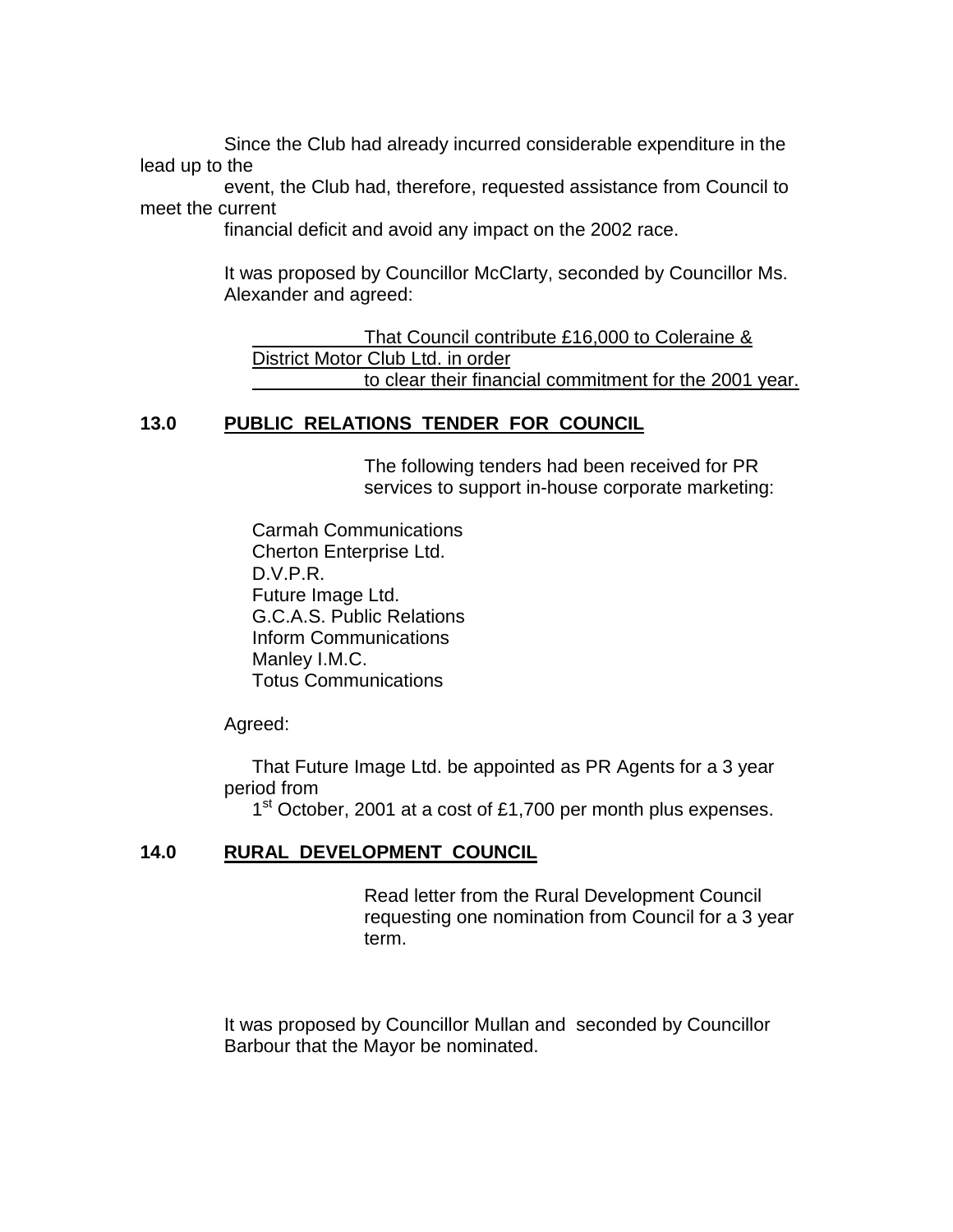It was further proposed by Alderman McClure and seconded by Councillor Creelman that Councillor McQuillan be nominated.

Councillor McQuillan subsequently withdrew his nomination and it was, therefore,

agreed that the Mayor be nominated.

# **15.0 RENT ASSESSMENT PANEL**

Read letter from the Department for Social Development requesting Council nominations to the Rent Assessment Panel.

It was proposed by Alderman Leonard, seconded by Councillor McLaughlin and agreed, that Councillor Mullan be nominated.

# **16.0 DOCUMENTS FOR SEALING**

Resolved:

That the following documents be sealed:

|                              | 1.<br>Conveyance |                                                        | Strip of land at rear of                             |  |
|------------------------------|------------------|--------------------------------------------------------|------------------------------------------------------|--|
| Eglinton Street,             |                  |                                                        | Portrush.<br>Council to Mr. P. H. Elliott            |  |
| and Mrs. M.                  |                  |                                                        |                                                      |  |
| Portrush.                    |                  |                                                        | Elliott, 119 Eglinton Street,                        |  |
| 2.<br>Disposal/Civic Amenity |                  | <b>Lease and Counterparts</b>                          | Kilrea Refuse                                        |  |
|                              |                  | (Amenity and landfill sites)<br>icence and Counterpart | Site.<br>Council to Mr. J. H. Knipe                  |  |
| and Mrs. M.                  |                  |                                                        |                                                      |  |
| Road, Kilrea.                |                  | (Landfill site)                                        | Knipe, 45 Moneygran                                  |  |
|                              | 3.               | <u>Lease and Two</u><br>Counterparts                   | Play area at Ballysally.<br>Northern Ireland Housing |  |
| Executive to                 |                  |                                                        | Council.                                             |  |
|                              | 4.               | <b>Contract Document</b>                               | Craigahulliar Landfill Site -                        |  |

Phase Two.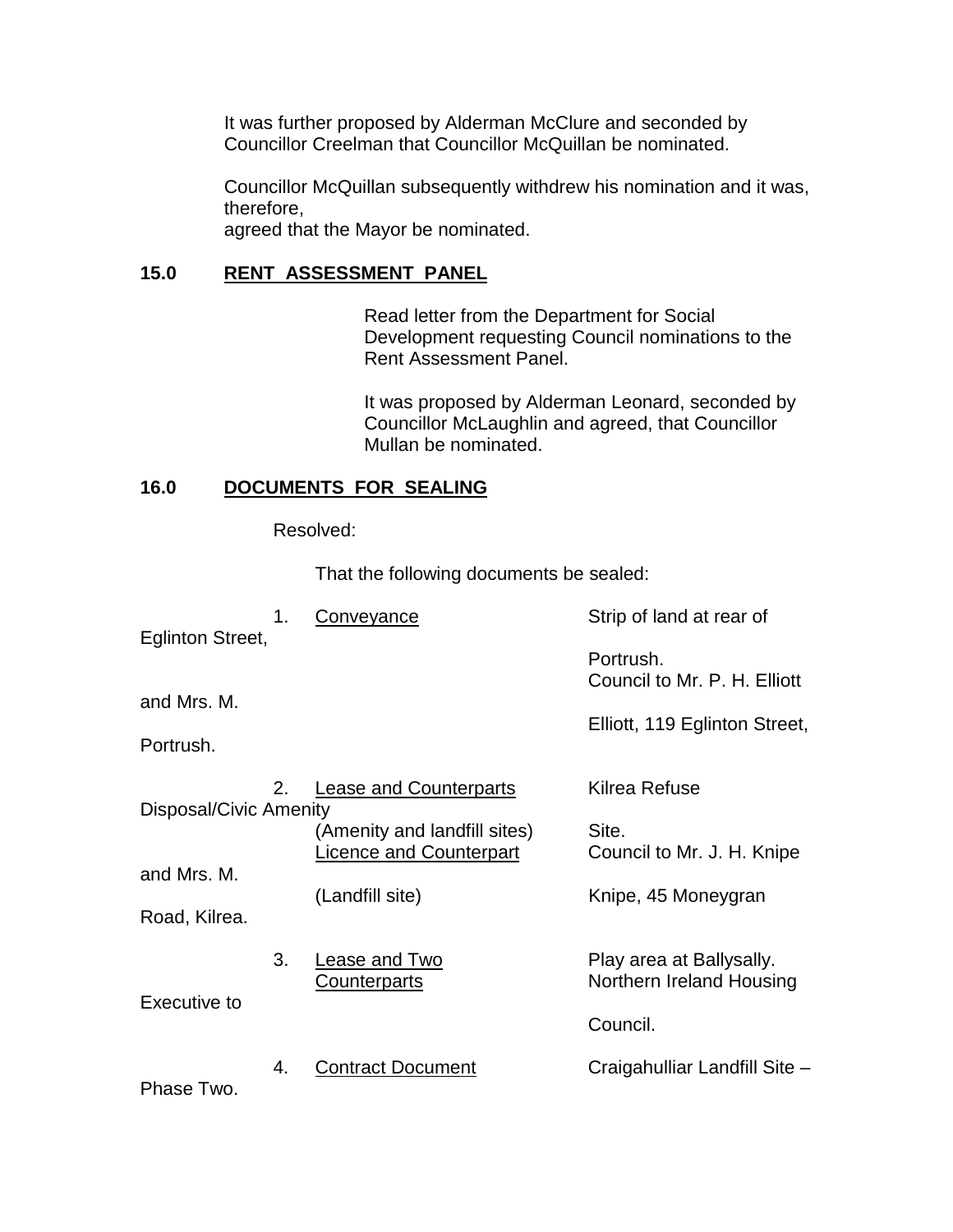|                  |                                    |                        | Council and TAL Ltd.,                |  |
|------------------|------------------------------------|------------------------|--------------------------------------|--|
| Lissue Road,     |                                    |                        | Lisburn.                             |  |
|                  | 5.                                 | Deed and Counterpart   | <b>Improvements to Sewage</b>        |  |
| Pumping          |                                    |                        | Station, The Promenade,              |  |
| Castlerock.      |                                    |                        | Council to Department for            |  |
| Regional         |                                    |                        | Development.                         |  |
|                  | 6.<br><b>Lease and Counterpart</b> |                        | Shop at Juniper Hill                 |  |
| Caravan Park.    |                                    |                        | Council to Mr. D. Platt, 1           |  |
| Harbour Road,    |                                    |                        | Portstewart (tenant) and             |  |
| Mr. S. Platt,    |                                    |                        | 86 Lever Road,                       |  |
| Portstewart (the |                                    |                        | Guarantor).                          |  |
|                  | 7.                                 | <b>Cemetery Titles</b> | Grant of Right of Burial -           |  |
| Deeds            |                                    |                        | Register Nos. 2716 - 2724            |  |
| inclusive.       |                                    |                        |                                      |  |
|                  |                                    |                        | Ballywillan                          |  |
| $\overline{2}$   |                                    |                        | Agherton                             |  |
| 3                |                                    |                        | <b>Portstewart</b><br>$\overline{2}$ |  |
|                  |                                    |                        | <b>Advanced Deed - Register</b>      |  |
| Nos. 0019        |                                    |                        | and 0020.                            |  |
|                  |                                    |                        |                                      |  |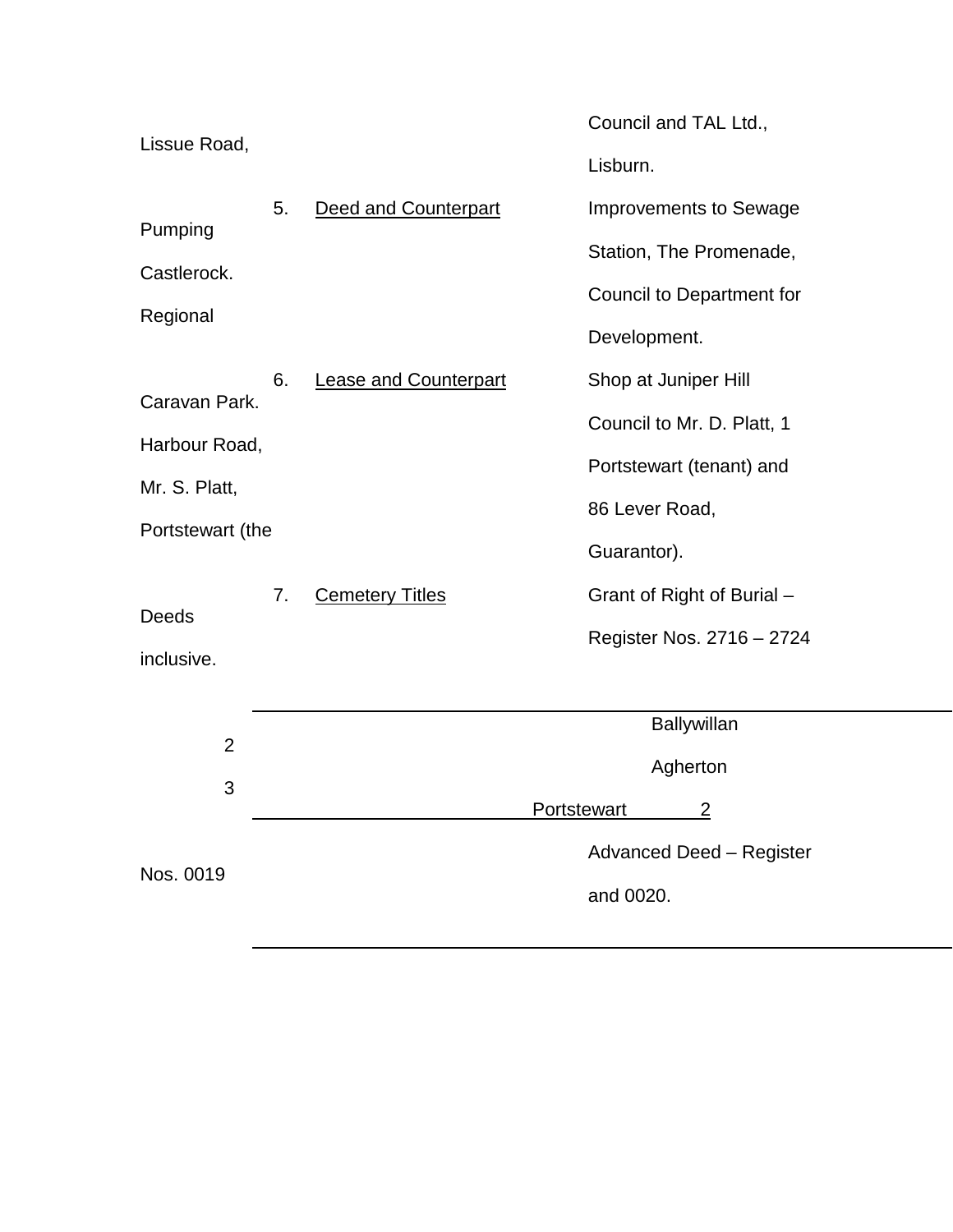# **PLANNING COMMITTEE**

**26th June, 2001.**

| <b>Present:</b>                   | Councillor O. M. Church (Mrs.) in the Chair                                                                                                                                                                        |                                                                                                                                                                   |  |  |
|-----------------------------------|--------------------------------------------------------------------------------------------------------------------------------------------------------------------------------------------------------------------|-------------------------------------------------------------------------------------------------------------------------------------------------------------------|--|--|
|                                   |                                                                                                                                                                                                                    | The Deputy Mayor, Councillor R. D. Stewart                                                                                                                        |  |  |
|                                   | <b>Aldermen</b>                                                                                                                                                                                                    |                                                                                                                                                                   |  |  |
|                                   | P. E. A. Armitage (Mrs.)<br>(Items $1.0 - 4.0$ )<br>E. T. Black (Mrs.)<br>(Items $1.0 - 3.45$ )                                                                                                                    | W. T. Creelman<br>B. Leonard<br>W. J. McClure                                                                                                                     |  |  |
|                                   | <b>Councillors</b>                                                                                                                                                                                                 |                                                                                                                                                                   |  |  |
|                                   | C. S. Alexander (Ms.)<br>(Items $1.0 - 3.50$ )<br>D. D. Barbour<br>(Items $1.0 - 3.50$ )<br>J. M. Bradley<br>T. J. Deans<br>E. P. Fielding (Mrs.)<br>N. F. Hillis<br>E. A. Johnston (Mrs.)<br>(Items $1.0 - 3.5$ ) | W. A. King<br>D. McClarty<br>(Items $1.0 - 3.5$ )<br>G. L. McLaughlin<br>R. A. McPherson<br>A. McQuillan<br>E. M. Mullan                                          |  |  |
| Also in<br>Attendance:            |                                                                                                                                                                                                                    | Representatives from the Planning Service -<br>Mr. W. Robinson and Mr. P. Duffy                                                                                   |  |  |
| <b>Officers in</b><br>Attendance: |                                                                                                                                                                                                                    | Town Clerk and Chief Executive, Senior Environmental<br>Health Officer, Principal Administrative Officer,<br>Administrative Officer and Administrative Assistants |  |  |
| Apologies:                        | The Mayor and Councillor Watt                                                                                                                                                                                      |                                                                                                                                                                   |  |  |

#### **1.0 CHAIRMAN'S REMARKS**

The Chairman welcomed everyone to the Meeting and thanked members of the Ulster Unionist Party for her selection as Chairman.

#### **2.0 ELECTION OF VICE CHAIRMAN**

It was proposed by Councillor Barbour, seconded by Councillor McClarty and agreed:

That Councillor McLaughlin be elected Vice Chairman.

#### **3.0 PLANNING APPLICATIONS**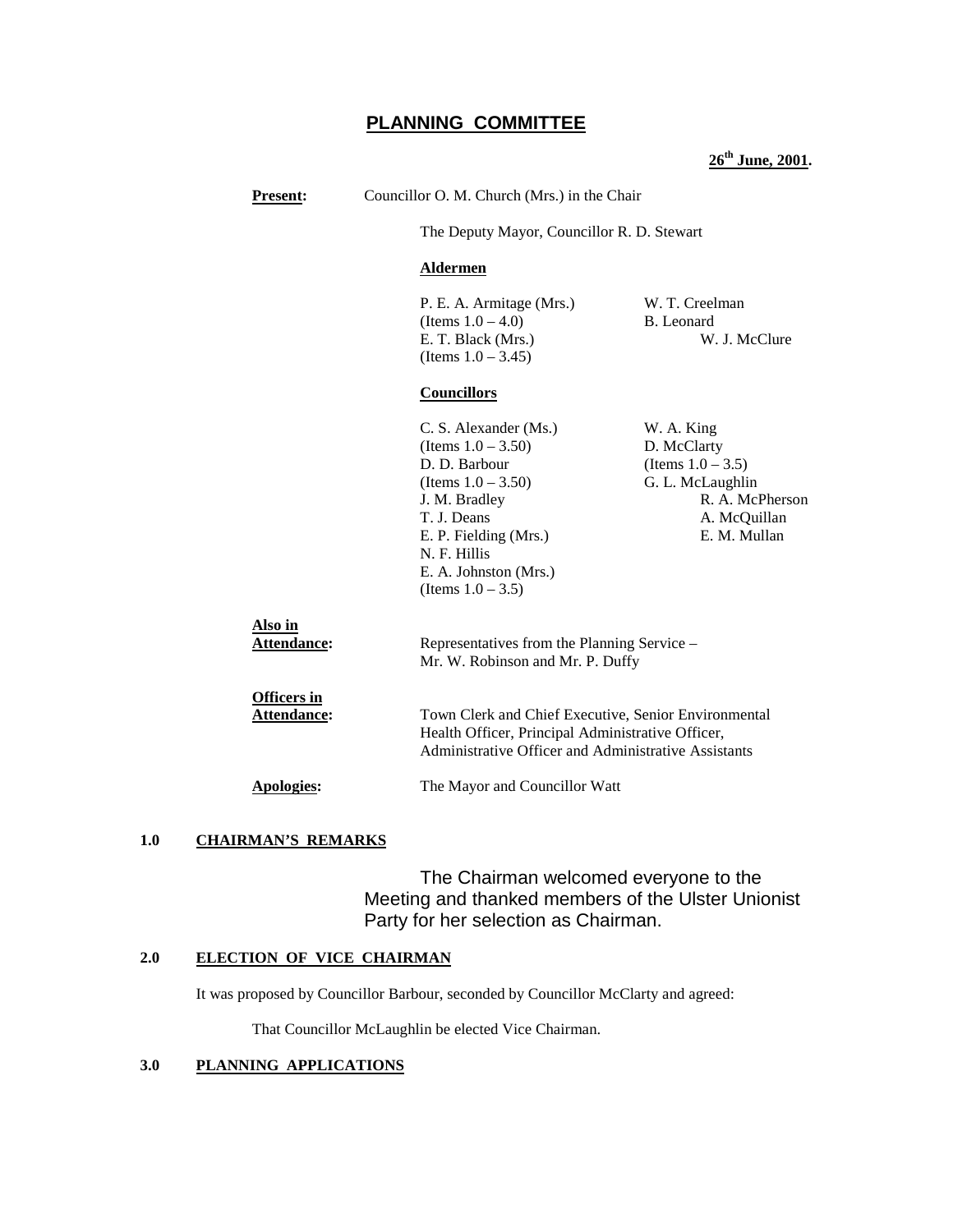The Chairman welcomed the Planning representatives to the Meeting. Mr. Robinson congratulated members on their election to Council.

It was noted that, due to the July recess, the next meeting of the Planning Committee would be held on  $14^{\text{th}}$  August, 2001.

A list of one hundred and sixty-three applications was considered (previously supplied).

#### **Applications Deferred from Previous Meeting**

| <b>Application No. D1</b>                                                                                        | The opinion of the Planning Service was to approve.                                                                                                                             |
|------------------------------------------------------------------------------------------------------------------|---------------------------------------------------------------------------------------------------------------------------------------------------------------------------------|
| Change of use from store to workshop/store<br>and extension to same at 39 Ballynameen                            | Reported that satisfactory amended plans had been<br>received and the application would be approved.                                                                            |
| Application No. D2                                                                                               | The opinion of the Planning Service was to approve.                                                                                                                             |
| Erection of replacement dwelling (amended<br>scheme) at 35 Main Street, Castlerock for                           | Reported that satisfactory amended plans had been<br>received and the application would be approved.                                                                            |
| Application No. D3                                                                                               | The opinion of the Planning Service was to approve.                                                                                                                             |
| Proposed Day Nursery Facilities on<br>land adjacent to 58 Burnside Park,                                         | It was proposed by Councillor McLaughlin and<br>seconded by Councillor Mullan:                                                                                                  |
| <b>Coleraine for Rainbows Day</b><br><b>Nursery</b>                                                              | That the application be<br>deferred.                                                                                                                                            |
|                                                                                                                  | On being put to the Meeting the proposal was lost,<br>eight members voting in favour and eight members<br>voting against.                                                       |
|                                                                                                                  | It was agreed that the application be approved.                                                                                                                                 |
| <b>Application No. D4</b>                                                                                        | The opinion of the Planning Service was to refuse.                                                                                                                              |
| Site for replacement dwelling at                                                                                 | It was proposed by Alderman McClure and<br>seconded by Alderman Mrs. Armitage:                                                                                                  |
| Road) for Mr. M. Holmes                                                                                          | That the application be<br>referred to the Planning<br>Service Management Board<br>for decision.                                                                                |
|                                                                                                                  | On being put to the Meeting the proposal was<br>carried, ten members voting in favour and seven<br>members voting against.                                                      |
| <b>Application No. D5</b>                                                                                        | The opinion of the Planning Service was to approve.                                                                                                                             |
| Erection of 2 no. dwellings at Sites 29 and 30<br><b>Meadowlands, Portstewart for Cromore</b><br><b>Builders</b> | The Chairman welcomed Mr. J. Davidson, Trinity<br>Avenue, Portstewart who was in attendance to speak<br>against the application.                                                |
|                                                                                                                  | C/2000/0104/F<br>Road, Garvagh for Farlow Engineering<br>C/2001/0002/F<br>Mr. D. Mennie<br>C/2001/0019/O<br>C/2001/0056/O<br>Clubhill, Garvagh (off Drumcroone<br>C/2001/0086/F |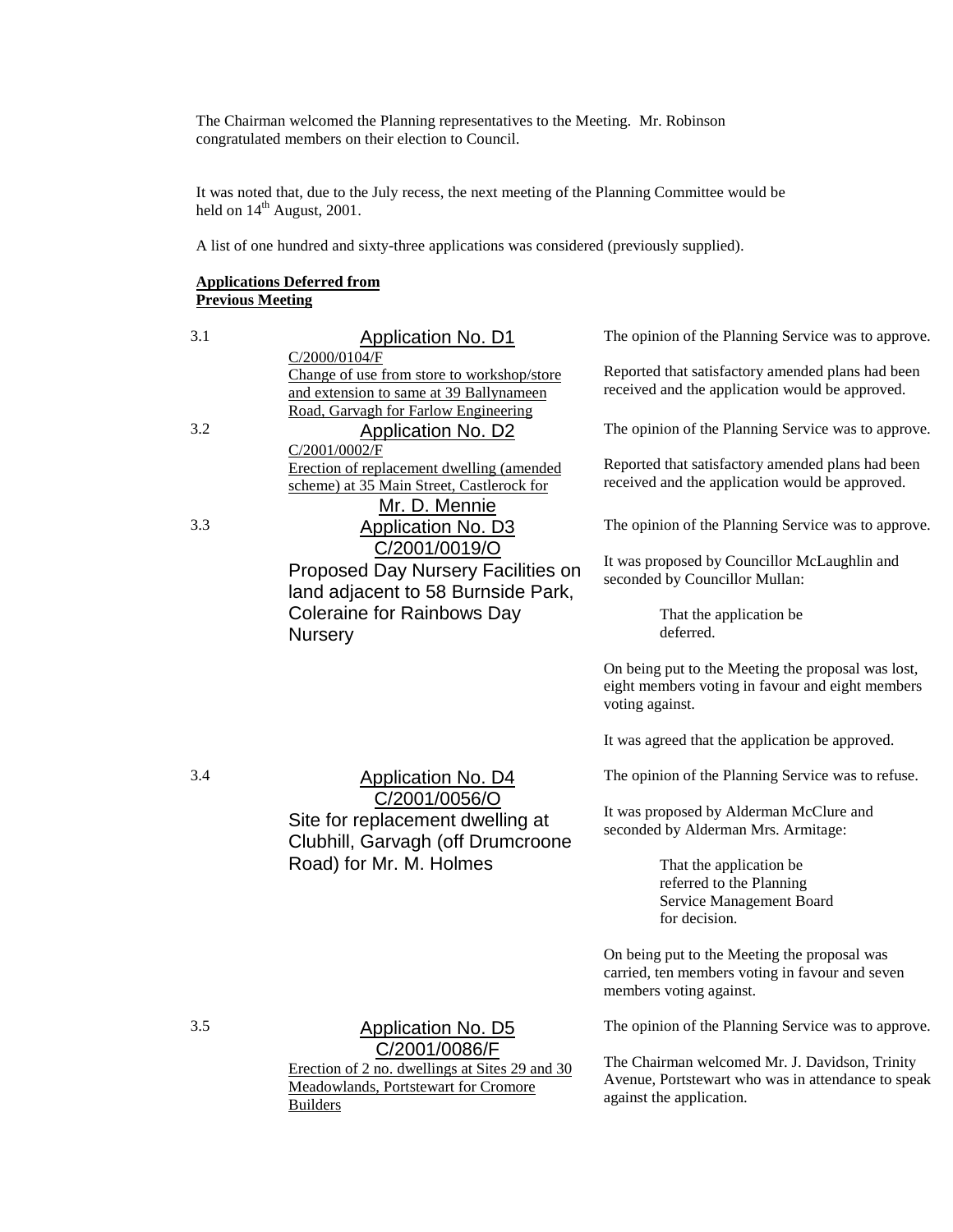Mr. Davidson addressed Committee and emphasised objections in relation to loss of privacy and height of dwellings.

Mr. C. McKernan, Fleming McKernan Associates, spoke on behalf of the applicant.

Following discussion it was proposed by Alderman Mrs. Armitage and seconded by Councillor Hillis:

> That the application be refused.

On being put to the Meeting the proposal was carried, thirteen members voting in favour and two members voting against.

It was further agreed that the application be brought back to the next meeting of Committee.

The opinion of the Planning Service was to approve.

Reported that satisfactory amended plans had been received and the application would be approved.

The opinion of the Planning Service was to refuse.

It was proposed by Councillor Mullan and seconded by Councillor McLaughlin:

> That the application be approved.

On being put to the Meeting the proposal was carried, six members voting in favour and two members voting against.

The opinion of the Planning Service was to refuse.

Reported that the proposal for Site No. 85 would be approved but the proposal for Site No. 84A would be refused if the application was not withdrawn.

The opinion of the Planning Service was to approve.

Reported that satisfactory amended plans had been received.

No representations had been received within the statutory consultation period and the application would be approved.

The opinion of the Planning Service was to approve.

Reported that satisfactory amended plans had been

3.6 Application No. D6

C/2001/0096/F Proposed apartments at 45 Portstewart Road, Coleraine for A.M.C. Developments

3.7 Application No. D7

### C/2001/0098/O

Site for dwelling at Craigmore Road, Ringsend, Coleraine for Mr. F. McGilligan

3.8 Application No. D8 C/2001/0117/F

Erection of 2 no. dwellings (change of house type) at Site Nos. 84A and 85 Redwood Park, Somerset, Coleraine for M & A Builders

#### 3.9 Application No. D9

C/2001/0147/RM Proposed bungalow with detached garage adjacent to 43 Shanlongford Road, Ringsend, Coleraine for Mr. C. Burns

### 3.10 Application No. D10 C/2001/0161/O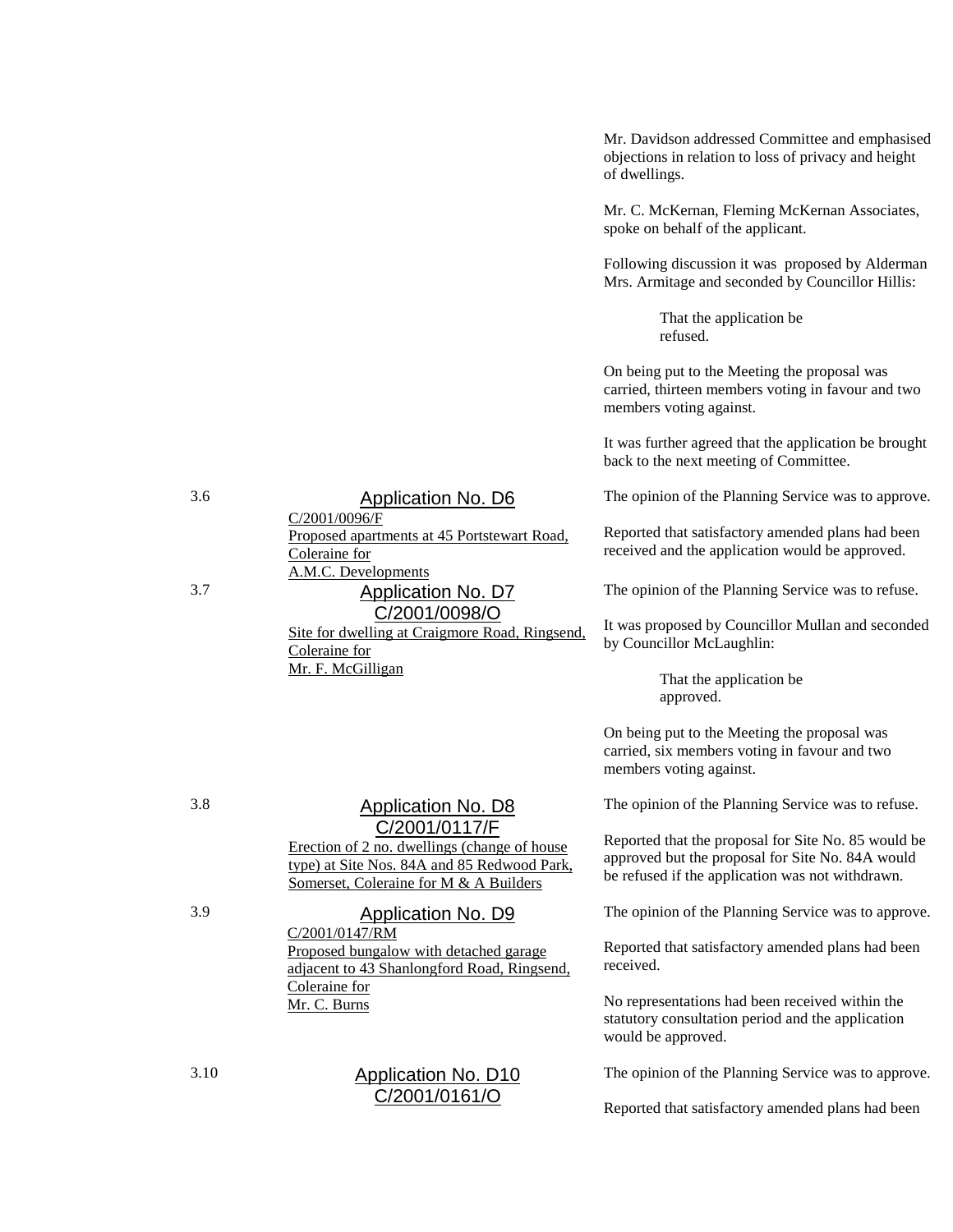|      | Proposed dwelling at Shinny Road,<br>Macosquin for Mr. J. Hunter                            | received and the application would be approved.                                                      |
|------|---------------------------------------------------------------------------------------------|------------------------------------------------------------------------------------------------------|
| 3.11 | <b>Application No. D11</b><br>C/2001/0193/F                                                 | The opinion of the Planning Service was to refuse.                                                   |
|      | Demolish existing terrace and                                                               | Reported that amended plans had been received.                                                       |
|      | construct 2 apartment building                                                              | It was agreed that the application be deferred in                                                    |
|      | incorporating a total of 51                                                                 | order that the amended plans could be considered.                                                    |
|      | apartments at 7, 9, 11, 13, 15, 17,                                                         |                                                                                                      |
|      | 19 and 21 Ardbanna Terrace,                                                                 |                                                                                                      |
|      | Mountsandel Road, Coleraine for<br>O'Kane & Devine Construction Ltd.                        |                                                                                                      |
|      |                                                                                             |                                                                                                      |
| 3.12 | <b>Application No. D12</b>                                                                  | The opinion of the Planning Service was to refuse.                                                   |
|      | C/2001/0218/O                                                                               | It was agreed that the application be deferred in                                                    |
|      | Site for bungalow at Temple Road,<br>Ballintemple Td., Garvagh for                          | order to facilitate a Council site visit.                                                            |
|      | Mrs. E. O'Neill                                                                             |                                                                                                      |
| 3.13 | <b>Application No. D13</b>                                                                  | The opinion of the Planning Service was to approve.                                                  |
|      | C/2001/0246/O                                                                               |                                                                                                      |
|      | Site for one and a half storey dwelling off                                                 | Reported that satisfactory amended plans had been<br>received and the application would be approved. |
|      | Lisnamuck Road, Aghadowey, Coleraine for<br>Mr. and Mrs. S. McNeill                         |                                                                                                      |
| 3.14 | <b>Application No. D14</b>                                                                  | The opinion of the Planning Service was to refuse.                                                   |
|      | C/2001/0277/0                                                                               |                                                                                                      |
|      | Replacement dwelling retaining existing                                                     | It was agreed that the application be refused.                                                       |
|      | dwelling for storage adjacent to 71 Kinneyglass<br>Road, Coleraine for Mr. J. I. Tannahill  |                                                                                                      |
| 3.15 | <b>Application No. D15</b>                                                                  | The opinion of the Planning Service was to approve.                                                  |
|      | C/2001/0279/F                                                                               |                                                                                                      |
|      | Dwelling house at 60 Main Street, Castlerock                                                | Reported that satisfactory amended plans had been<br>received and the application would be approved. |
|      | for Mr. M. L. Shaw                                                                          |                                                                                                      |
| 3.16 | <b>Application No. D16</b>                                                                  | The opinion of the Planning Service was to approve.                                                  |
|      | C/2001/0290/F                                                                               | Reported that satisfactory amended plans had been                                                    |
|      | Proposed single storey dwelling to rear of 50<br>Coleraine Road, Garvagh for Abercorn Homes | received and the application would be approved.                                                      |
|      | <u>Ltd.</u>                                                                                 |                                                                                                      |
| 3.17 | <b>Application No. D17</b>                                                                  | The opinion of the Planning Service was to approve.                                                  |
|      | C/2001/0297/F                                                                               | Reported that satisfactory amended plans had been                                                    |
|      | Proposed dwelling and detached garage at Glen<br>Road, Garvagh for                          | received.                                                                                            |
|      | Dr. R. Mullan                                                                               |                                                                                                      |
|      |                                                                                             | No representations had been received within the<br>statutory consultation period and the application |
|      |                                                                                             | would be approved.                                                                                   |
| 3.18 |                                                                                             |                                                                                                      |
|      | <b>Application No. D18</b><br>C/2001/0312/F                                                 | The opinion of the Planning Service was to approve.                                                  |
|      | Housing development incorporating 77 units                                                  | No further representations had been received within                                                  |
|      | (houses and apartments) and associated roads                                                | the statutory consultation period and the application                                                |
|      | and sewers on land adjacent to Millstone Court,                                             | would be approved.                                                                                   |
|      | Lissadell Avenue, Portstewart for O'Kane &                                                  |                                                                                                      |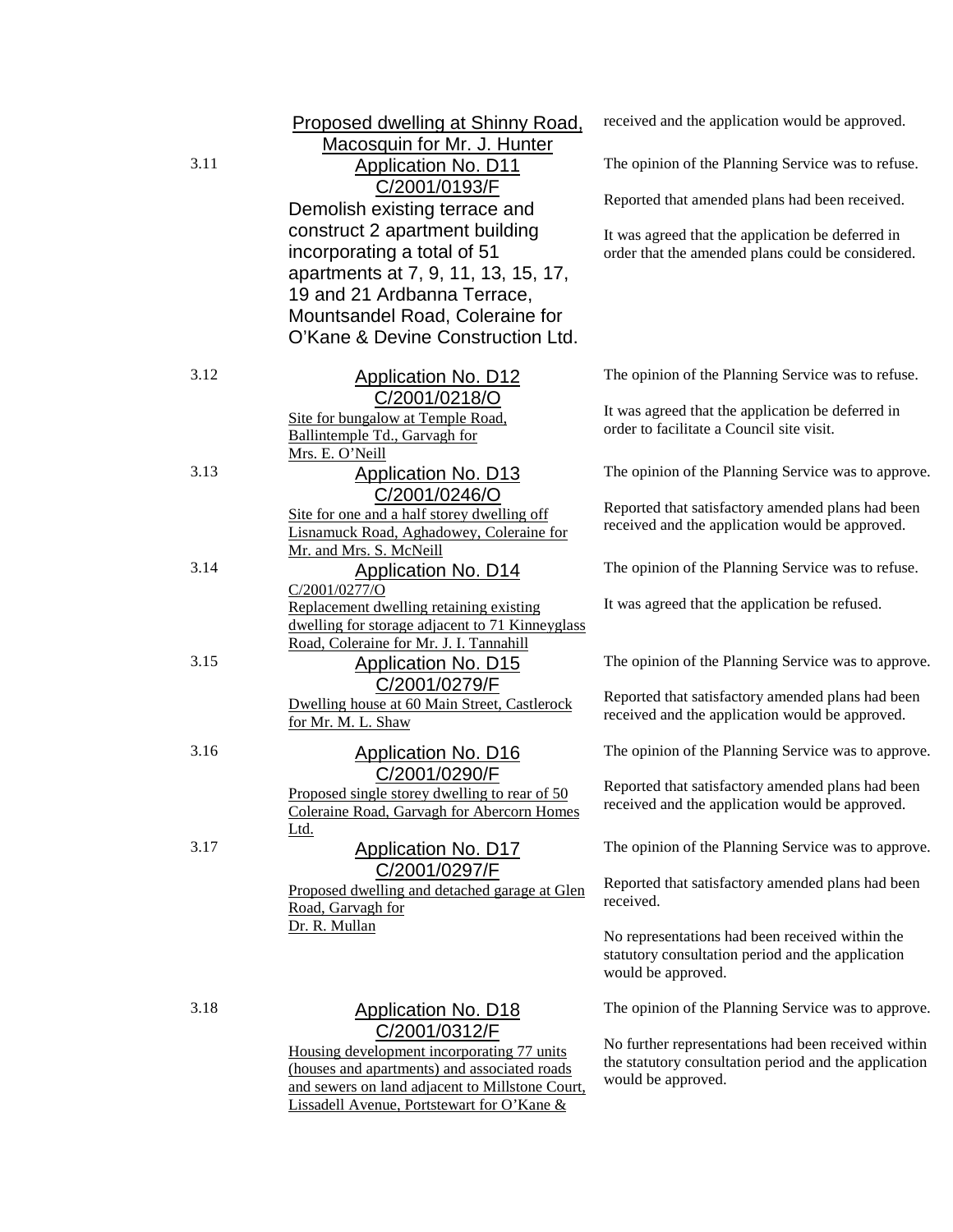### Devine Construction Ltd. **NEW APPLICATIONS**

### 3.19 Application No. 1 C/2000/0308/F

The buildings are to be used for a concrete batching plant at Blackhill Quarry, 129 Killeague Road, Blackhill, Coleraine for Conway Brothers

The opinion of the Planning Service was to approve.

The Chairman welcomed Mr. V. E. Bownes, 125 Killeague Road, Blackhill, Coleraine who was in attendance to speak against the application.

Mr. Bownes addressed Committee and elaborated on the objections to the application in relation to loss of privacy, impact on wildlife and loss of open space.

Mr. P. Conway spoke on behalf of the applicant and elaborated on the work carried out in order to integrate the proposal into the area.

Following discussion it was proposed by Councillor Mullan, seconded by Councillor McQuillan and agreed:

> That the application be approved.

The opinion of the Planning Service was to approve.

No further representations had been received within the statutory consultation period and the application would be approved.

The opinion of the Planning Service was to approve.

No further representations had been received within the statutory consultation period.

It was agreed that the application be deferred to facilitate a Council site visit.

The opinion of the Planning Service was to approve.

No representations had been received within the statutory consultation period and the application would be approved.

The opinion of the Planning Service was to refuse.

It was agreed that the application be deferred to facilitate a Council site visit.

# 3.20 Application No. 2 C/2000/0569/F

Demolition of existing commercial and residential properties and construction of hotel extension, retail units and apartments at 7-11 Eglinton Street and 4-10 Causeway Street, Portrush for Mr. R. Gray

### 3.21 Application No. 3 C/2000/0898/F

Redevelopment of site to provide residential development of 42 no. living units comprising of apartments and houses (detached, semidetached and terraced) – revised scheme at 9 Dhu Varren, Portrush for Macson Developments

### 3.22 Application No. 4 C/2000/0916/F

Erection of 1.98m high timber fence and gate to replace existing fence and hedging (gate for access for caravan and maintenance only) at 54 Circular Road, Castlerock for Mr. J. Doherty

# 3.23 Application No. 11 C/2001/0233/O

Site for replacement dwelling adjacent to 124 Carhill Road, Swatragh for Mr. I. McClenaghan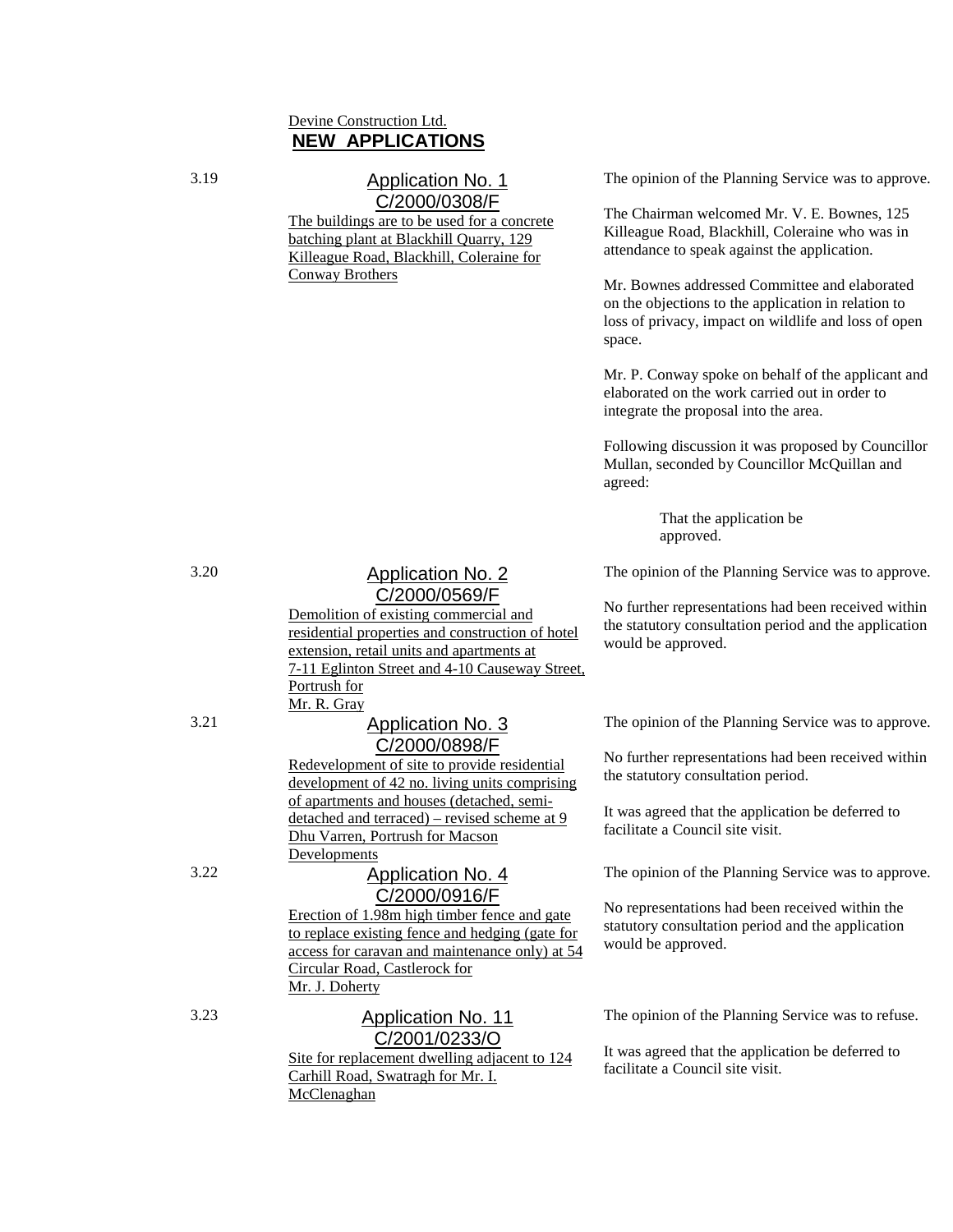| 3.24 | Application No. 17<br>C/2001/0302/F                                                                                                                                                         | The opinion of the Planning Service was to refuse.                                                                                                                                |
|------|---------------------------------------------------------------------------------------------------------------------------------------------------------------------------------------------|-----------------------------------------------------------------------------------------------------------------------------------------------------------------------------------|
|      | Erection of 2 no. detached dwellings and 2 no.<br>semi-detached dwellings and associated<br>parking facilities at 48 Loughan Road,<br>Coleraine for Mr. B. Barr                             | It was agreed that the application be deferred to<br>facilitate further discussions with the applicant.                                                                           |
| 3.25 | <b>Application No. 20</b><br>C/2001/0308/F                                                                                                                                                  | The opinion of the Planning Service was to refuse.                                                                                                                                |
|      | Single storey dwelling and garage<br>opposite 58 Ballyrogan Road,<br>Garvagh for Mrs. M. Doherty                                                                                            | It was agreed that the application be deferred to<br>facilitate an office meeting with the architects<br>regarding design.                                                        |
| 3.26 | <b>Application No. 22</b><br>C/2001/0314/O                                                                                                                                                  | The opinion of the Planning Service was to refuse.                                                                                                                                |
|      | Site for dwelling and garage at Gorran Road,<br>Garvagh for<br>Mr. C. McIntyre                                                                                                              | It was agreed that the application be deferred to<br>facilitate a Council site visit.                                                                                             |
| 3.27 | <b>Application No. 23</b>                                                                                                                                                                   | The opinion of the Planning Service was to refuse.                                                                                                                                |
|      | C/2001/0315/O<br>Site for dwelling north-east of 207<br>Mountsandel Road, Coleraine for Mr. and Mrs.<br>J. Turner                                                                           | It was agreed that the application be deferred to<br>facilitate an office meeting.                                                                                                |
| 3.28 | <b>Application No. 25</b>                                                                                                                                                                   | The opinion of the Planning Service was to refuse.                                                                                                                                |
|      | C/2001/0327/O<br>Proposed dwelling and garage 100m south of<br>80 Agivey Road, Kilrea for Mr. B. McAllister                                                                                 | It was agreed that the application be deferred to<br>facilitate a Council site visit.                                                                                             |
| 3.29 | <b>Application No. 33</b>                                                                                                                                                                   | The opinion of the Planning Service was to refuse.                                                                                                                                |
|      | C/2001/0338/F<br>Erection of 8 no. semi-detached dwellings and<br>detached garages – change of house type at<br>Sites 24-31 phase 2 Ballywillan Road, Portrush<br>for Harcourt Developments | It was agreed that the application be approved<br>subject to the receipt of satisfactory amended plans<br>otherwise it would be brought back to the next<br>meeting of Committee. |
| 3.30 | <b>Application No. 37</b>                                                                                                                                                                   | The opinion of the Planning Service was to approve.                                                                                                                               |
|      | C/2001/0343/F<br>Erection of dwelling and garage on land 200m<br>N.E. of 61 Altikeeragh Road, Castlerock for<br>Devann Developments Ltd.                                                    | It was agreed that the application be approved<br>subject to pillars being reduced.                                                                                               |
| 3.31 | <b>Application No. 38</b>                                                                                                                                                                   | The opinion of the Planning Service was to approve.                                                                                                                               |
|      | C/2001/0344/F<br>Front and rear minor extension at<br>4 Glenvale Crescent, Portrush for<br>Rev. J. Thompson                                                                                 | It was agreed that the application be approved<br>subject to the relocation of a window.                                                                                          |
| 3.32 | Application No. 39<br>C/2001/0345/F                                                                                                                                                         | The opinion of the Planning Service was to refuse.                                                                                                                                |
|      | Ground and first floor extension at 7 Redlands<br>Crescent, Coleraine for<br>Mr. D. Jackson                                                                                                 | It was agreed that the application be approved<br>subject to the receipt of satisfactory amended plans<br>otherwise it would be brought back to the next<br>meeting of Committee. |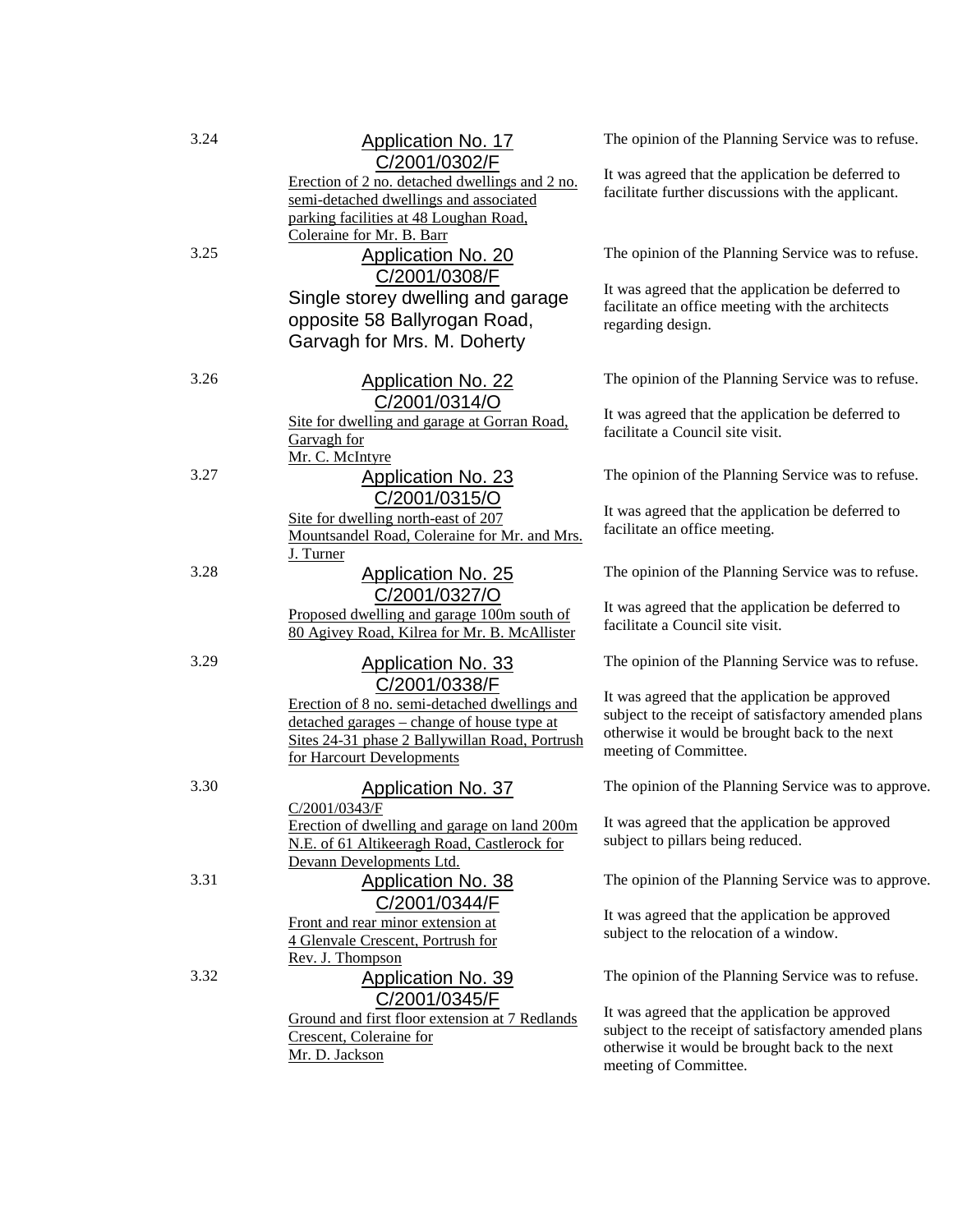| 3.33 | <b>Application No. 42</b><br>C/2001/0348/F                                                                                                                                       | The opinion of the Planning Service was to approve.                                                                                  |
|------|----------------------------------------------------------------------------------------------------------------------------------------------------------------------------------|--------------------------------------------------------------------------------------------------------------------------------------|
|      | Proposed dwelling and garage opposite No. 22<br>Ballyrogan Road, Garvagh for Mrs. B. Canning                                                                                     | No representations had been received within the<br>statutory consultation period and the application<br>would be approved.           |
| 3.34 | <b>Application No. 50</b><br>C/2001/0357/F                                                                                                                                       | The opinion of the Planning Service was to approve.                                                                                  |
|      | Erection of two-storey replacement dwelling<br>with detached garage at 22 Portrush Road,<br>Portstewart for<br>Mr. R. J. Walker                                                  | It was agreed that the application be deferred to<br>facilitate members' inspection of the plans.                                    |
| 3.35 | <b>Application No. 51</b><br>C/2001/0358/O                                                                                                                                       | The opinion of the Planning Service was to refuse.                                                                                   |
|      | Site for two dwellings at sites 12 and 13<br>Beechgrove, Garvagh Road, Kilrea for Mr. and<br>Mrs. T. McWilliams                                                                  | It was agreed that the application be deferred to<br>facilitate a Council site visit.                                                |
| 3.36 | <b>Application No. 53</b>                                                                                                                                                        | The opinion of the Planning Service was to approve.                                                                                  |
|      | C/2001/0363/F<br>Single-storey, flat roof extension at<br>12 Castlerock Road, Coleraine for<br>Mr. J. McCook                                                                     | The Town Clerk and Chief Executive referred to a<br>letter of objection received from Mrs. K. Boylan<br>(circulated to each member). |
|      |                                                                                                                                                                                  | It was agreed that the application be deferred for<br>further consideration.                                                         |
| 3.37 | <b>Application No. 55</b><br>C/2001/0365/F                                                                                                                                       | The opinion of the Planning Service was to refuse.                                                                                   |
|      | Extension and alterations to dwelling at 2<br>Brookvale Terrace, West Strand Road, Portrush<br>for                                                                               | It was agreed that the application be deferred to<br>facilitate an office meeting.                                                   |
| 3.38 | Mr. and Mrs. P. Bevan<br>Application No. 67                                                                                                                                      | The opinion of the Planning Service was to refuse.                                                                                   |
|      | C/2001/0384/O<br>Site for replacement dwelling with detached<br>garage and one new dwelling with detached<br>garage on land at 20 Ballyclogh Road,<br>Bushmills for Mr. R. Wylie | It was agreed that the application be deferred in<br>order to facilitate an office meeting.                                          |
| 3.39 | <b>Application No. 79</b><br>C/2001/0399/O                                                                                                                                       | The opinion of the Planning Service was to refuse.                                                                                   |
|      | Site for two-storey dwelling with garage at 6<br>Drumeil Road, Aghadowey for Ms. E.<br>McCartney                                                                                 | It was agreed that the application be deferred to<br>facilitate a Council site visit.                                                |
| 3.40 | <b>Application No. 80</b>                                                                                                                                                        | The opinion of the Planning Service was to refuse.                                                                                   |
|      | C/2001/0400/F<br>Single storey ground floor extension, single<br>storey first floor extension and three storey                                                                   | Reported that amended plans had been received.                                                                                       |
|      | extension providing extra restaurant area, extra<br>function room area and lift shaft respectively at<br>The Anchorage, 87 The Promenade,                                        | It was agreed that the application be deferred for<br>further consideration.                                                         |

Portstewart for Mr. P. J. Crawley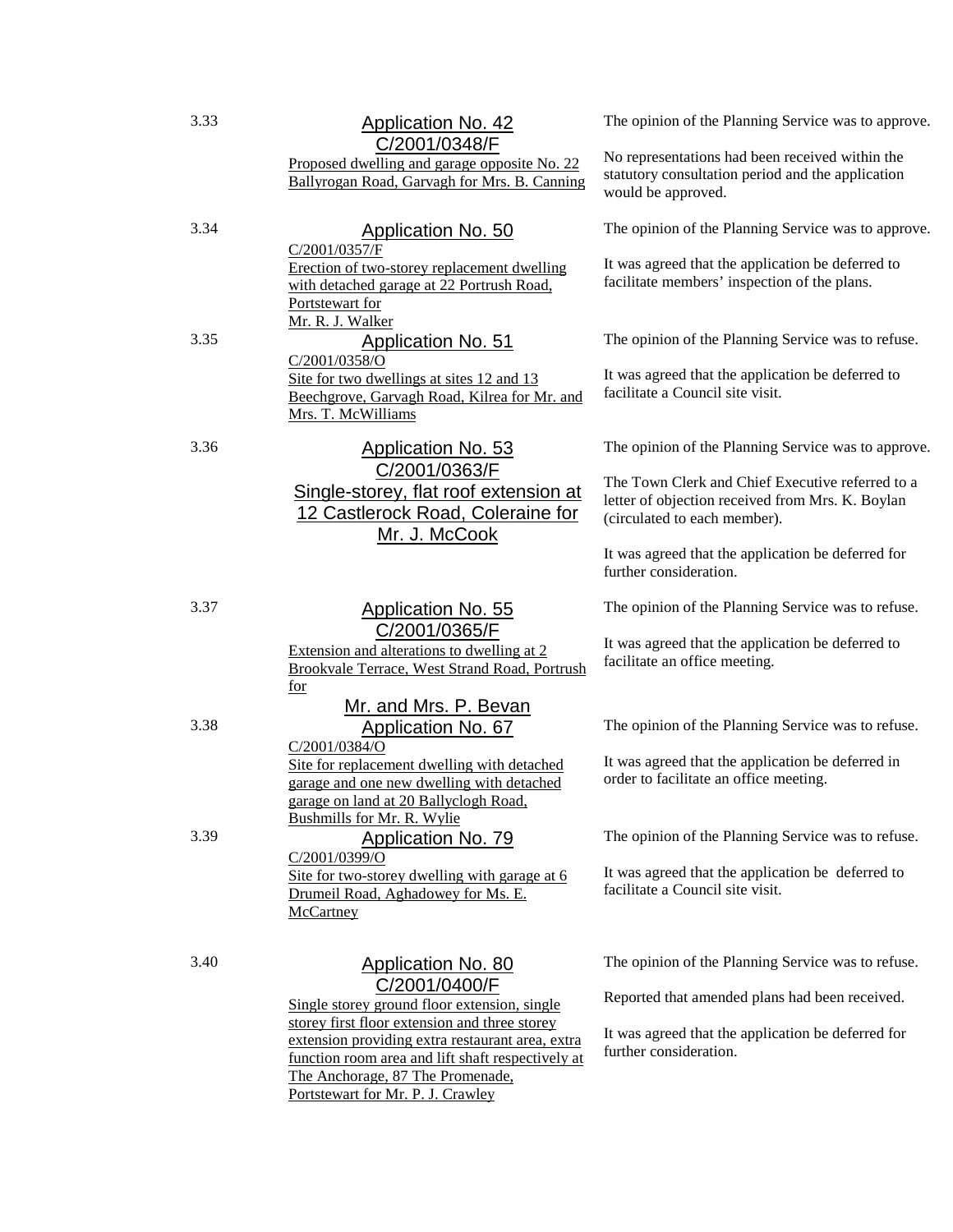### 3.41 Application No. 91

C/2001/0417/F

Proposed balcony, retention of flat roof over front porch and retention of patio doors at 4 Blackrock Park, Portrush for Mr. A. Russell

# 3.42 Application No. 111 C/2001/0444/O

Site for dwelling adjacent to No. 1 Cloverhill Park, Coleraine for Mr. A. Norris

3.43 Application No. 114

#### C/2001/0447/O Site for dwelling on land adjacent to No. 27

Greenhill Road, Blackhill, Coleraine for Mr. P. Smyth

### 3.44 Application No. 115 C/2001/0448/F

Minor amendments to existing approved plans for alterations and improvements to front facade of amusement arcade and pool room. Minor internal alterations and change of use of area previously approved for waxworks to amusements to facilitate layout of facilities, internal circulation and access to pool area at No. 12 Dunluce Avenue, Portrush for Mr. P. McIntyre

3.45 Application No. 117

C/2001/0450/F

Site for retirement dwelling adjacent to No. 14 Gortycavan Road, Coleraine for Mr. K. Barr

C/2001/0459/O

C/2001/0478/O Site for dwelling and garage opposite No. 40 and 42 Lisnamuck Road, Aghadowey,

C/2001/0501/F Demolish existing dwelling and erect 3 no. apartments (3.5 storey block) at 4 Enfield Street, Portstewart for Mr. C. Trolan

Site for dwelling adjacent to 25 Boleran Park, Garvagh for

Coleraine for Mr. D. Stewart

Mr. J. McLaughlin

The opinion of the Planning Service was to refuse.

It was agreed that the application be deferred for two weeks. If agreement could be reached the application would be approved otherwise it would be brought back to the next meeting of Committee.

The opinion of the Planning Service was to refuse.

It was agreed that the application be deferred to facilitate a Council site visit.

The opinion of the Planning Service was to refuse.

It was agreed that the application be deferred to facilitate a Council site visit.

The opinion of the Planning Service was to approve.

Following discussion it was proposed by Councillor Hillis, seconded by Councillor Mullan and agreed:

> That the application be refused.

The opinion of the Planning Service was to refuse.

It was agreed that the application be deferred to facilitate a Council site visit.

The opinion of the Planning Service was to refuse.

It was agreed that the application be deferred to facilitate a Council site visit.

The opinion of the Planning Service was to refuse.

It was agreed that the application be deferred to facilitate a Council site visit.

The opinion of the Planning Service was to refuse.

It was agreed that the application be deferred for further consideration regarding height of the building.

### 3.46 Application No. 124

3.47 Application No. 134

3.48 Application No. 141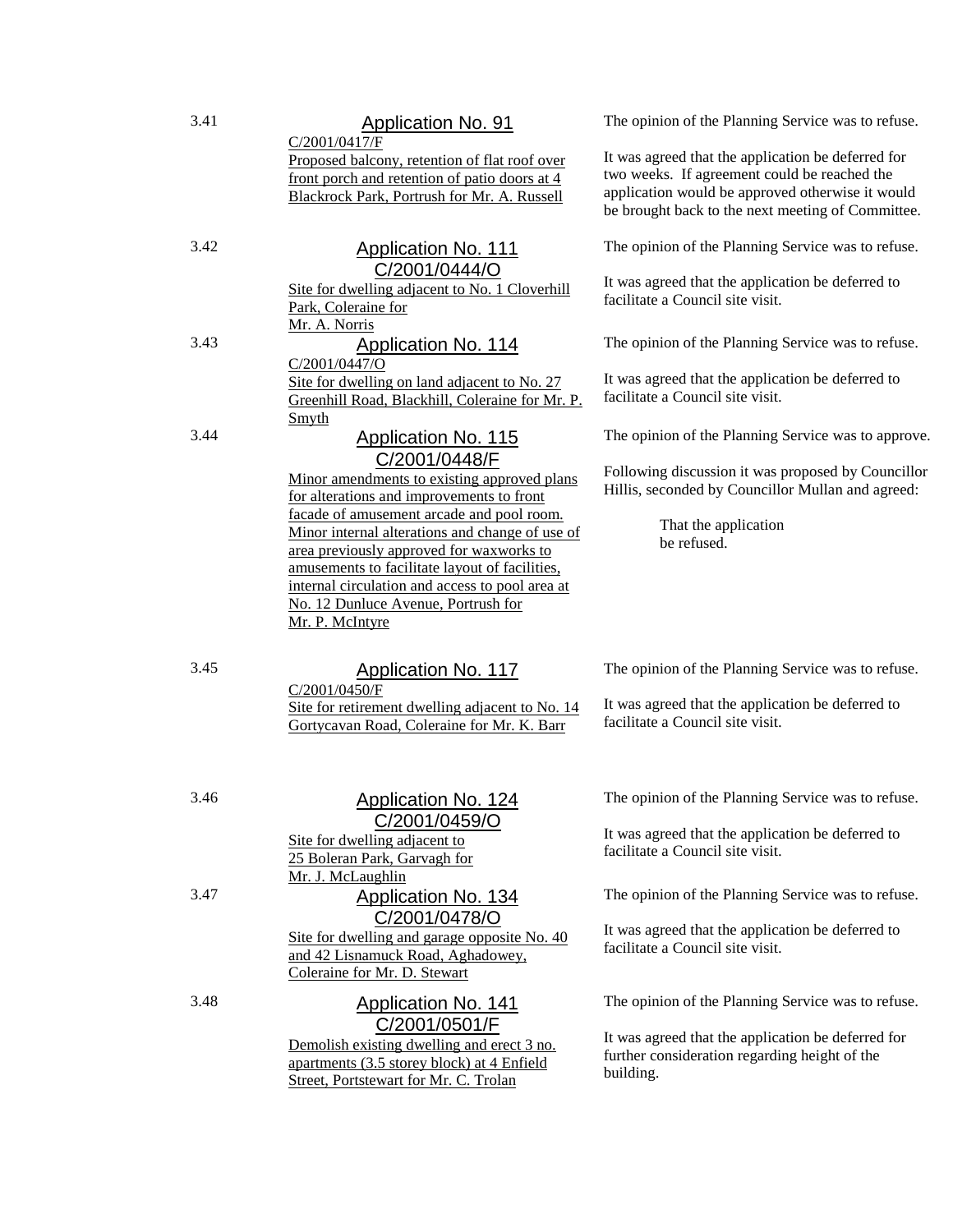# 3.49 Application No. 145 C/2001/0508/F

Small store to serve existing car wash facility at Bush Filling Station, 169 Bushmills Road, Coleraine for Mr. C. Henderson

The opinion of the Planning Service was to refuse.

Following discussion it was proposed by Alderman McClure and seconded by Councillor McPherson:

> That the application be refused.

On being put to the Meeting the proposal was carried, twelve members voting in favour and no one voting against.

3.50 General Matters (a) Landscaping – West Court, off West Avenue, Portstewart;

> (b) List of Planning Applications – July It was noted that the July list of Planning Applications would be circulated and members would have a week in which to comment.

#### **4.0 THE PLANNING SERVICE - DEVELOPMENT CONTROL ADVICE NOTE 4 RESTAURANTS, CAFES AND FAST FOOD OUTLETS**

The Planning Service – Development Control Advice 4 – Restaurants, Cafes and Fast Food Outlets Consultation Draft and the Draft Response from BDP Planning was considered (previously supplied).

With regard to restrictions on hours of opening members hoped that local planning agreements would still exist.

It was agreed that the draft response paper form the basis of Council's response.

#### **5.0 PLANNING (FEES) (AMENDMENT) REGULATIONS (NORTHERN IRELAND) 2001 NO. 225**

Read letter from the Planning Service Headquarters advising members that the Department had made Regulations entitled "The Planning (Fees) (Amendment) Regulations (Northern Ireland) 2001 (SR 2000 No. 225)" which would come into operation on  $11<sup>th</sup>$  July, 2001.

The Regulations would amend the Planning (Fees) Regulations (Northern Ireland) 1995 to increase certain fees by approximately 3%.

Noted.

#### **6.0 ULSTER ARCHITECTURAL HERITAGE SOCIETY - COLERAINE HOSPITAL SITE**

Read copy letter from the Ulster Architectural Heritage Society to the Divisional Planning Manager expressing concern for the future of what remained of the Coleraine Workhouse and urged that the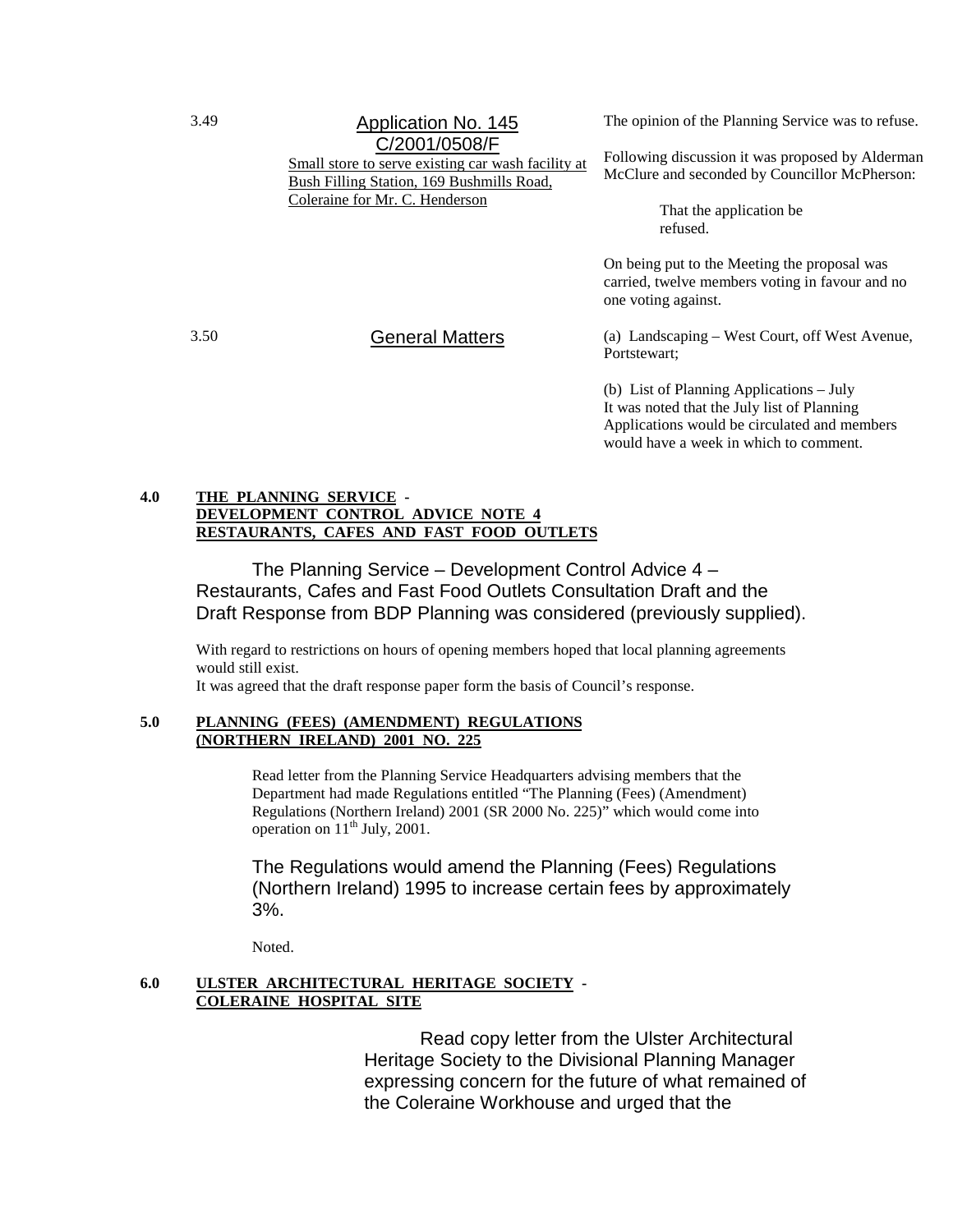Department encouraged retention in any discussion about proposals for the site.

Noted.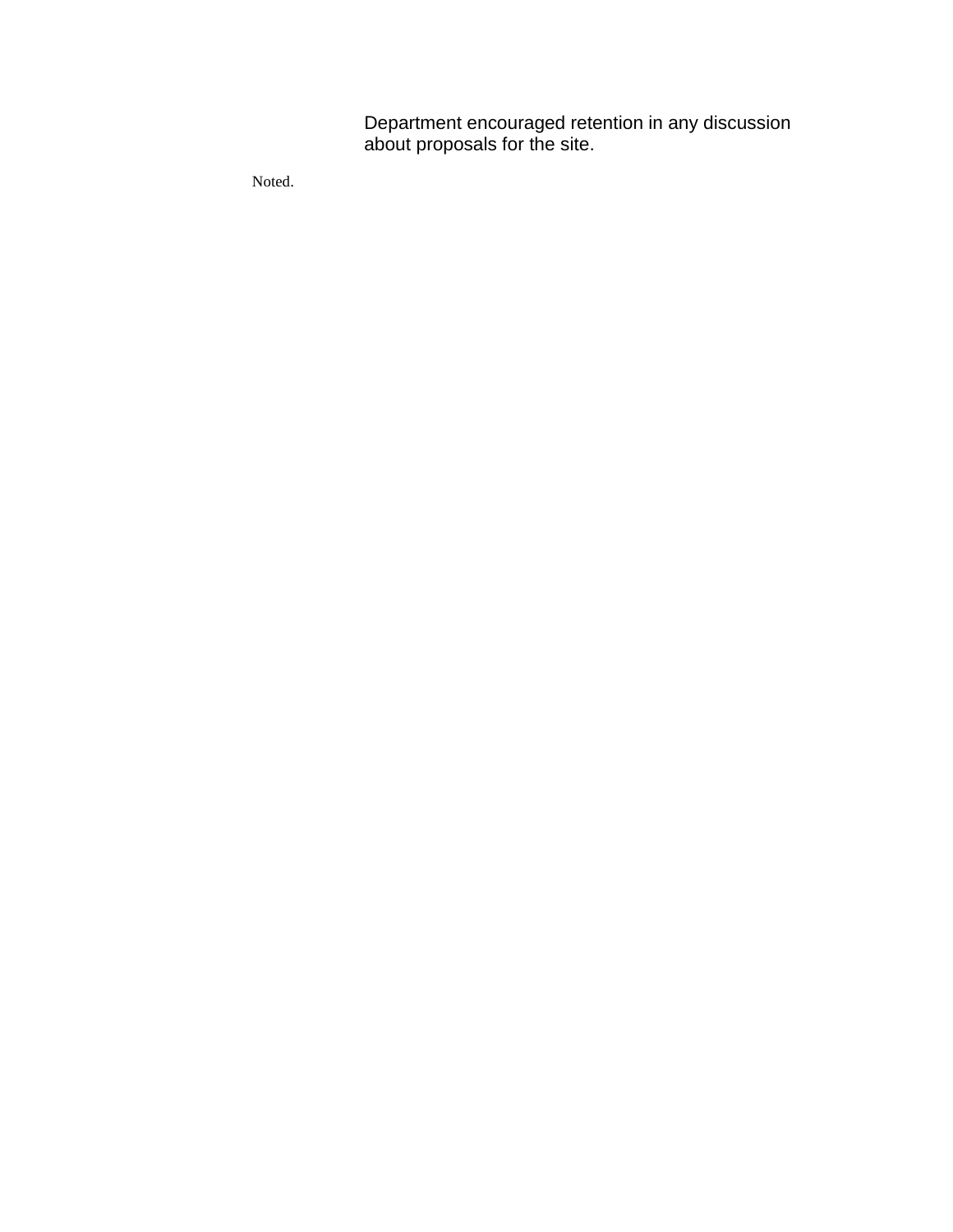# **LEISURE AND ENVIRONMENT COMMITTEE**

# **7th August, 2001.**

| <b>Present:</b>                                        | Councillor R. A. McPherson, in the Chair                                    |                                                                  |  |
|--------------------------------------------------------|-----------------------------------------------------------------------------|------------------------------------------------------------------|--|
|                                                        | The Mayor, Councillor J. J. Dallat                                          |                                                                  |  |
|                                                        | The Deputy Mayor, Councillor R. D. Stewart                                  |                                                                  |  |
|                                                        | Aldermen                                                                    |                                                                  |  |
|                                                        | E. T. Black (Mrs.)<br>W. T. Creelman                                        | B. Leonard<br>W. J. McClure                                      |  |
|                                                        | <b>Councillors</b>                                                          |                                                                  |  |
|                                                        | C. S. Alexander (Ms.)                                                       | E. A. Johnston                                                   |  |
| (Mrs.)<br>D. D. Barbour                                | (Items 1.0 - 9.12)<br>G. L. McLaughlin                                      | W. A. King                                                       |  |
|                                                        | O. M. Church (Mrs.)<br>T. J. Deans<br>E. P. Fielding (Mrs.)<br>N. F. Hillis | A. McQuillan<br>E. M. Mullan<br>W. J. Watt<br>(Items 1.0 - 9.12) |  |
| <b>Officers in</b><br>Attendance:<br>Leisure Services, | Town Clerk and Chief Executive, Director of                                 |                                                                  |  |
| Environmental                                          | Director of Technical Services, Director of                                 |                                                                  |  |
| <b>Building Control</b>                                | Health, Leisure Services Officer, Principal                                 |                                                                  |  |
| <b>Administrative Assistant</b>                        | Officer, Administrative Officer and                                         |                                                                  |  |
| <b>Apologies:</b><br>and McClarty                      | Alderman Mrs. Armitage, Councillors Bradley                                 |                                                                  |  |
|                                                        |                                                                             |                                                                  |  |

# **1.0 CHAIRMAN**

The Chairman thanked his party for nominating him to this post.

# **2.0 ELECTION OF VICE CHAIRMAN**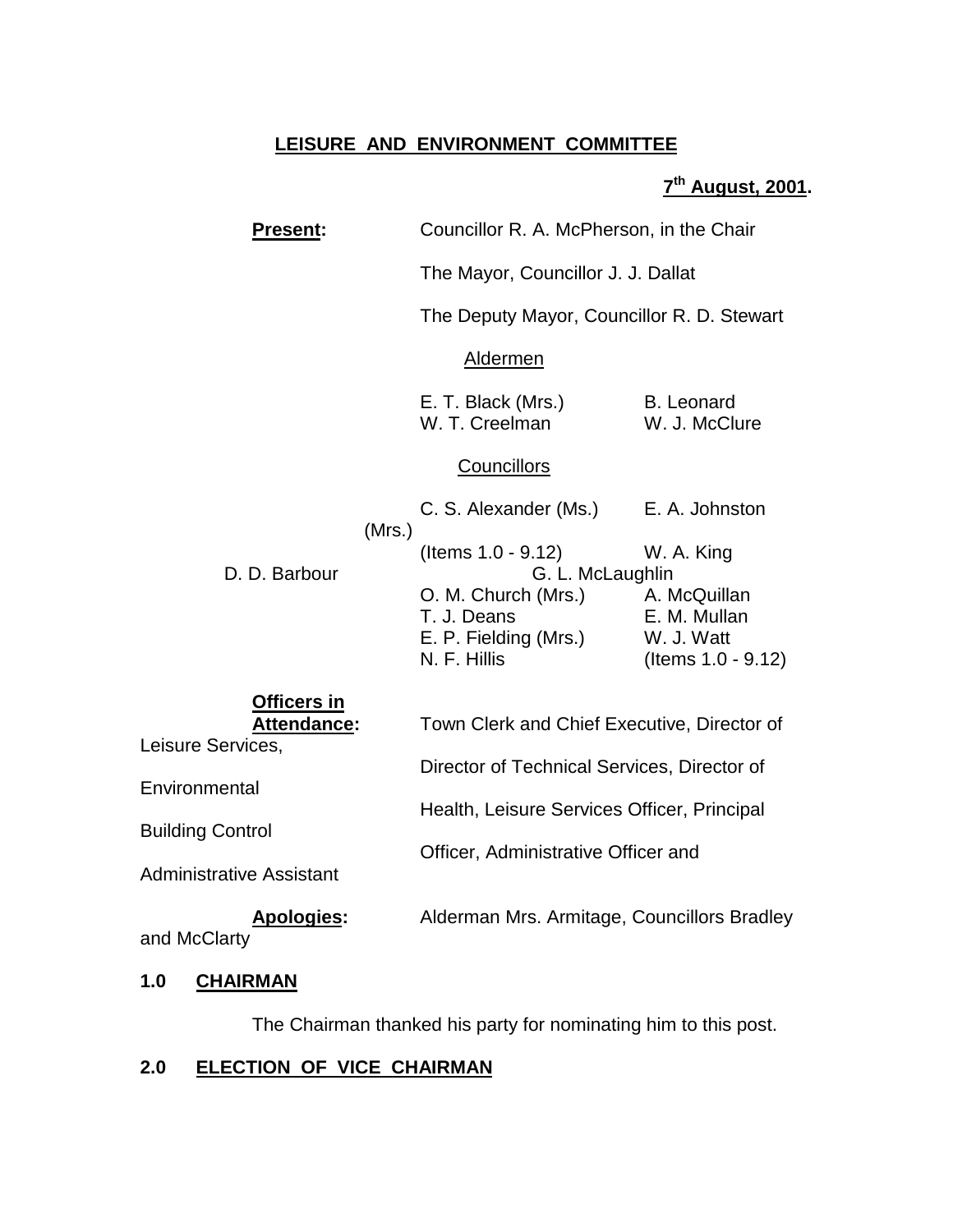It was proposed by the Mayor and seconded by Councillor McLaughlin:

That Alderman Leonard be appointed Vice Chairman for the ensuing year.

It was proposed by the Deputy Mayor and seconded by Councillor Deans:

That Alderman McClure be appointed Vice Chairman for the ensuing year.

On being put to the meeting, Alderman Leonard received five votes and Alderman McClure thirteen votes.

Alderman McClure was duly elected Vice Chairman and thanked members for his appointment.

### **3.0 APPOINTMENT OF REPRESENTATIVES FOR THE ENSUING YEAR**

Following discussion it was agreed that representatives, as listed, be appointed to the undernoted bodies for the ensuing year:

- (a) Craigahulliar Monitoring Committee (3) Alderman Leonard Councillors Ms. Alexander and Bradley
- (b) Door Supervisors Group (4) The Deputy Mayor Councillors Ms. Alexander, McPherson and Watt
- (c) Spanboard Liaison Group (1) Councillor McLaughlin

# **4.0 NOMINATIONS TO THE FORUM FOR LOCAL GOVERNMENT AND THE ARTS**

It was proposed by Alderman Mrs. Black and seconded by Councillor Hillis:

That Councillor Mrs. Johnston be nominated.

It was proposed by Alderman Leonard and seconded by Councillor McLaughlin: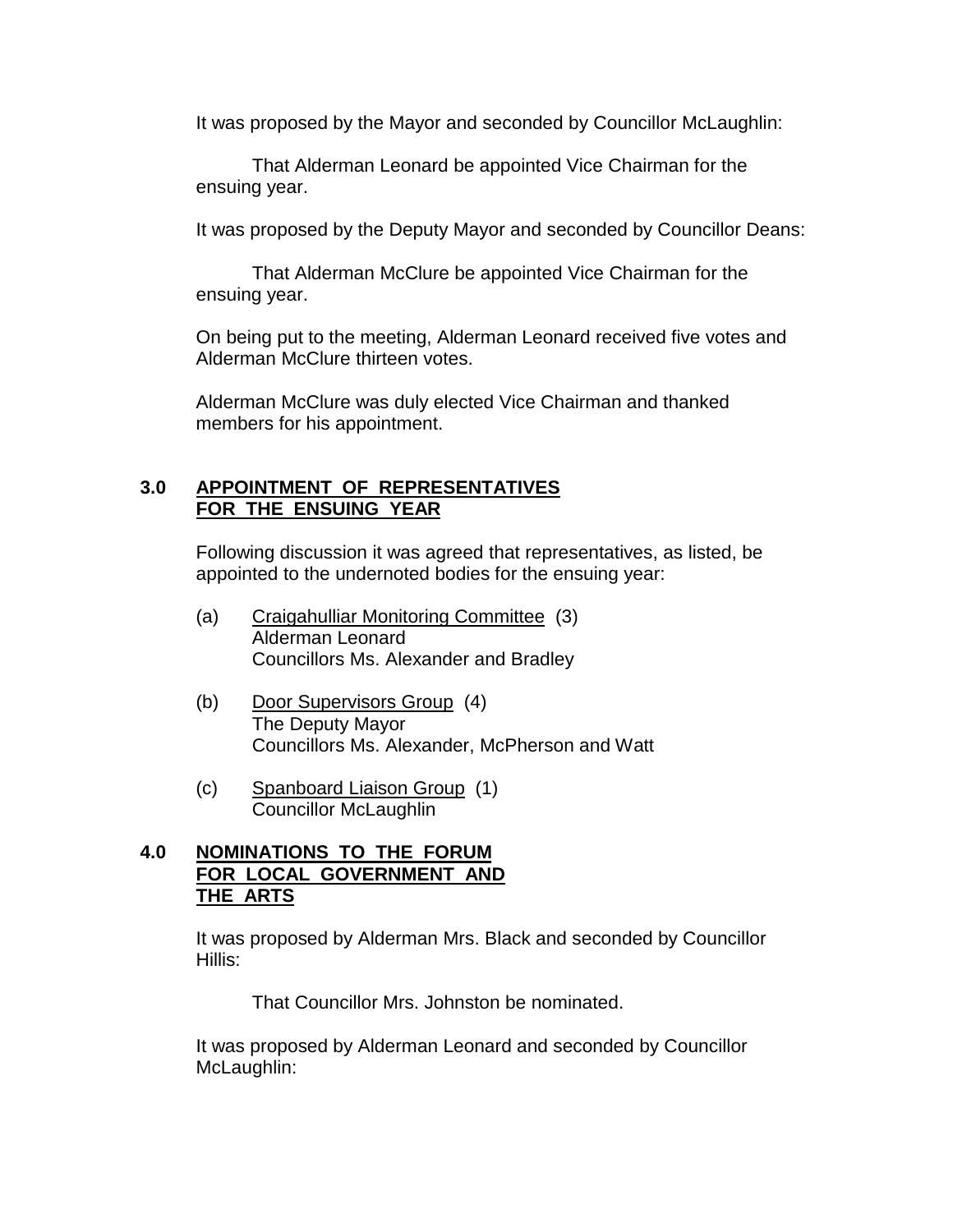That Councillor Mullan be nominated.

Councillor Mullan subsequently withdrew his nomination.

It was, therefore, recommended that Councillor Mrs. Johnston be nominated to the Forum for Local Government and the Arts.

# **5.0 NORTHERN GROUP BUILDING CONTROL COMMITTEE - CHIEF BUILDING CONTROL OFFICER'S ANNUAL REPORT 2000/2001**

The Chairman welcomed Mr. R. White, Chief Building Control Officer, who was in attendance to present his report for 2000/2001 (previously supplied).

Mr. White elaborated on the contents of the report and answered various members' queries on the work of the Northern Group Building Control Committee.

The Chairman thanked Mr. White for attending after which he withdrew.

# **6.0 WELCOME**

The Chairman welcomed Councillor Watt on his return to the Chamber following his

# recent illness.

# **7.0 ENVIRONMENTAL HEALTH REPORT**

The Report of the Director of Environmental Health was considered (previously supplied).

Matters arising:

7.1 Fuel Poverty - No Age The Chairman welcomed Mrs. Corraine Thompson, To Golden Age

To Golden Age Scheme local administrator of the No Age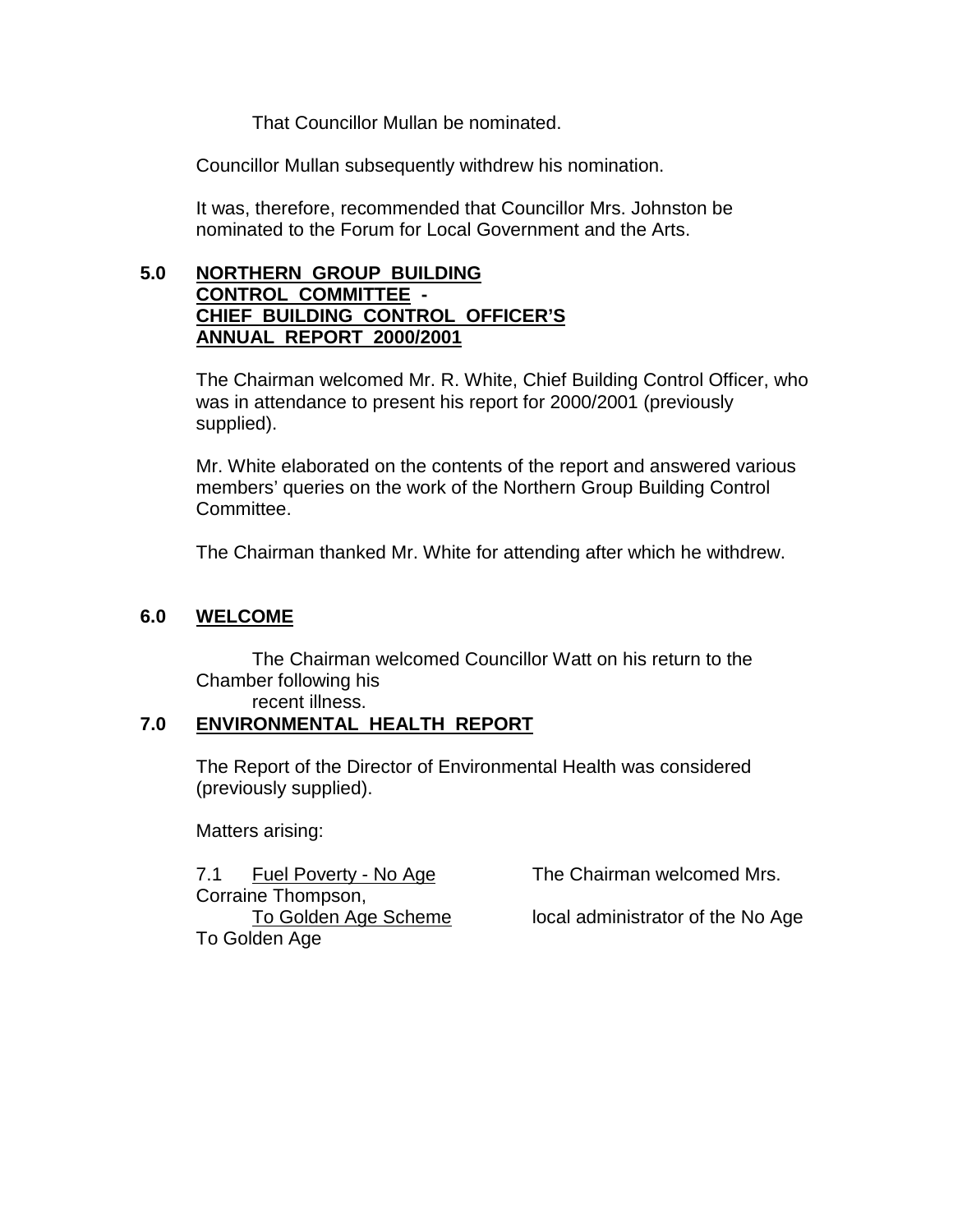**Scheme, who was in attendance to make a presentation on the operation of this initiative to date.**

**The scheme via the provision of energy saving devices sought to reduce the heating costs in deserving households throughout the Borough. The annual budget was in excess of £80,000 and over 500 households had received help via the scheme since its inception.**

**Mrs. Thompson elaborated on the work of the scheme and answered various members' questions on this topic.**

**The Chairman thanked Mrs. Thompson for her interesting and informative presentation after which she withdrew.**

 **7.2 Air Quality Consideration was given to information, as detailed in the report, on the costs of carrying out a Stage 2 review of air quality in the Borough.**

**The Environment and Heritage Service had offered grant aid for district councils wishing to conduct Stage 2 and 3 reviews. The grant aid scheme would enable full cost recovery for both capital and non-capital expenditure.**

Council is recommended to

approve a bid for

grant aid to conduct a Stage 2 review in the Borough.

to make formal

7.3 Health Marking of Meat In May 2001 Council had agreed

representations to the Food Standards Agency (FSA) Northern Ireland regarding the health marking of meat as detailed in the report.

> Food Standards Agency NI had replied that the scope for unilateral action was limited as the required amendments to the Fresh Meat Regulations were governed by E.C. Law. The local Food Standards Agency would advise Council of the outcome of its deliberations with the Food Standards Agency in London regarding UK wide consideration of these issues.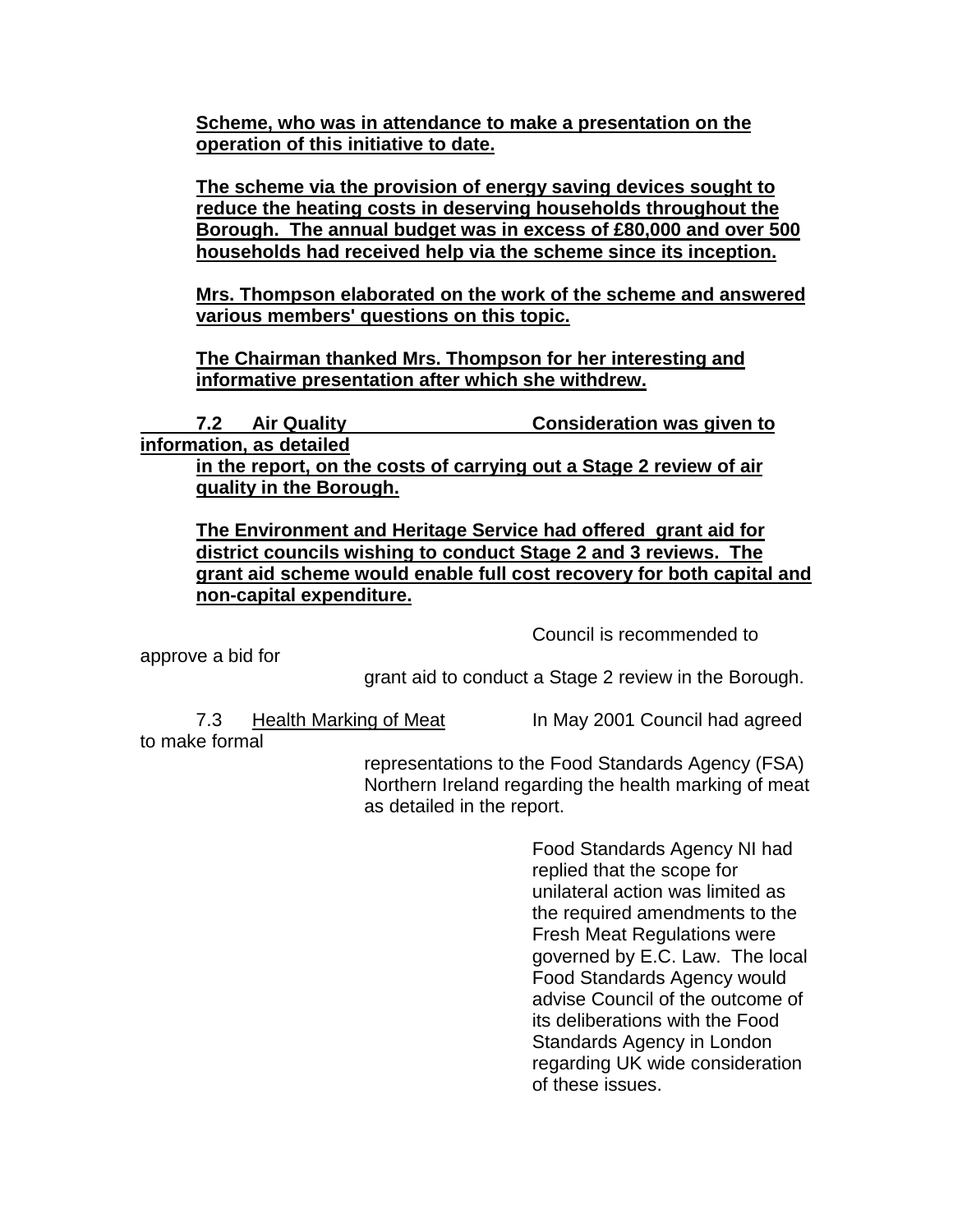7.4 Result of Legal Proceedings - Committee noted the successful outcome of legal

The Pollution Control and Local proceedings against Mr. McCaughan for causing

Government (N.I.) Order 1978 frequent noise nuisance to

neighbours from the

Council -v- Mr. S. McCaughan, playing of loud music. 1 Skerrymor Place, Portrush

The case exposed the inadequacy of the legislative procedure in addressing individuals who refused to co-operate. The consequences of the Northern Ireland Housing Executive housing policy on re-housing which does not take into account compatibility factors when allocating flats was also highlighted.

> Members congratulated the Department for pursuing this case.

# **8.0 TECHNICAL SERVICES REPORT**

The Report of the Director of Technical Services was considered (previously supplied).

Matters arising:

8.1 Department for Regional Development - Roads **Service** 

8.1.1 Brook Street, Coleraine Consideration was given to a reply from Roads

> Service on Council's concerns regarding the introduction of a one way traffic flow in Brook Street, Coleraine.

> > Due to local support for the proposal, Roads Service intended to advertise their Notice of Intention shortly. The proposal was for an experimental scheme for six months and if problems resulted these could be addressed during this period.

Noted.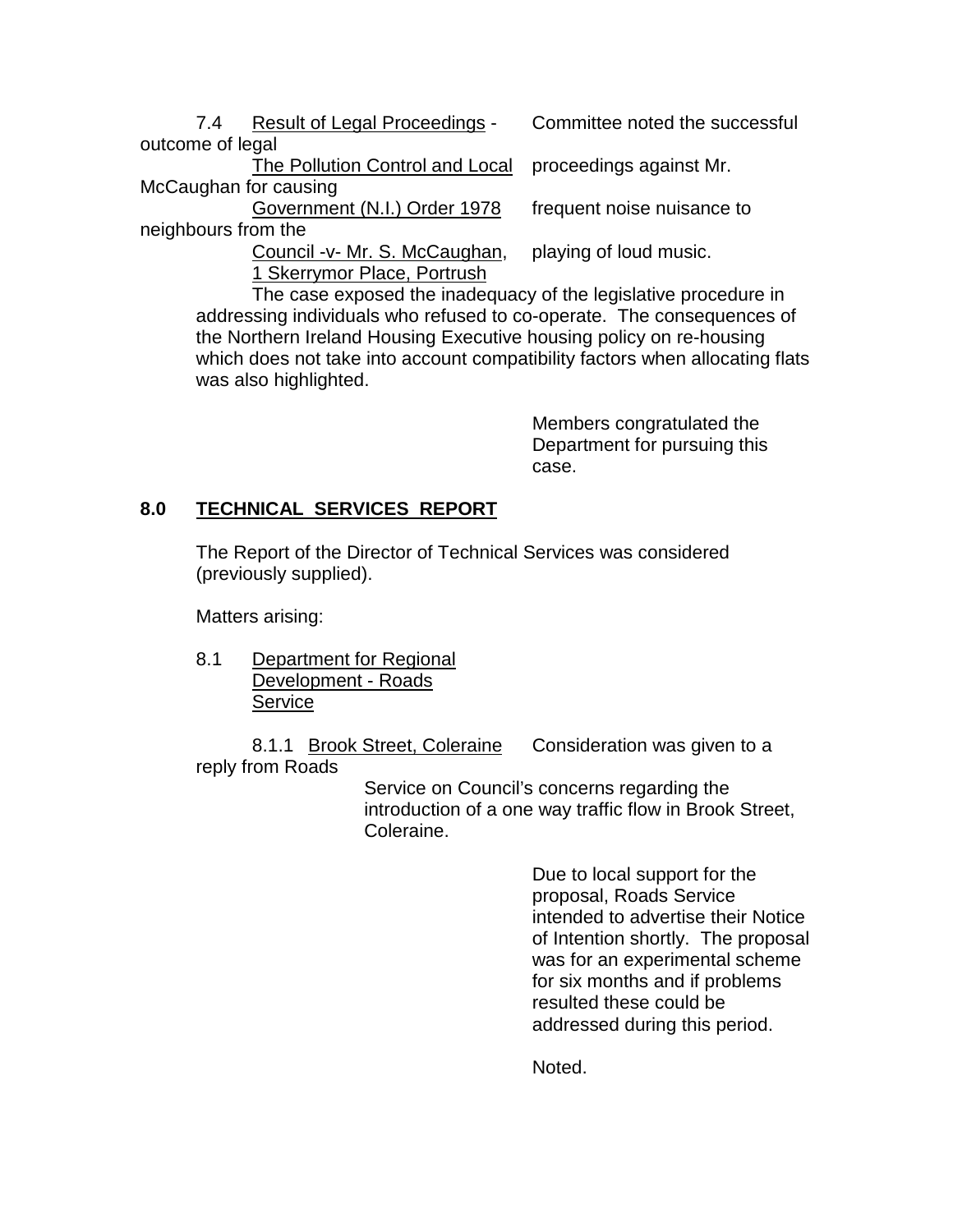reply from Roads

8.1.2 Ring Road - Speed Consideration was given to a

Limit **Service on Council's suggestion** 

that a 50mph

speed limit should apply for the entire Ring Road.

Roads Service had consulted with the Royal Ulster Constabulary.

> As the Ring Road had no direct frontage development except for two isolated junctions, it was considered that extension of the speed restrictions was not currently justified. On Wattstown dual carriageway where there was only one private access, the imposition of a restriction outside that of the hospital junction would lessen overtaking opportunities.

Noted.

8.1.3 Mount Street, Coleraine Roads Service proposed to

introduce a one way

system and ramps on part of Mount Street, Coleraine to address the problems of extraneous traffic and speeding, local residents were generally supportive of the scheme.

> Council is recommended to support the proposal.

to extinguish a Executive - Proposed small length of footpath at Winston Way, Coleraine. Extinguishment at Winston support the proposal.

been obtained to carry

8.2 Northern Ireland Housing The Housing Executive proposed

Way, Coleraine **Council** is recommended to

8.3 Kilrea Landfill Site **All relevant permissions had**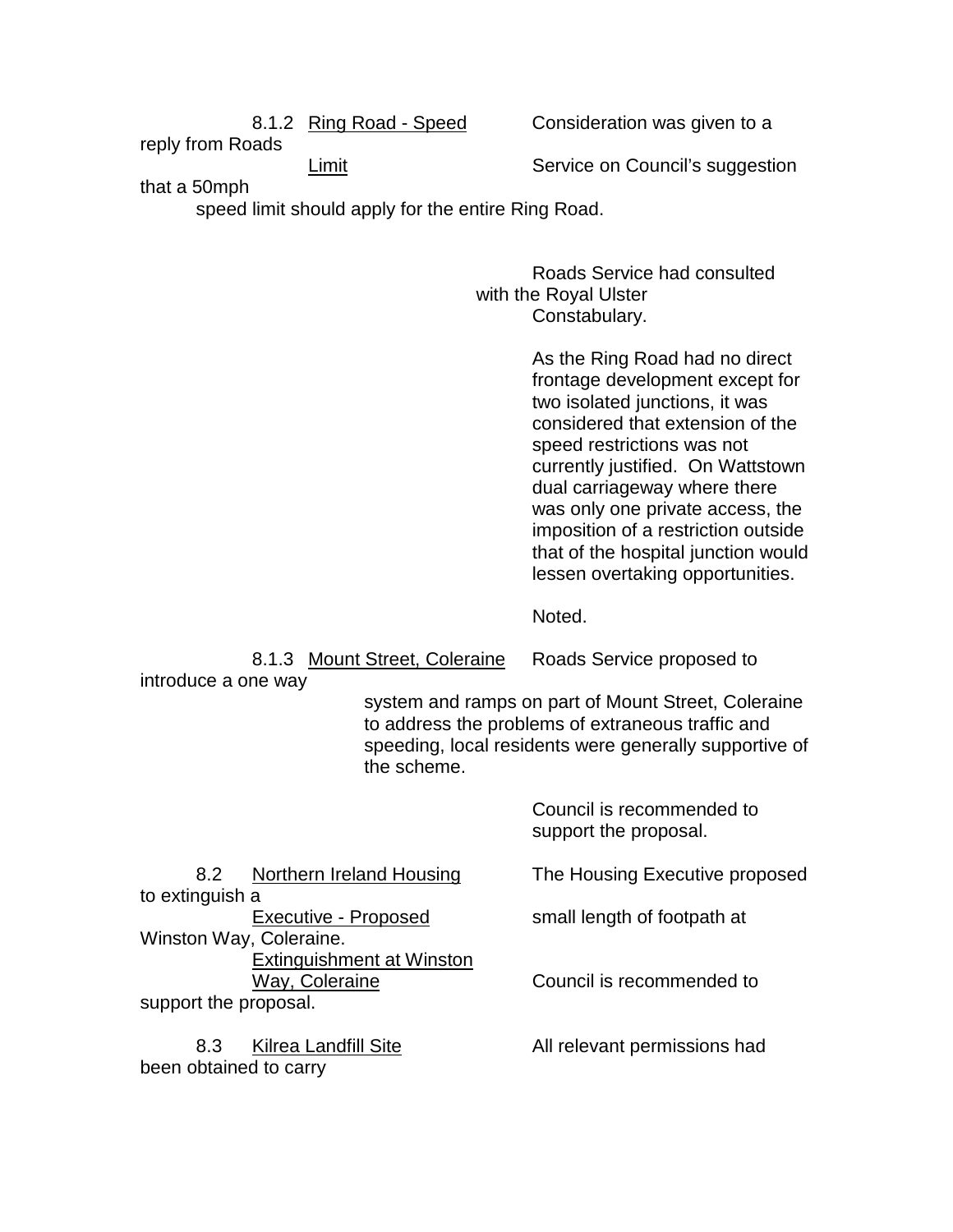out the capping and closure of the landfill site at Lisnagrot Road, Kilrea. The estimated cost of the work, as detailed in the report, was £150,000.

> Council is recommended to appoint Kirk McClure Morton who designed the scheme, to proceed with the tender arrangements to enable completion of the works.

8.4 Street Trading Act (N.I.) 2001 Consideration was given to the implementation of

the new Street Trading Act (N.I.)

2001 which would come into operation on 1<sup>st</sup> October, 2001.

Following discussion it was agreed that a sub-committee comprising the following members meet with the officers to consider the ramifications of the new legislation and formulate policies for Council's determination:

Alderman McClure Councillors Ms. Alexander, Hillis, Mullan and Watt

8.5 Aghadowey War Memorial A request had been received

from the Honorary

Group Secretary of the North Antrim/North Derry Group Royal British Legion for Council to upgrade the surrounds of Aghadowey War Memorial. The estimated cost of the work, as detailed in the report, was £18,400.

> Following discussion it was recommended that Council provide funding for this project for the next financial year.

The Director of Technical Services would investigate the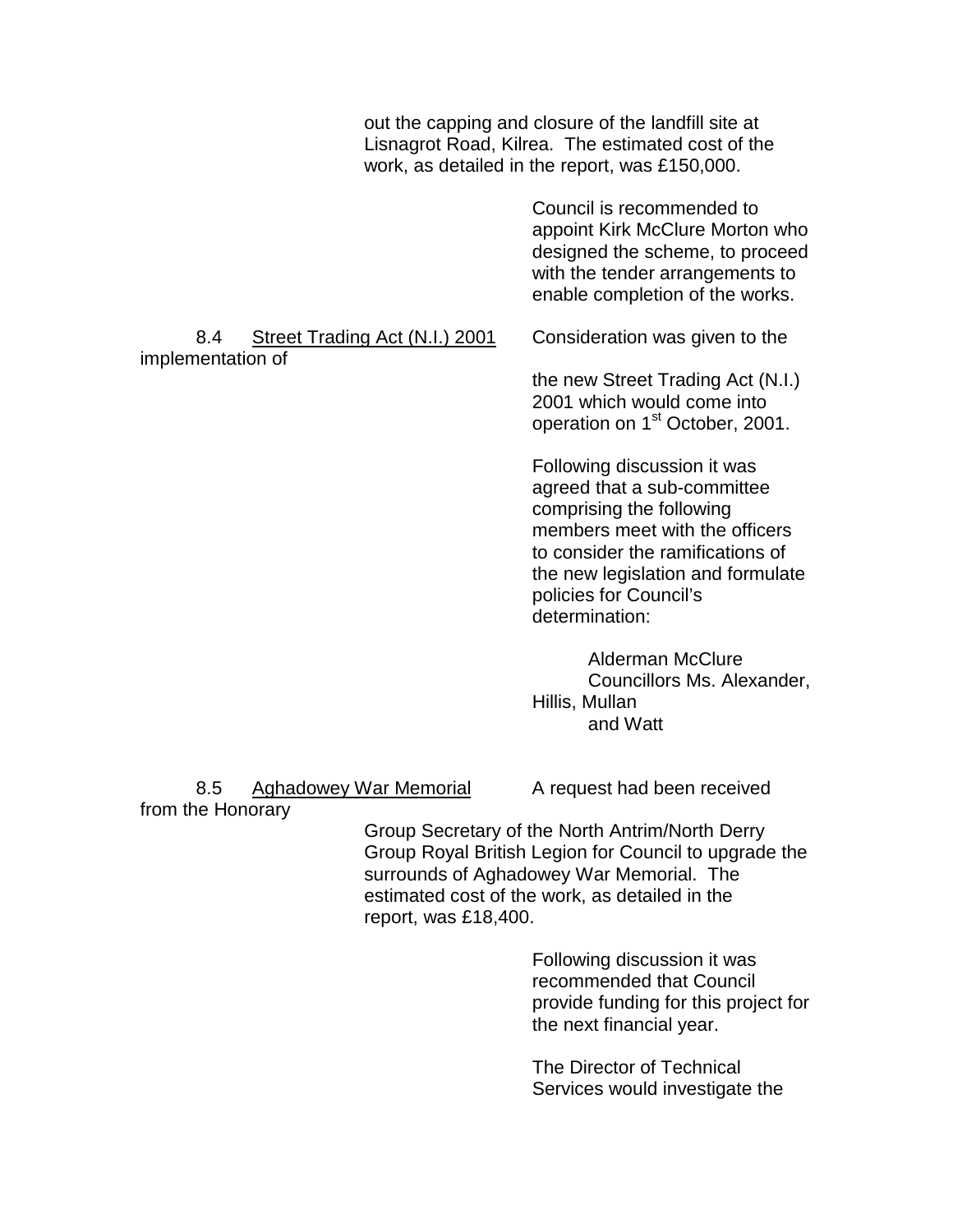possibility of allocating landfill tax monies to the scheme.

8.6 Street Trading Licences Applications for the grant of

Street Trading

Licences had been received from:

- 1. Mr. I. Macindeor, 110 Dunboe Road, Macosquin, Coleraine.
- 2. Miss M. Murray, 46 Lever Park, Portstewart.

Recommended:

That a Street Trading

in each case.

Licence be granted

8.7 Building Control

hundred and

8.7.1 Approvals Approval had been given for one

seventy-nine approvals.

8.8 Skip Area - Portballintrae In response to a query the Director of Technical

Services advised that some screening works had been carried out. An alternative site for the skip within the village was still being sought.

> Discussions were ongoing with Moyle District Council regarding the provision of a skip in Bushmills.

8.9 For Information The Director of Technical

Services provided

information in his report on the following:

1. Minor Works Schemes

(a) Portballintrae Harbour and new toilet block;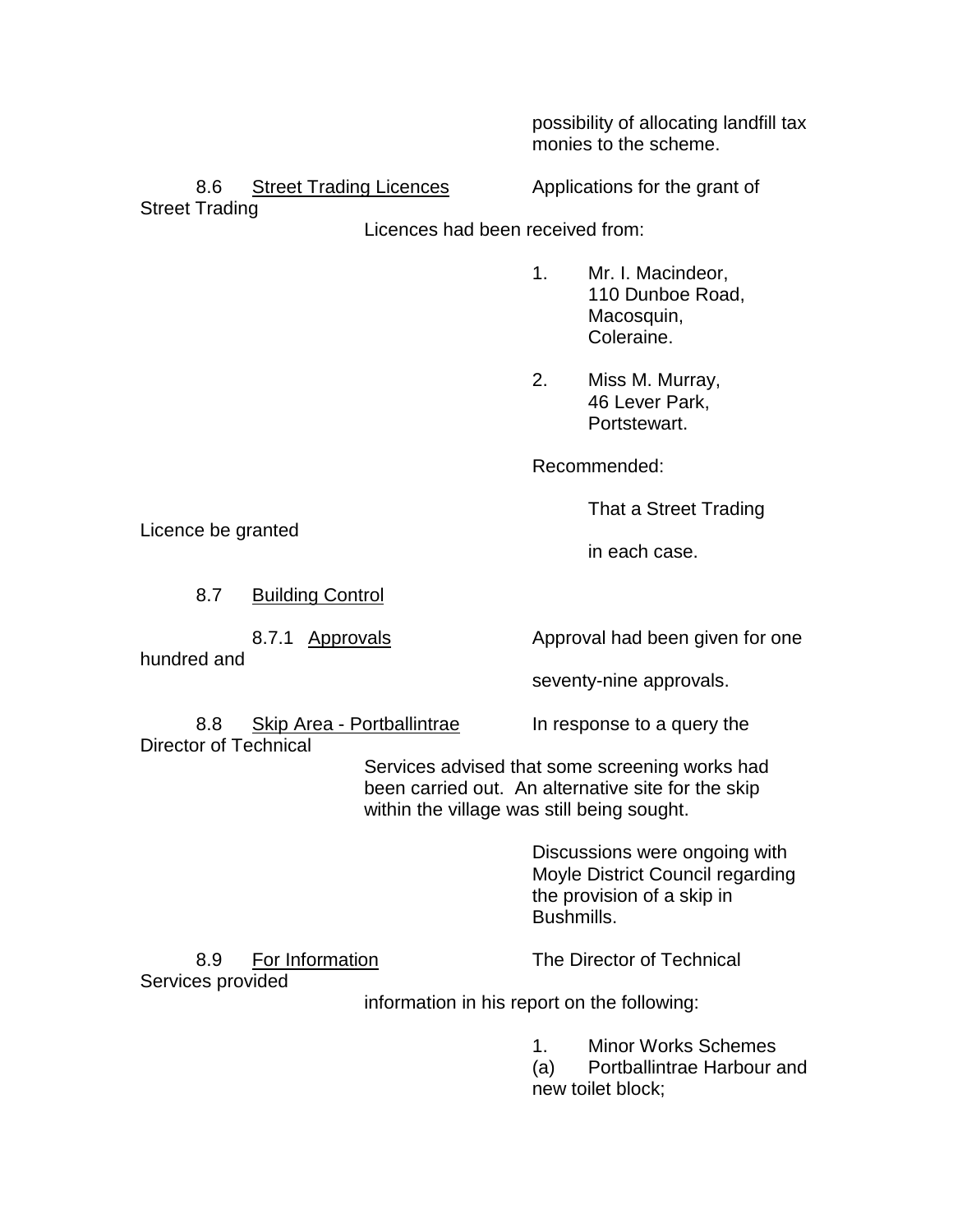(b) Crescent Car Park, Coleraine; (c) Tunnel Brae Car Park, Castlerock.

2. Toilet Facilities - Portstewart and Garvagh

3. Green Waste Composting

## **9.0 LEISURE SERVICES REPORT**

The Report of the Director of Leisure Services was considered (previously supplied).

Matters arising:

9.1 Arts Council Conference - Recommended: Newcastle, Co. Down

That Alderman Leonard and Councillor Mrs. Fielding and an officer attend the Arts Council Conference entitled "Mainstreaming the Arts" on 25<sup>th</sup>/26<sup>th</sup> September, 2001 in the Slieve Donard Hotel, Newcastle.

Environment (N.I.) had

9.2 Works of Art The Department of the

requested a loan of seven items from Council's Museum collection, as detailed in the report, for an all Ireland Touring Exhibition for the Autumn/Winter 2001 - 2002.

> An exhibition of all the material would be on show in Coleraine Town Hall in December 2001.

Council is recommended to agree.

9.3 County Hall - Conservatory Consideration was given to a reply from the

Department of Finance and Personnel regarding various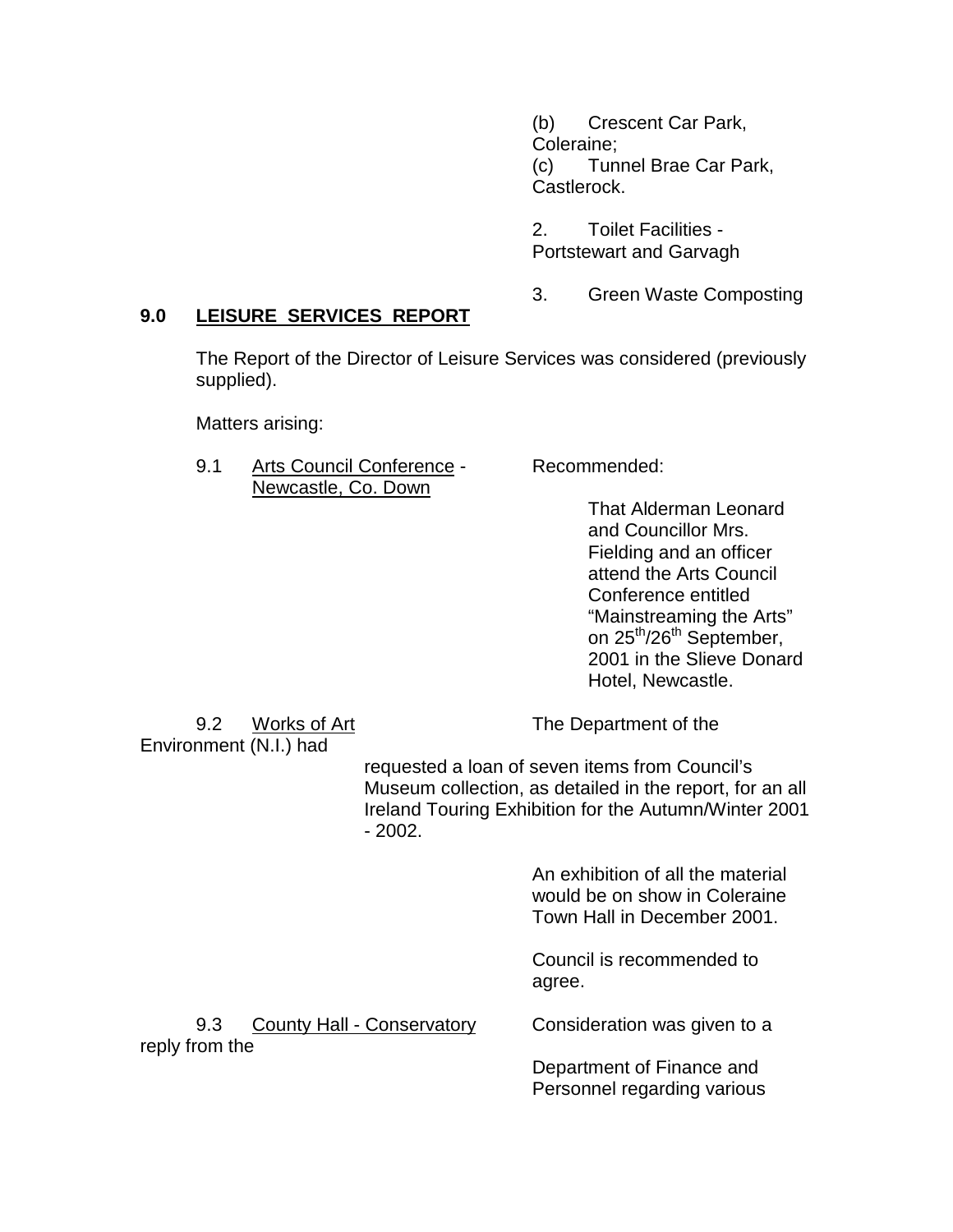options regarding the conservatory at County Hall, Coleraine.

Following discussion it was recommended that Council provide a suitable memorial plaque in the new Anderson Park, Coleraine to recognise the contribution made by the former Parks Superintendent, Mr. Albert Harbison.

9.4 Ulster Sports Trust Recommended:

£1,000 to cover the towards the work of

The Ulster Sports Trust.

That Council contribute

next two year period

9.5 Special Olympics - Host The Special Olympics World Games would be

Town Programme staged in Ireland in 2003.

Communities throughout Ireland had been requested to assist by hosting one of the

 participating counties team for three days prior to the competition. Council and the main sponsor, Bank of Ireland, had organised a public meeting on 8 August 2001 to discuss the project and form a local organising committee.

Noted.

| 96 | Coleraine Leisure Centre -              | Consideration was given to a |
|----|-----------------------------------------|------------------------------|
|    | report (circulated) on                  |                              |
|    | <b>Fitness Suite</b>                    | tenders received for the     |
|    | extension to the Fitness                |                              |
|    | Suite at Coleraine Leisure Centre, viz: |                              |
|    |                                         |                              |

1.0 Tender Figure

£

1.1 The lowest tender amount was submitted by J. Kennedy & Co. (Contractors) Ltd.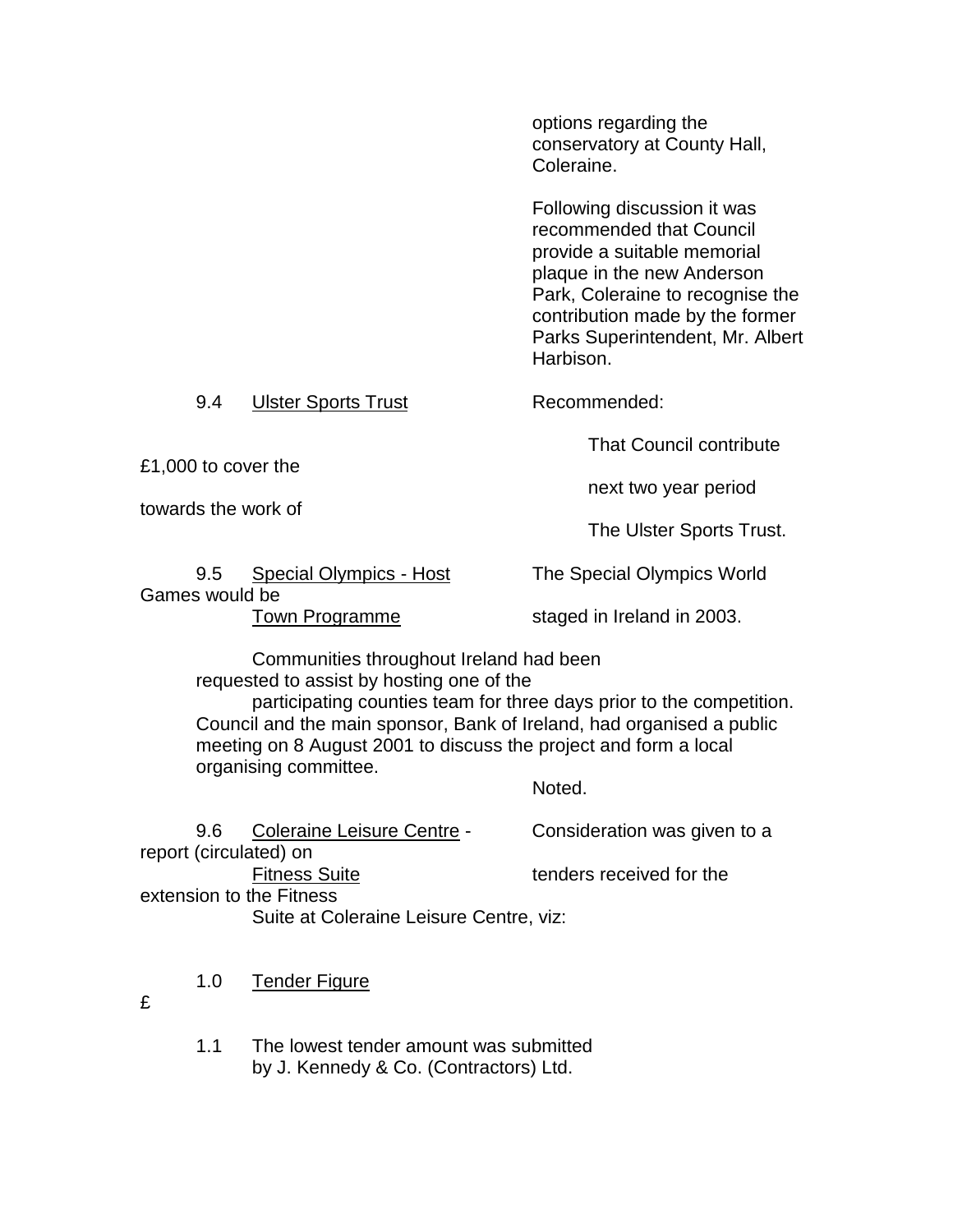Tender Amount 522,912.00

| 35,000.00  |
|------------|
| 115,000.00 |
| 16,800.00  |
|            |

## 166,800.00

356,112.00

## Add Recommended Tenders

| Darsons Services Ltd. (Electrical Services) | 37,740.00  |
|---------------------------------------------|------------|
| Darsons Services Ltd. (Mechanical Services) | 113,403.00 |
| M.K. Engineering (Structural Steelwork)     | 16,739.00  |

## 167,882.00

## **Adjusted Tender Amount 523,994.00**

| 1.2 The following savings were proposed for<br>consideration: |           |
|---------------------------------------------------------------|-----------|
| 1.2.1 Omit Door Entry System                                  | 12,000.00 |
| 1.2.2 Omit 1 no. Light Box                                    | 1,847.62  |
| 1.2.3 Revise Specification of Exterior Wall Cladding          | 1,350.00  |
| 1.2.4 Revised Internal Finishes                               | 23,528.00 |
| 1.2.5 Sundry Electrical Savings                               | 4,477.00  |

## 43,202.62

## **Revised Tender Amount 480,791.38**

1.3 The Adjusted Tender Amount included a cost of £91,363.55 for new roof coverings and repairs to the Health Suite, Fitness Studio, Games Hall, Minor Hall and Squash Courts (-) 91,363.55

389,427.83

## **It was, therefore, recommended that the tender**

for the project submitted by J. Kennedy & Co. (Contractors) Ltd. be accepted for the 2 constituent parts of this contract as follows:

(-)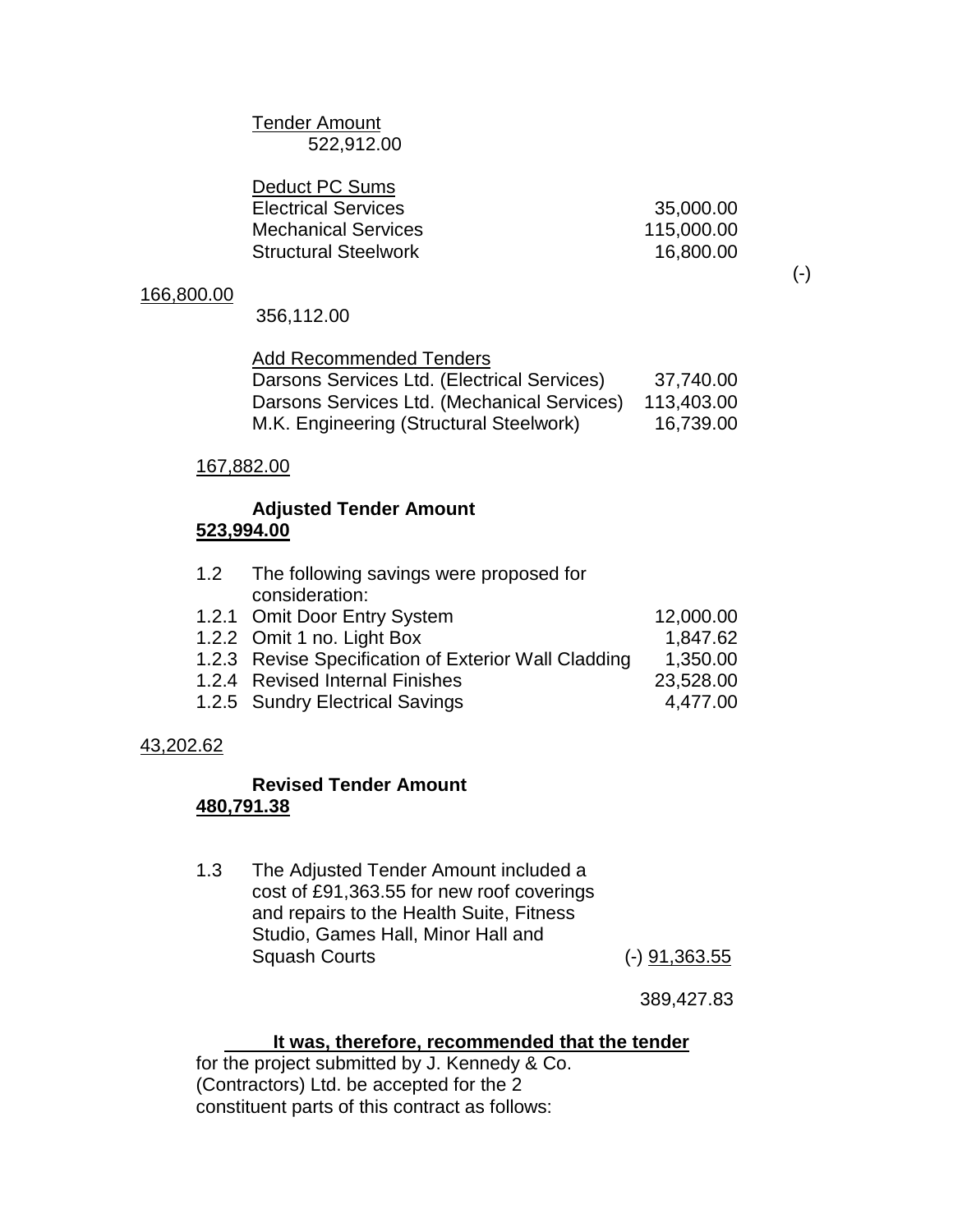| Part (1) Refurbishment and Extension of Existing<br><b>Fitness Suite</b> | 389,427.83 |
|--------------------------------------------------------------------------|------------|
| Part (2) Ancillary roof repairs to Leisure Centre<br>Complex             | 91,363.55  |
| <b>Total Tender Amount</b><br>480 791 38                                 |            |

# **480,791.38 (Excluding VAT)**

Following discussion it was proposed by Alderman McClure, seconded by Councillor Watt and recommended that the tender from J. Kennedy & Co. (Contractors) Ltd. for the revised sum of £480,791.38 be accepted.

9.7 Coleraine Leisure Centre - Two tenders had been received for the manage-Fitness Suite Extension ment of direct debits and for membership sales for the new fitness suite at Coleraine Leisure Centre, viz:

|                                                              | £                                                                                                                          |                             |
|--------------------------------------------------------------|----------------------------------------------------------------------------------------------------------------------------|-----------------------------|
|                                                              | <b>Pulse Fitness</b><br>1.                                                                                                 | 14 week membership sales    |
| campaign                                                     | 10,800.00                                                                                                                  | Training                    |
|                                                              | 2,500.00                                                                                                                   |                             |
|                                                              |                                                                                                                            | Direct debit management fee |
| campaign                                                     | 40.00<br>2.<br><b>Guardian Marketing</b><br>9,195.00                                                                       | 14 week membership sales    |
|                                                              |                                                                                                                            | Training                    |
|                                                              | 2,500.00                                                                                                                   |                             |
|                                                              | 37.50                                                                                                                      | Direct debit management fee |
| accept the lowest                                            |                                                                                                                            | Council is recommended to   |
| tender from Guardian Marketing for the sum of<br>£11,732.50. |                                                                                                                            |                             |
| 9.8<br>formally adopt a                                      | <b>Child Protection Policy</b>                                                                                             | Council is recommended to   |
|                                                              | Child Protection Policy for its own employees and those groups<br>which use Council facilities, as detailed in the report. |                             |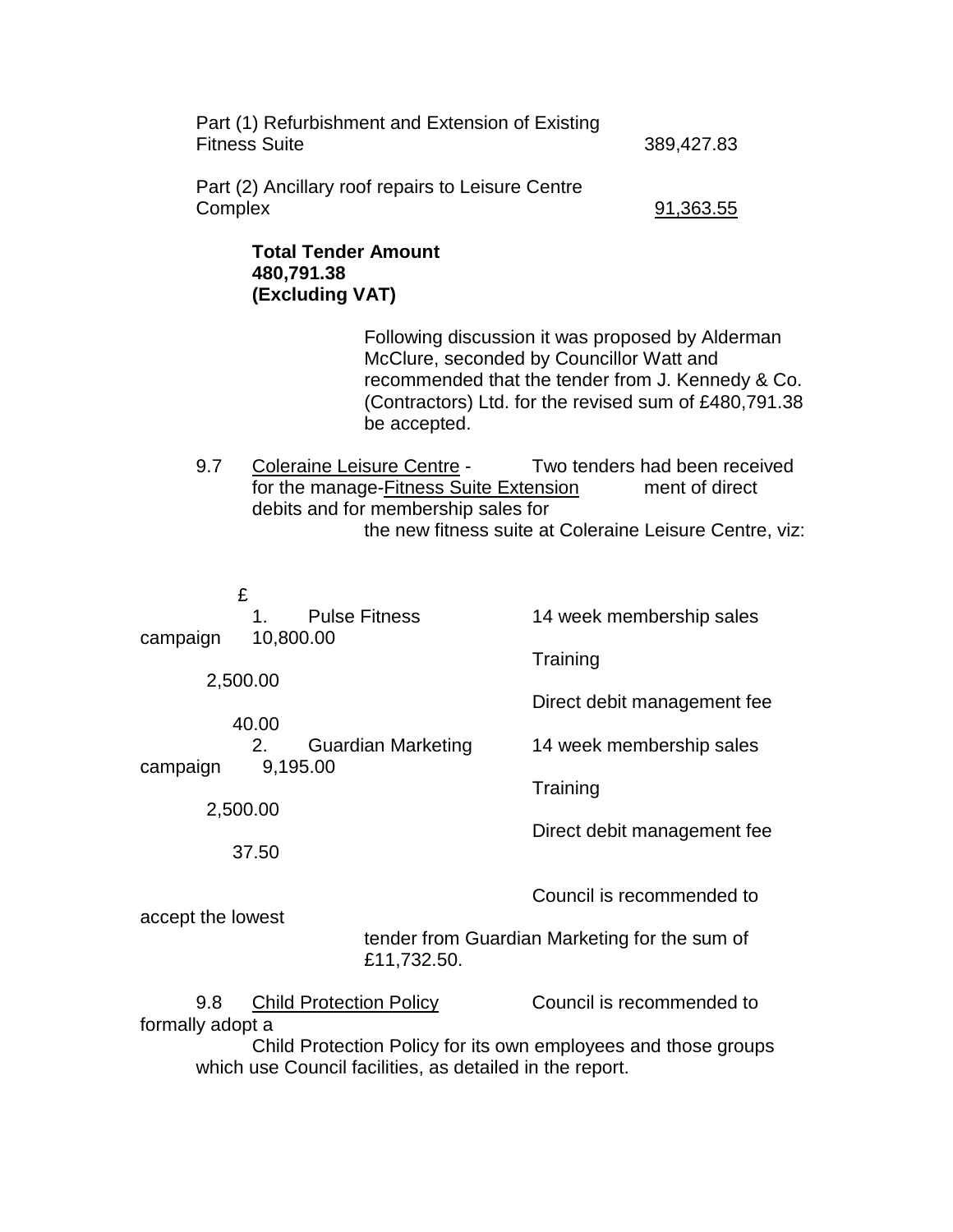The procedures would be introduced from April 2002.

| 9.9<br>to maintain | Lissadell Avenue, Portstewart | Council is recommended to agree                                                                                                                                                                                                 |
|--------------------|-------------------------------|---------------------------------------------------------------------------------------------------------------------------------------------------------------------------------------------------------------------------------|
|                    |                               | areas of open space at a new<br>housing<br>development at Lissadell Avenue,<br>Portstewart subject to an Article<br>40 agreement. This would entail<br>a lump sum payment for ten<br>years' maintenance from the<br>contractor. |

9.10 Requests for Assistance

9.10.1 Triangle Skate System Recommended:

That Council approve a contribution of £500 plus logistical support granted to Triangle Skate System for the Portrush SK8 Jam 2001 which had been held in Portrush on  $20<sup>th</sup>$  July, 2001.

The Director of Leisure Services would present a report to the September meeting of Committee regarding provision of a facility for skateboarding.

| 9.10.2 Ballerin and Ringsend | Recommended:        |
|------------------------------|---------------------|
| <b>Development Group</b>     |                     |
|                              | <b>That Council</b> |

That Council contribute up to £800 plus use of mobile bandstand to Ballerin and Ringsend Development Group towards the cost of staging a Festival from  $12^{th}$  -  $19^{th}$  August, 2001.

9.11 Anderson Park Scheme It was agreed that the Director of

Leisure Services

make arrangements for the official re-opening of Anderson Park, Coleraine.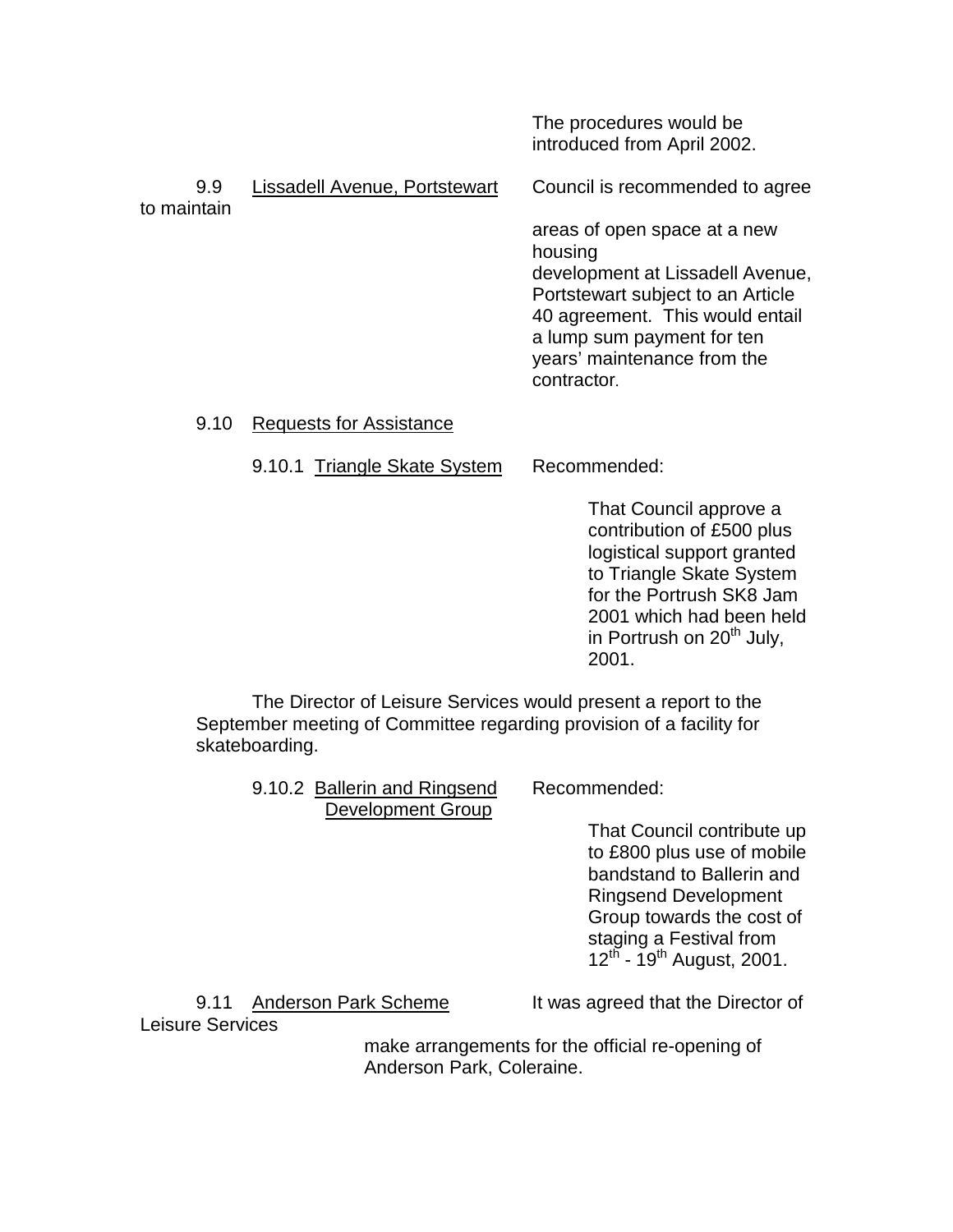9.12 Local Sports Advisory Council Reference was made to the appointment of Council

> representatives to the Local Sports Advisory Council for 2001/02.

The Director of Leisure Services advised that in all its policies this body was totally committed to equality of opportunity.

## **10.0 GOLDEN JUBILEE - CITY STATUS APPLICATION**

Consideration was given to the Town Clerk and Chief Executive's Report (previously supplied) on Golden Jubilee City Status.

The Lord Chancellor's Department had announced a competition for the granting of city status to mark Her Majesty The Queen's Golden Jubilee year in 2002.

City status would be granted to one suitably qualified town in Northern Ireland and applications were now being sought, based on the following broad criteria:

- (a) notable features, including regional or national significance;
- (b) historical (including Royal) features;
- (c) a forward looking attitude.

This was a one-off opportunity for Council to consider making a bid and there were substantial qualifying grounds on which to do so. However, such a bid would require a comprehensive case to be prepared to meet the deadline of  $12<sup>th</sup>$  October, 2001 and this would involve a considerable amount of work on a number of fronts.

Following discussion it was recommended that Council make a bid for city status for Coleraine.

# **11.0 PORTRUSH RAFT RACE**

Read letter of thanks from the Chairman of Portrush Raft Race Committee for Council's support for the annual charity Raft Race.

Almost £22,000 had been raised for the Royal National Lifeboat Institution.

Noted.

# **12.0 CONSUMER MATTERS**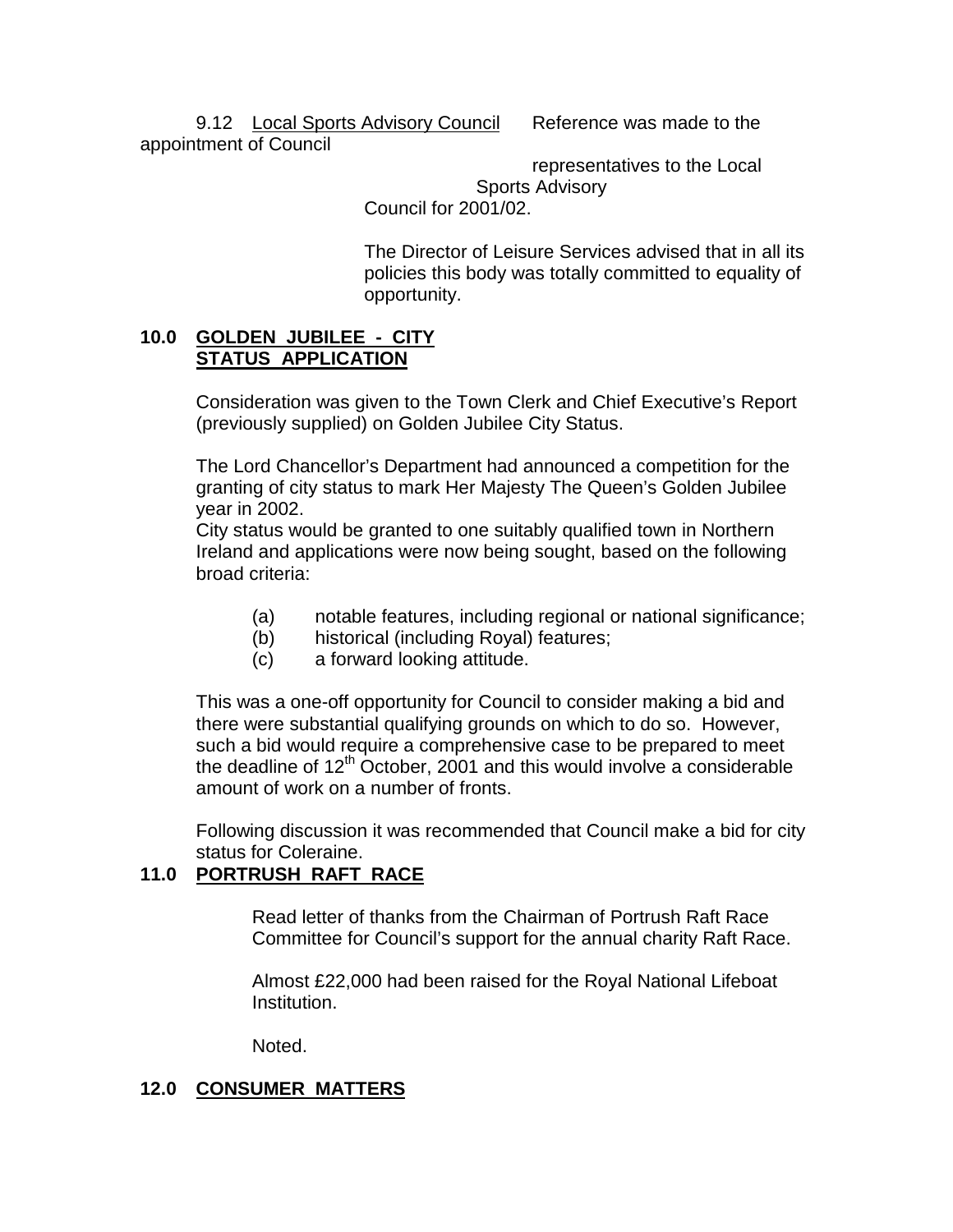12.1 Survey The Chief Executive reported that Queen's University, Belfast had been commissioned by the General Consumer Council to carry out a survey of consumer education and consumer skills development needs in Northern Ireland. The Director of Environmental Health would be formulating a corporate response to the survey. Members were requested to forward any comments on this topic to the Director of Environmental Health as soon as possible. 12.2 Department of Enterprise, Reported that the DETI had issued a consultation Trade and Investment (DETI) document as a first step in the creation of a Consumer Strategy Consumer Strategy for Northern Ireland. The document set out what the Department regarded as the key themes around which such a strategy could be built. The Director of Environmental Health would be formulating a corporate response to the document. Members were requested to forward any comments on this topic to the Director of Environmental Health

## **13.0 CONSTRUCTION SERVICE**

Tabled:

Corporate Plan 2001/2004 and Business Plan 2001/2002

## **14.0 HERITAGE LOTTERY FUND AND NATIONAL HERITAGE MEMORIAL FUND**

Tabled:

Annual Report and Accounts 2000/2001

as soon as possible.

## **15.0 MEMBERS' PIGEON HOLES**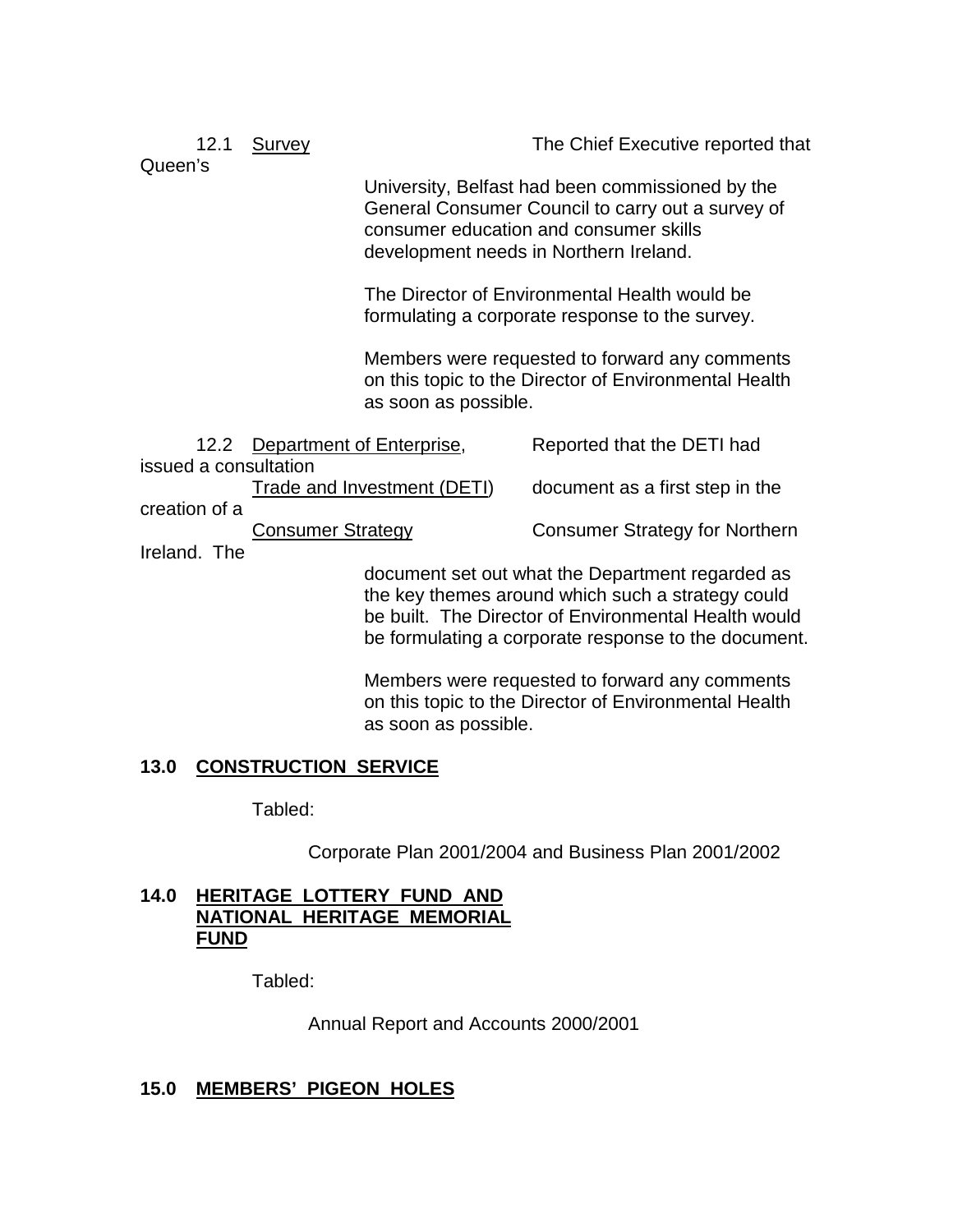The Town Clerk and Chief Executive advised members that any mail for members would be left in their personal pigeon holes as it arrived during the week.

It was noted that invitations had been received for members to attend the following events:

(a) Regimental Association of the U.D.R. Coleraine Branch - Annual Service of

Remembrance, St. John's Church, Killowen, Coleraine on Sunday,  $26<sup>th</sup>$ 

August, 2001 at 3.00 p.m.

(b) St. Patrick's and St. Andrew's, Coleraine - Installation of The Rev. Dr. C. R. A.

Easton at St. Patrick's Church on Tuesday,  $28<sup>th</sup>$  August, 2001 at 8.00 p.m.

## **16.0 FAMILIARISATION TOUR OF THE BOROUGH**

The Town Clerk and Chief Executive reminded members that the familiarisation tour of the Borough had been arranged for Friday,  $17<sup>th</sup>$  August, 2001.

Noted.

## **17.0 CIVIC OFFICES - OFFICIAL OPENING**

The Town Clerk and Chief Executive reported that the official opening of the new civic offices would now be held in late September 2001.

Noted.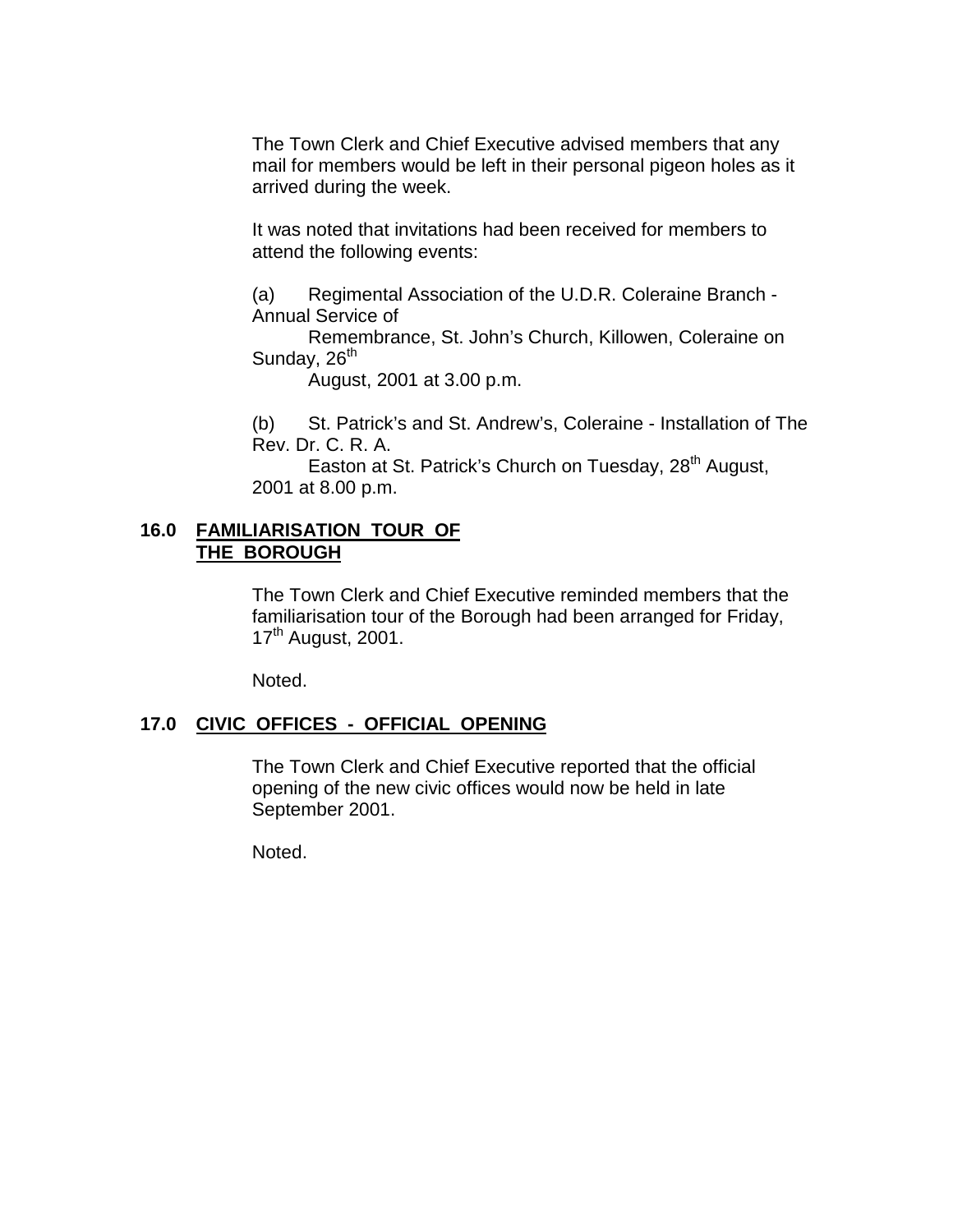# **POLICE LIAISON COMMITTEE**

**9th August, 2001.**

|                       | <b>Present:</b>                                    | The Deputy Mayor, Councillor R. D. Stewart                                                      |                                               |
|-----------------------|----------------------------------------------------|-------------------------------------------------------------------------------------------------|-----------------------------------------------|
|                       |                                                    | <b>Aldermen</b>                                                                                 |                                               |
|                       |                                                    | E. T. Black (Mrs.)<br>W. T. Creelman                                                            | W. J. McClure                                 |
|                       |                                                    | <b>Councillors</b>                                                                              |                                               |
|                       |                                                    | D. D. Barbour<br>(Mrs.)                                                                         | E. A. Johnston                                |
|                       | J. M. Bradley                                      | W. A. King<br>(Items 4.0 - 13.0)<br>O. M. Church (Mrs.)<br>T. J. Deans<br>E. P. Fielding (Mrs.) | R. A. McPherson<br>A. McQuillan<br>W. J. Watt |
| Commander and         | <u>Represent-</u><br>atives from<br><b>R.U.C.:</b> | Chief Superintendent B. Fitzpatrick, District<br>Chief Inspector N. Kyle, Operations Manager    |                                               |
| Administrative        | <b>Officers in</b><br><b>Attendance:</b>           | Director of Environmental Health, Principal<br><b>Officer and Administrative Assistant</b>      |                                               |
| Alexander, Hillis and | <b>Apologies:</b>                                  | Alderman Mrs. Armitage, Councillors Ms.<br><b>McClarty</b>                                      |                                               |

# **1.0 ELECTION OF CHAIRMAN**

It was proposed by Councillor McPherson and seconded by Alderman Mrs. Black:

That Councillor Mrs. Johnston be appointed Chairman for the ensuing year.

There being no other nominations, Councillor Mrs. Johnston was duly elected Chairman.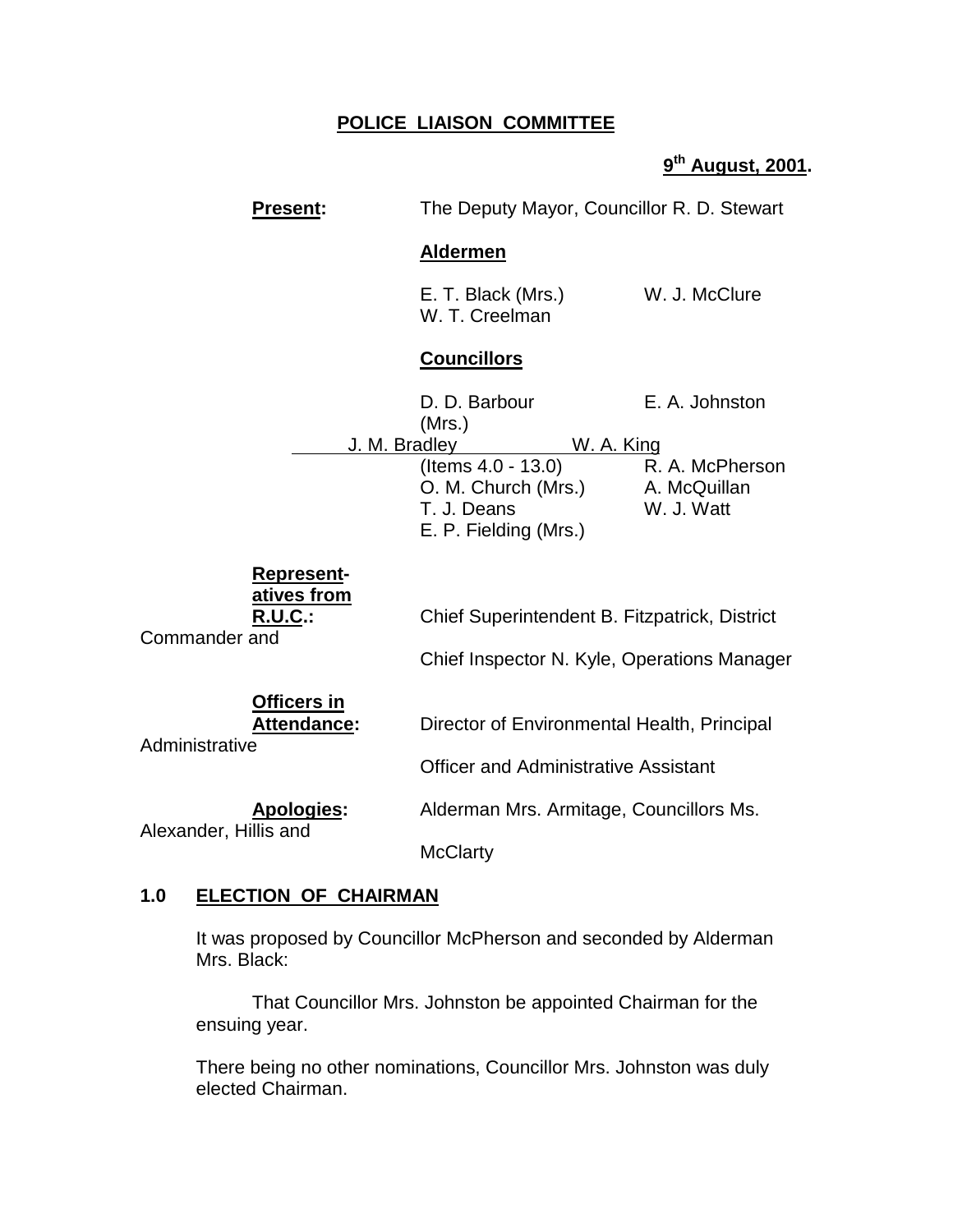Councillor Mrs. Johnston thanked members for her appointment.

1.1 Election of Vice Chairman It was proposed by Alderman McClure and

seconded by Councillor McPherson:

That the Deputy Mayor be appointed Vice Chairman for the ensuing year.

There being no other nominations, the Deputy Mayor was duly elected Vice Chairman.

The Deputy Mayor thanked members for his appointment.

# **2.0 WELCOME**

The Chairman welcomed Chief Superintendent B. Fitzpatrick, Chief Inspector N. Kyle

and Mr. B. Kennedy, Crimestoppers Development Officer, to the meeting.

# **3.0 CRIMESTOPPERS**

Mr. B. Kennedy, Crimestoppers Development Officer, was in attendance to address Committee.

Mr. Kennedy elaborated on his work as Development Officer and the role of the Crimestoppers organisation (information pack circulated).

Committee noted that Crimestoppers had been established in Northern Ireland in September 1996. The organisation provided a means to the public to do something positive about crime in their area without fear of any consequences. Crimestoppers was a registered charity. Its primary aim was to promote the freephone telephone number, viz: 0800 555111 (24 hour line coverage). All Crimestoppers financing was from corporate or private donations, sponsorship deals or support 'in kind'.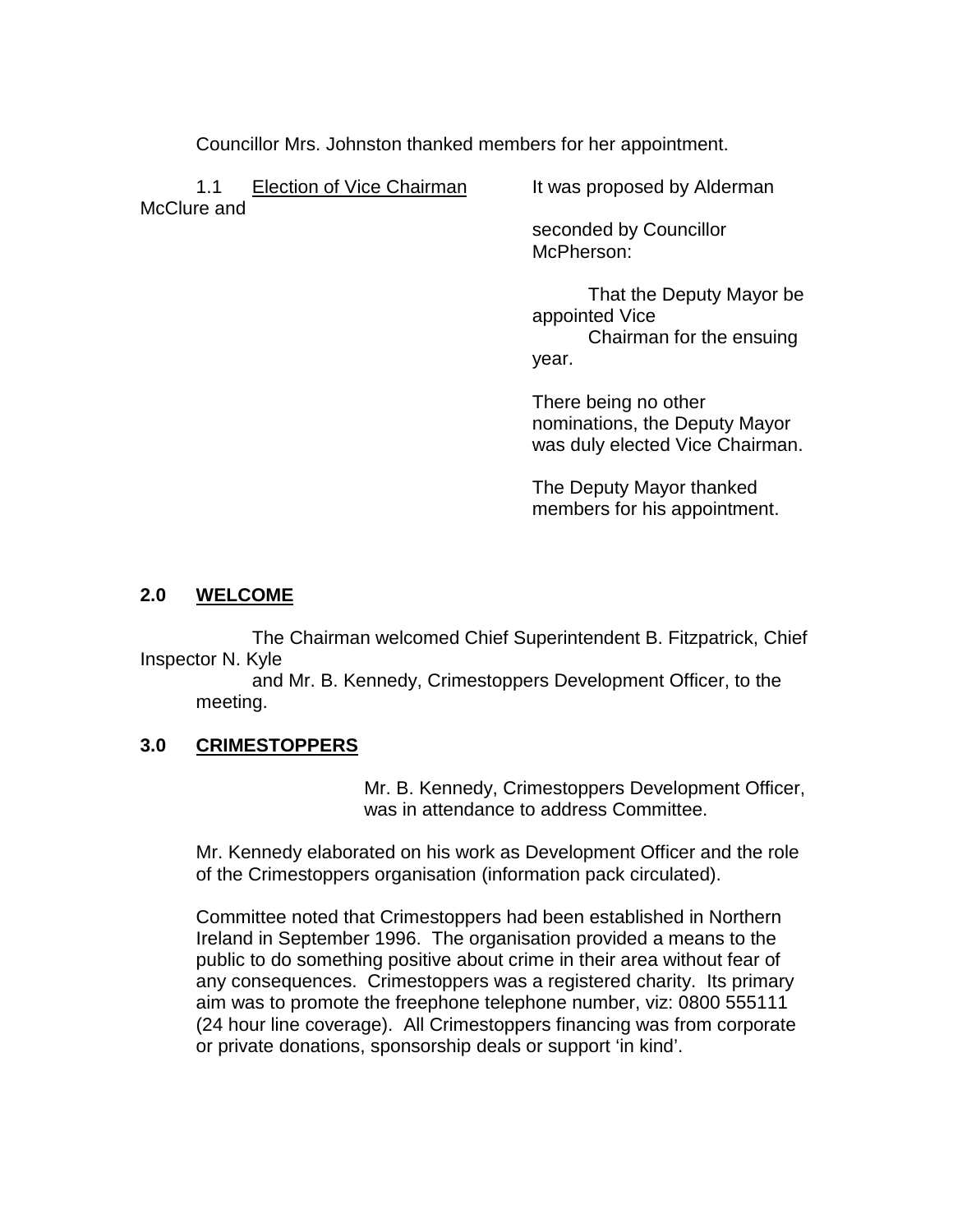Members were requested to help raise the profile of Crimestoppers in the Borough. Discussion ensued on this topic during which Mr. Kennedy answered various members' questions.

The Chairman thanked Mr. Kennedy for his interesting and informative presentation.

## **4.0 CRIME REPORTS**

Chief Superintendent Fitzpatrick reported on statistics regarding crime and arrest figures in the Borough during July.

The Superintendent answered various questions posed by members on these statistics.

Members congratulated the R.U.C. on their success in combating crime including the apprehension of persons involved in an attempted robbery in Coleraine.

## **5.0 CRIME ANALYST**

It was agreed that the Crime Analyst be invited to address the next meeting of Committee on the new format of crime reports.

# **6.0 DRUG STATISTICS**

Chief Inspector Kyle reported on statistics for the period January - July 2001 regarding drug seizures.

Members congratulated the R.U.C. on their success in this area.

Chief Inspector Kyle answered various questions on these statistics.

## **7.0 NORTH WEST '200' SUB-COMMITTEE** - **2002**

Following discussion it was agreed that the following members comprise the North West '200' Sub-Committee for 2002:

The Mayor and Deputy Mayor (ex officio) Chairman of Committee and the Councillors representing the District Electoral Area of The Skerries.

# **8.0 CLOSURE OF R.U.C. STATIONS**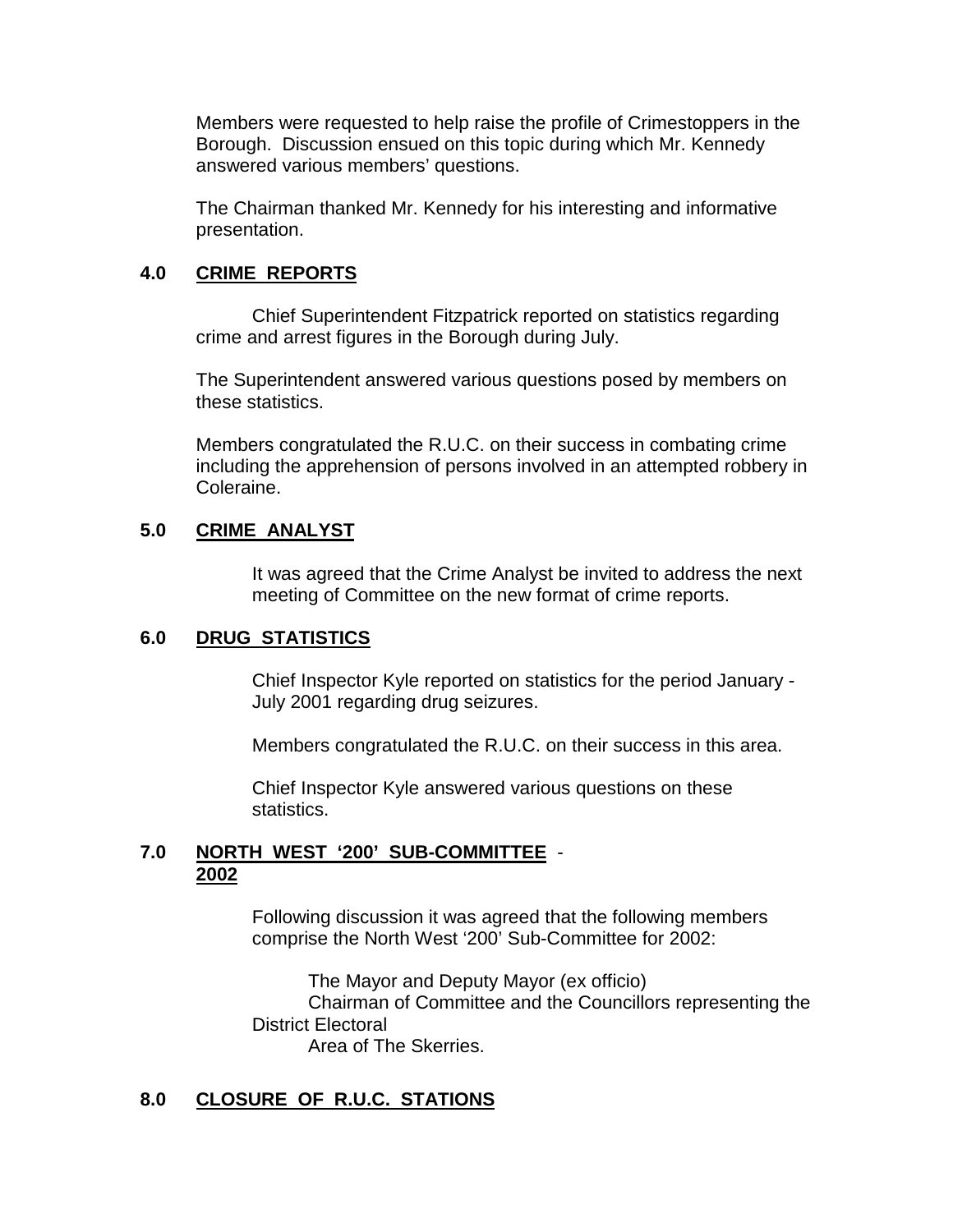Reference was made to media reports regarding the closure of a number of R.U.C. Stations.

Councillor McPherson advised that this matter had been subject of discussion between the Police Authority and the Chief Constable. Local consultations would occur on this topic.

# **9.0 C.C.T.V.**

Reference was made to progress regarding the installation of C.C.T.V. cameras. Chief Inspector Kyle reported that the ground work had been completed and training for the operators was underway. It was anticipated that installation of cameras would shortly commence.

Noted.

## **10.0 NEW R.U.C. STATION - COLERAINE**

Reference was made to progress on work regarding the new R.U.C. Station at Lodge Road, Coleraine.

Chief Superintendent Fitzpatrick advised that it would be a further eighteen months before completion of the contract.

## **11.0 S.D.L.P. MEMBERS**

Concern was expressed by some members regarding the absence

## of S.D.L.P.

members at the meeting.

## **12.0 GENERAL MATTERS**

The following matters were raised:

12.1 Crime prevention measures - vehicle security and marking of property

- 12.2 Assaults
- 12.3 Traffic calming measures
- 12.4 Prioritising of response calls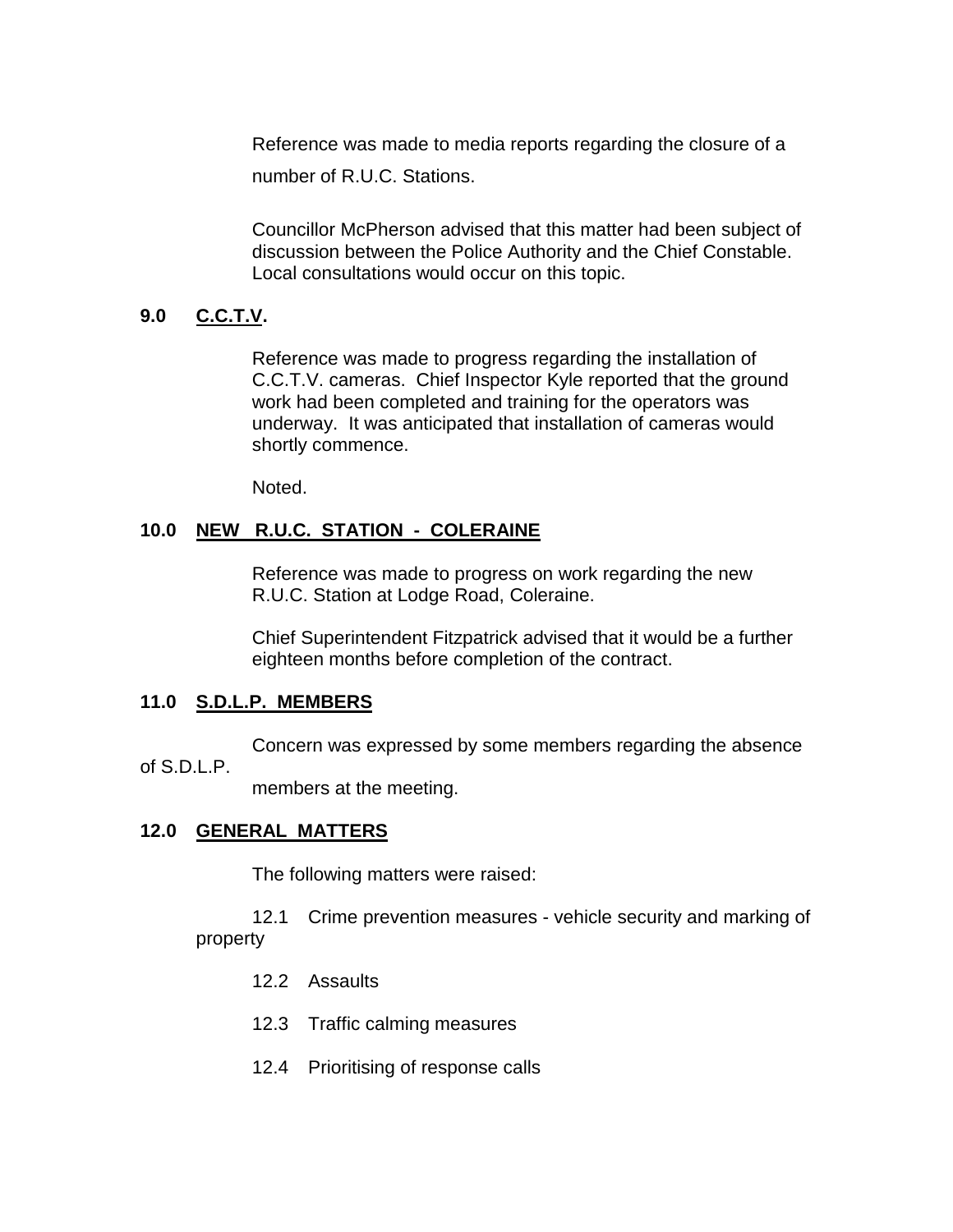- 12.5 Mobile phones drivers
- 12.6 Sentencing Courts
- 12.7 Victim support
- 12.8 Pellet guns criminal damage

12.9 Enforcement of Drinking in Public Places Bye-laws - Waterside, Coleraine

12.10 Speed Cameras

## **13.0 THANKS**

The Chairman thanked everyone for attending.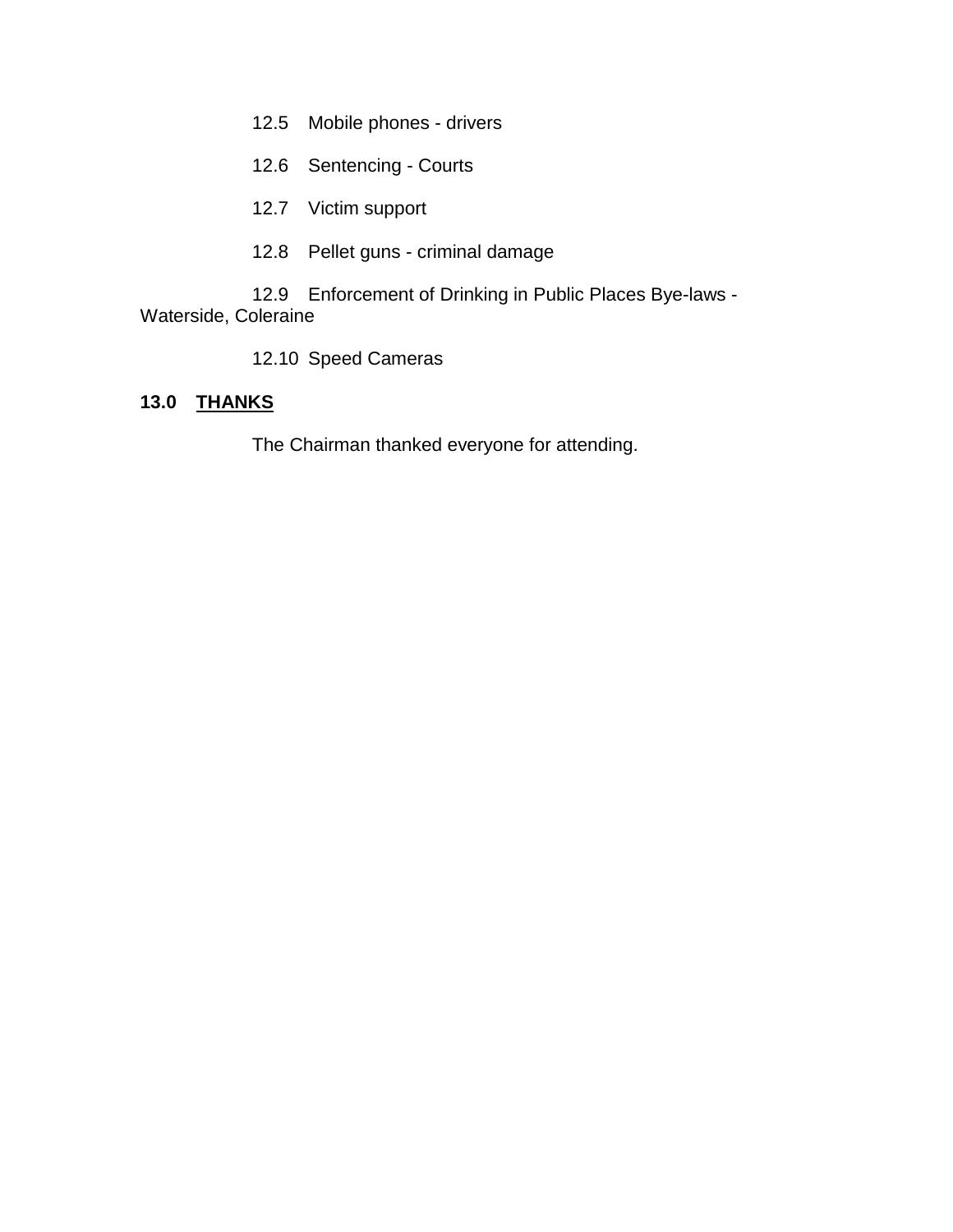## **PLANNING COMMITTEE**

#### **14th August, 2001.**

| <b>Present:</b>                   | Councillor O. M. Church (Mrs.) in the Chair                                                                                                           |                                                                                                  |  |
|-----------------------------------|-------------------------------------------------------------------------------------------------------------------------------------------------------|--------------------------------------------------------------------------------------------------|--|
|                                   | (Items $2.0 - 6.0$ )                                                                                                                                  | The Mayor, Councillor J. J. Dallat                                                               |  |
|                                   | (Items $2.0 - 9.0$ )                                                                                                                                  | The Deputy Mayor, Councillor R. D. Stewart                                                       |  |
|                                   | <b>Aldermen</b>                                                                                                                                       |                                                                                                  |  |
|                                   | <b>B.</b> Leonard<br>P. E. A. Armitage (Mrs.)<br>W. J. McClure<br>E. T. Black (Mrs.)<br>W. T. Creelman                                                |                                                                                                  |  |
|                                   | <b>Councillors</b>                                                                                                                                    |                                                                                                  |  |
|                                   | C. S. Alexander (Ms.)<br>D. D. Barbour<br>J. M. Bradley<br>T. J. Deans<br>E. P. Fielding (Mrs.)<br>N. F. Hillis                                       | D. McClarty<br>G. L. McLaughlin<br>R. A. McPherson<br>A. McQuillan<br>E. M. Mullan<br>W. J. Watt |  |
| Also in<br>Attendance:            | Representatives from the Planning Service -<br>Miss H. Clements and Mr. P. Duffy                                                                      |                                                                                                  |  |
| <b>Officers</b> in<br>Attendance: | Town Clerk and Chief Executive, Director of Technical<br>Services (Items $1.0 - 3.9$ ), Administrative Officer and<br><b>Administrative Assistant</b> |                                                                                                  |  |
| Apology:                          | Councillor Mrs. Johnston                                                                                                                              |                                                                                                  |  |

#### **1.0 WELCOME**

The Chairman welcomed everyone to the Planning Committee meeting.

#### **2.0 THE PLANNING SERVICE PUBLIC CONSULTATION DRAFT - PPS 11 PLANNING WASTE MANAGEMENT**

The Planning Service – Public Consultation Draft – PPS 11 Planning Waste Management and the Draft Response from BDP Planning was considered (previously supplied).

The Director of Technical Services elaborated on the Draft Response and answered various members' questions.

It was agreed that the draft response paper form the basis of Council's response.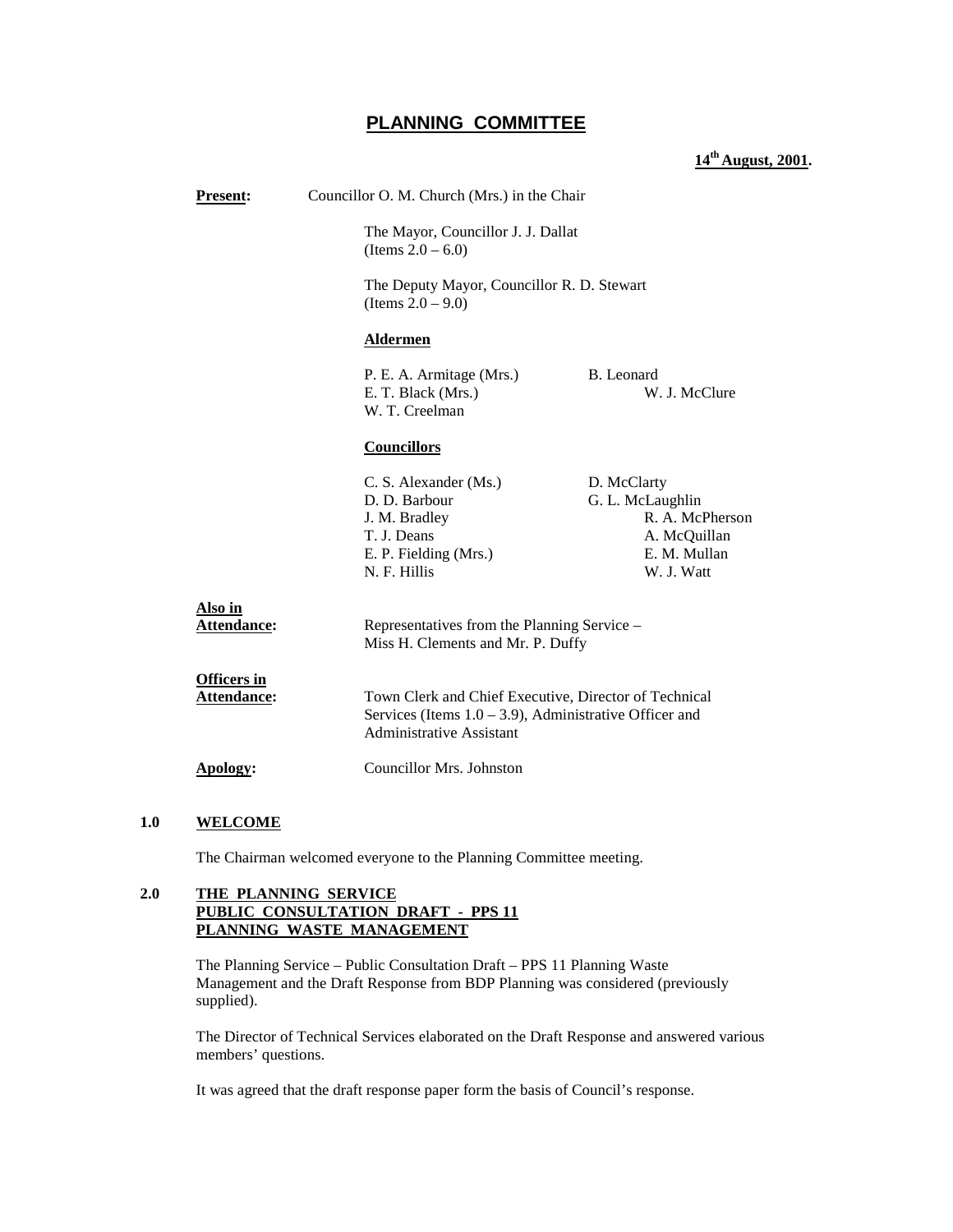#### **3.0 PLANNING APPLICATIONS**

A list of one hundred and twenty-eight applications was considered (previously supplied).

Applications Deferred from Previous Meeting

# 3.1 Application No. D1

C/2001/0060/F Erection of new office building to provide accommodation for company headquarters at Sandel Village Centre, Knocklyn Road, Coleraine for D G K Developments

The opinion of the Planning Service was to approve.

It was proposed by Councillor Barbour, seconded by Alderman McClure and agreed:

> That Standing Orders be suspended in order that Dr. A. Williamson could address Committee.

Dr. Williamson addressed Committee and outlined his objections to the application mainly regarding lack of open space in the area and policy on location of offices.

It was proposed by Councillor Barbour, seconded by Councillor McClarty and agreed:

> That the application be deferred for one month to facilitate an office meeting.

The opinion of the Planning Service was to approve.

It was agreed that the application be approved.

The opinion of the Planning Service was to approve.

It was agreed that the application be approved subject to agreement with Environmental Health and 12 midnight closing.

The opinion of the Planning Service was to approve.

It was agreed that the application be approved.

The opinion of the Planning Service was to approve.

It was proposed by Councillor Watt, seconded by Councillor McClarty and agreed:

> That the application be deferred for one month to facilitate further

### 3.2 Application No. D2

C/2001/0086/F Erection of 2 no. dwellings at Sites 29 and 30 Meadowlands, Portstewart for Cromore Builders

3.3 Application No. D3 C/2001/0155/F Change of use to Chinese hot food bar at 29

## 3.4 Application No. D4

Killowen Street, Coleraine for Mr. H. Weilin

C/2001/0187/RM Erection of two storey dwelling and garage opposite 25 Knocknougher Road, Articlave for Mr. J. McFetridge

# 3.5 Application No. D5 C/2001/0193/F

Demolish existing terrace and construct 2 apartment building incorporating 45 apartments (including 7 Duplex Apts.) at 7, 9, 11, 13, 15, 17, 19 and 21 Ardbanna Terrace, Mountsandel Road, Coleraine for O'Kane & Devine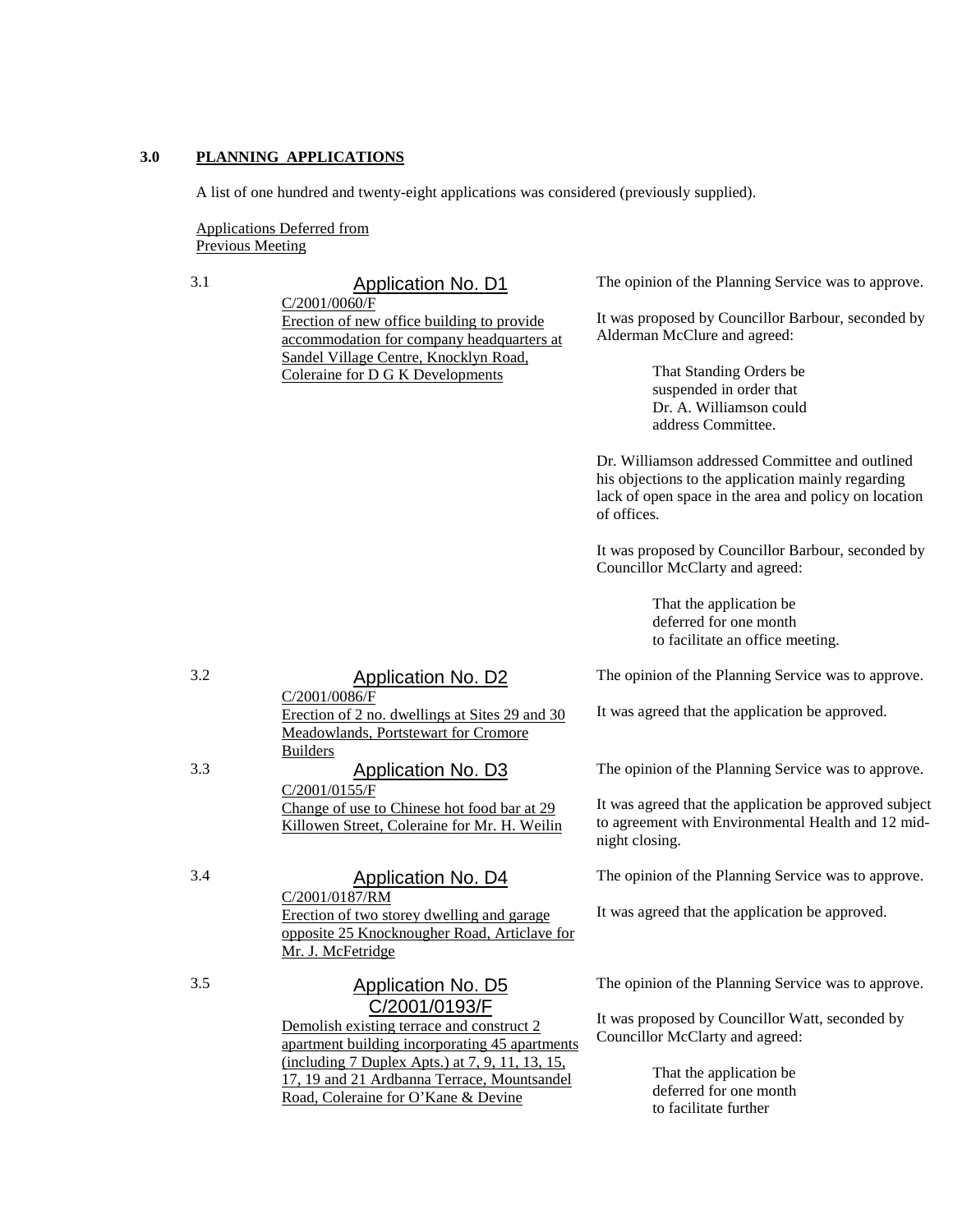## 3.6 Application No. D6 C/2001/0235/F

Erection of dwelling house at Glen Road, Brockaghbuoy Td., Garvagh for Mr. F. O'Kane

#### 3.7 Application No. D7 C/2001/0239/O Proposed dwelling at Priestland Road, Bushmills for Mr. F. McLean

Construction Ltd. discussions with Planning Service.

The opinion of the Planning Service was to approve.

It was agreed that the application be approved.

The opinion of the Planning Service was to refuse.

It was proposed by Alderman Creelman, seconded by Alderman Mrs. Black and agreed:

> That the application be deferred for one month to facilitate a Council site visit.

The opinion of the Planning Service was to refuse both applications.

It was agreed that the applications be deferred for one month to facilitate a Council site visit.

#### 3.8 Application No. D8 C/2001/0294/O

Proposed dwelling house on lands to south side of Ballinrees Lane, Coleraine for Mulrose Developments

#### Application No. D9

C/2001/0306/O Proposed dwelling house on lands to south side of Ballinrees Lane, Coleraine for Mulrose Developments

## 3.9 Application No. D10 C/2001/0314/O

Site for dwelling and garage at Gorran Road, Garvagh for Mr. C. McIntyre

The opinion of the Planning Service was to refuse.

It was agreed that if the application was not withdrawn within seven days it would be refused.

3.10 Application No. D11 C/2001/0315/O Site for dwelling north-east of 207

Mountsandel Road, Coleraine for Mr. and Mrs. J. Turner

#### 3.11 Application No. D12 C/2001/0327/O

Proposed dwelling and garage 100m south of 80 Agivey Road, Kilrea for Mr. B. McAllister

#### 3.12 Application No. D13 C/2001/0399/O Site for two storey dwelling with garage at 6 Drumeil Road, Aghadowey, Coleraine for

The opinion of the Planning Service was to approve.

It was agreed that the application be approved subject to the dwelling being single storey and reduced in size.

The opinion of the Planning Service was to refuse.

It was agreed that if the application was not withdrawn within fourteen days it would be refused.

The opinion of the Planning Service was to refuse.

It was agreed that if the application was not withdrawn within fourteen days it would be refused.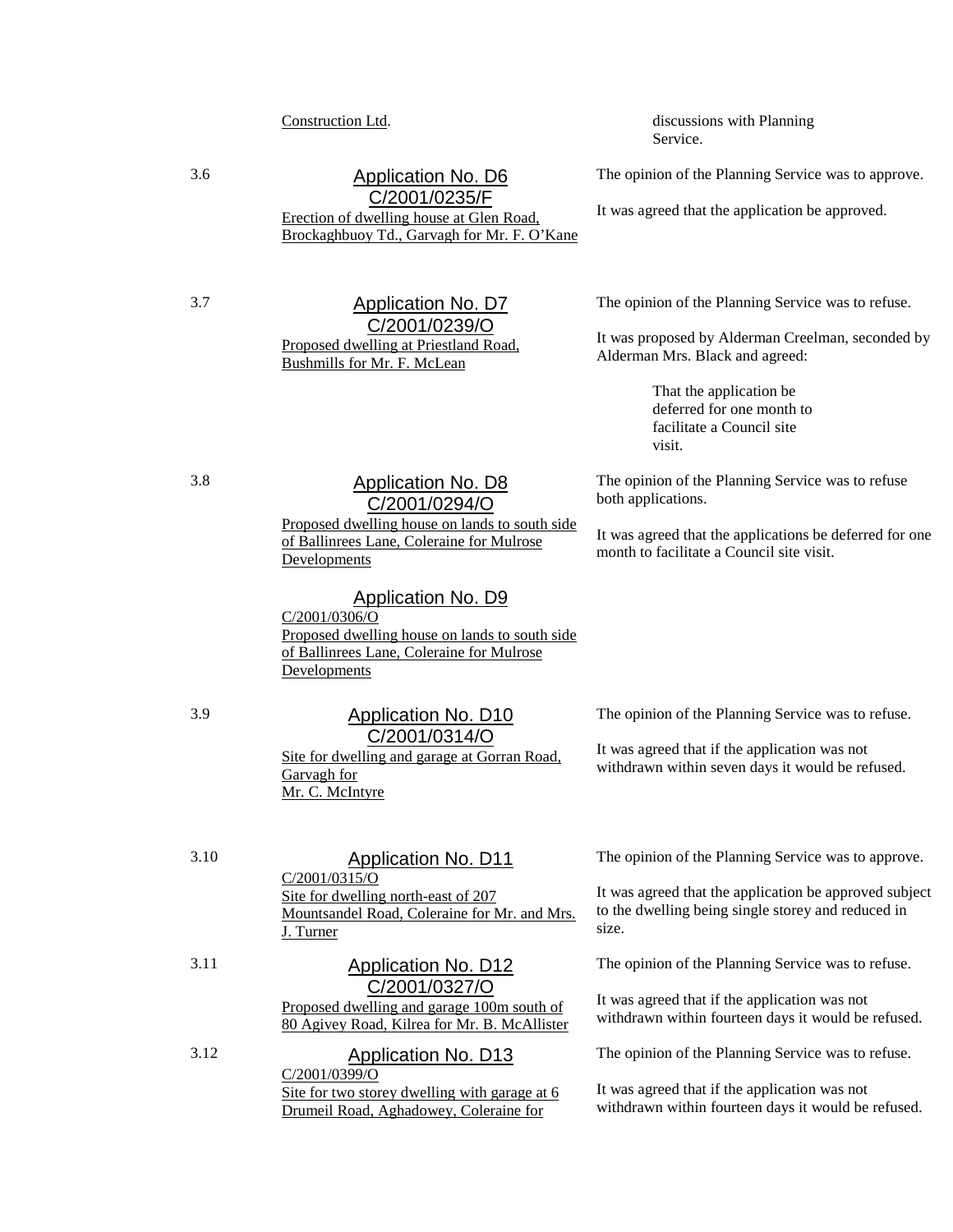|      | Ms. E. McCartney                                                                                                                                                                                                                                                                                                               |                                                                                                                                                                                   |
|------|--------------------------------------------------------------------------------------------------------------------------------------------------------------------------------------------------------------------------------------------------------------------------------------------------------------------------------|-----------------------------------------------------------------------------------------------------------------------------------------------------------------------------------|
| 3.13 | <b>Application No. D14</b><br>C/2001/0400/F<br>Single storey ground floor extension, single<br>storey first floor extension and three storey<br>extension providing extra restaurant area, extra<br>function room area and lift shaft respectively at<br>The Anchorage, 87 The Promenade,<br>Portstewart for Mr. P. J. Crawley | The opinion of the Planning Service was to approve.<br>It was agreed that the application be approved.                                                                            |
| 3.14 | <b>Application No. D15</b><br>C/2001/0444/O<br>Site for dwelling adjacent to No. 1 Cloverhill<br>Park, Coleraine for<br>Mr. A. Norris                                                                                                                                                                                          | The opinion of the Planning Service was to refuse.<br>It was agreed that the application be refused.                                                                              |
| 3.15 | <b>Application No. D16</b><br>C/2001/0447/O<br>Site for dwelling on land adjacent to No. 27<br>Greenhill Road, Blackhill, Coleraine for Mr. P.<br>Smyth                                                                                                                                                                        | The opinion of the Planning Service was to approve.<br>It was agreed that the application be approved subject<br>to conditions relating to ridge height and siting.               |
| 3.16 | <b>Application No. D17</b><br>C/2001/0450/F<br>Site for retirement dwelling adjacent to No. 14                                                                                                                                                                                                                                 | The opinion of the Planning Service was to refuse.<br>It was agreed that the application be refused.                                                                              |
| 3.17 | Gortycavan Road, Coleraine for Mr. K. Barr<br><b>Application No. D18</b><br>C/2001/0470/RM<br>Dwelling with attached garage adjacent to 129<br>Moneydig Road, Kilrea for Mr. M. McNeill                                                                                                                                        | The opinion of the Planning Service was to approve.<br>No representations had been received within the<br>statutory consultation period and the application<br>would be approved. |
| 3.18 | <b>Application No. D19</b><br>$C/2001/0478$ /O<br>Site for dwelling and garage opposite No. 40<br>and 42 Lisnamuck Road, Aghadowey,<br>Coleraine for Mr. D. Stewart                                                                                                                                                            | The opinion of the Planning Service was to approve.<br>It was agreed that the application be approved.                                                                            |
| 3.19 | <b>Application No. D20</b><br>C/2001/0497/O<br>Site for dwelling west of upper Coole Glebe,<br>Coolyvenny Road, Coleraine for Mr. Pollock                                                                                                                                                                                      | The opinion of the Planning Service was to refuse.<br>It was agreed that the application be deferred for one<br>month to facilitate a Council site visit.                         |
| 3.20 | <b>Application No. D21</b><br>C/2001/0518/F<br>Roofspace conversion and conservatory to rear<br>at 27 Broomhill Park, Coleraine for Mr. J.<br>Cochrane                                                                                                                                                                         | The opinion of the Planning Service was to approve.<br>It was agreed that the application be approved.                                                                            |
| 3.21 | <b>Application No. D22</b><br>C/2001/0520/F<br>Redevelopment of existing dwellings and shop<br>unit to provide 8 no. new dwelling units at No.<br>9 Royal Avenue and No. 54 Prospect Road,                                                                                                                                     | The opinion of the Planning Service was to refuse.<br>It was agreed that the application be deferred for one<br>month to facilitate further discussions with the<br>applicant.    |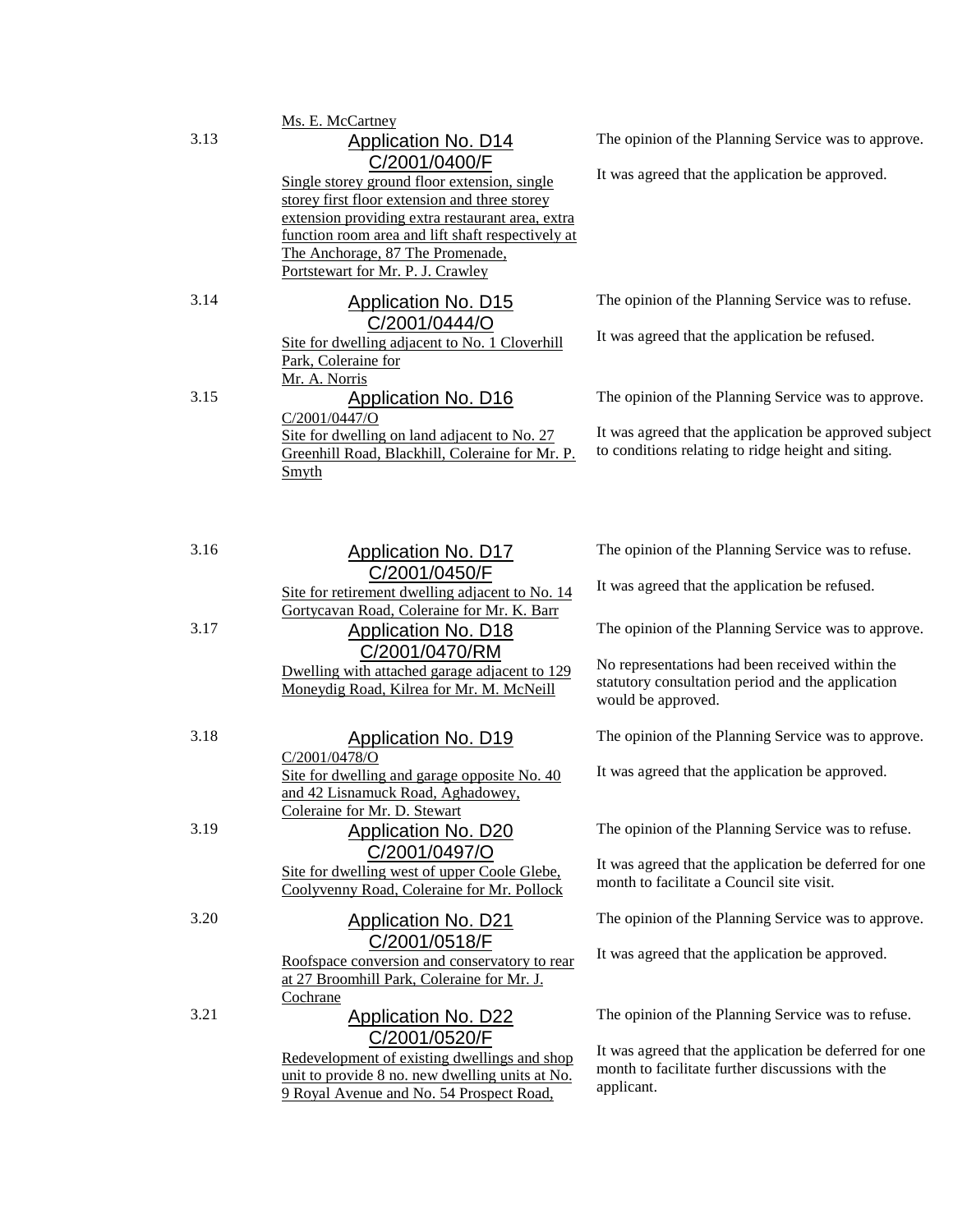|      | Portstewart for Mr. P. Trolan                                 |                                                                                                     |
|------|---------------------------------------------------------------|-----------------------------------------------------------------------------------------------------|
| 3.22 | <b>Application No. D23</b>                                    | The opinion of the Planning Service was to refuse.                                                  |
|      | C/2001/0522/O                                                 | It was agreed that the application be deferred for one                                              |
|      | Site for dwelling at Belraugh Road,                           | month to facilitate a Council site visit.                                                           |
|      | Ringsend, Coleraine for<br>Mr. L. Moore                       |                                                                                                     |
| 3.23 | <b>Application No. D24</b>                                    | The opinion of the Planning Service was to refuse.                                                  |
|      |                                                               |                                                                                                     |
|      | C/2001/0525/O<br>Site for retirement farm dwelling on land at | It was agreed that the application be deferred for one                                              |
|      | Bellaney Road, Bellaney, Coleraine for Mr. S.                 | month to facilitate an office meeting.                                                              |
|      | J. Hamill                                                     |                                                                                                     |
| 3.24 | <b>Application No. D25</b>                                    | The opinion of the Planning Service was to refuse.                                                  |
|      | C/2001/0526/O                                                 |                                                                                                     |
|      | Site for housing development adjacent to 80                   | It was agreed that the application be deferred for one                                              |
|      | Craigmore Road, Ringsend, Coleraine for                       | month to facilitate a Council site visit.                                                           |
|      | J. Bradley & Sons                                             |                                                                                                     |
|      |                                                               |                                                                                                     |
|      |                                                               |                                                                                                     |
| 3.25 |                                                               | The opinion of the Planning Service was to refuse.                                                  |
|      | <b>Application No. D26</b>                                    |                                                                                                     |
|      | C/2001/0539/O                                                 | It was agreed that the application be deferred for one                                              |
|      | Site for dwelling opposite 23 Shanlongford                    | month to facilitate a Council site visit.                                                           |
|      | Road, Ringsend, Coleraine for Mr. D. Moon                     |                                                                                                     |
| 3.26 | <b>Application No. D27</b>                                    | The opinion of the Planning Service was to approve.                                                 |
|      | C/2001/0540/RM                                                |                                                                                                     |
|      | Redevelopment of vacant site with 6 no. self                  | It was agreed that the application be approved subject                                              |
|      | catering chalets at                                           | to the property being used for holiday                                                              |
|      | Maddybenny, Loguestown Road, Coleraine for                    | accommodation only.                                                                                 |
|      | Mr. K. P. Mullan                                              |                                                                                                     |
| 3.27 | <b>Application No. D28</b>                                    | The opinion of the Planning Service was to refuse.                                                  |
|      | C/2001/0549/O                                                 |                                                                                                     |
|      | New dwelling on Craigaboney Road, Bushmills                   | It was agreed that the application be deferred for one<br>month to facilitate a Council site visit. |
|      | (south of No. 11) for Mr. H. B. McClean                       |                                                                                                     |
| 3.28 | <b>Application No. D29</b>                                    | The opinion of the Planning Service was to refuse.                                                  |
|      | C/2001/0550/O                                                 |                                                                                                     |
|      | Proposed new dwelling on Ballyclough Road,                    | It was agreed that the application be deferred for one                                              |
|      | Bushmills (N.E. of the Round Hill) for Mr. J.                 | month to facilitate an office meeting.                                                              |
|      | B. McLean                                                     |                                                                                                     |
| 3.29 | <b>Application No. D30</b>                                    | The opinion of the Planning Service was to approve.                                                 |
|      | C/2001/0551/F                                                 |                                                                                                     |
|      | Alteration to existing garage and erection of                 | It was agreed that the application be approved.                                                     |
|      | conservatory and new garage at 59 Castlewood                  |                                                                                                     |
|      | Avenue, Coleraine for Mr. and Mrs. Hayes                      |                                                                                                     |
| 3.30 | <b>Application No. D31</b>                                    | The opinion of the Planning Service was to approve.                                                 |
|      | C/2001/0553/F                                                 |                                                                                                     |
|      | First floor rear extension over                               | It was agreed that the application be approved.                                                     |
|      | existing ground floor extension at                            |                                                                                                     |
|      | 29 Screen Road, Coleraine for                                 |                                                                                                     |
|      | Mr. and Mrs. D. Hunter                                        |                                                                                                     |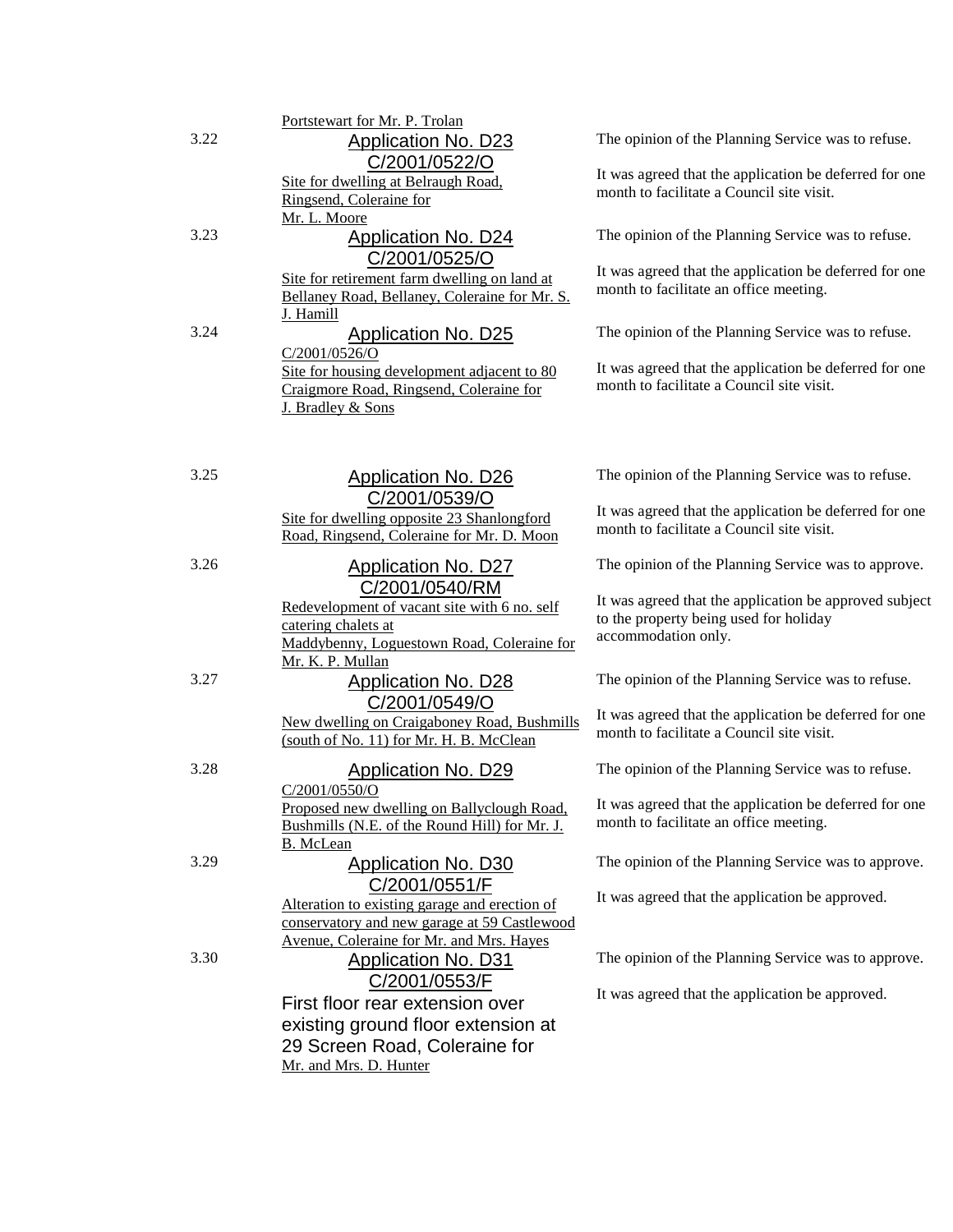# **NEW APPLICATIONS**

| 3.31 | Application No. 3                                                                                                                                                                                                                                                                       | The opinion of the Planning Service was to refuse.                                                              |
|------|-----------------------------------------------------------------------------------------------------------------------------------------------------------------------------------------------------------------------------------------------------------------------------------------|-----------------------------------------------------------------------------------------------------------------|
|      | C/2001/0413/O<br>Site for replacement dwelling at Slimag House,<br>Kilgrain, Coleraine for Mrs. V. McClure                                                                                                                                                                              | It was agreed that the application be deferred for one<br>month to facilitate a Council site visit.             |
| 3.32 | <b>Application No. 8</b>                                                                                                                                                                                                                                                                | The opinion of the Planning Service was to approve.                                                             |
|      | C/2001/0475/F<br>Amendment to existing approval<br>(C/2000/0371/F) to provide additional flat unit<br>at $4th$ floor level to give a total of 16 no. 2 bed.<br>flats and minor amendments to elevations at<br>Nos. 9 – 13 inclusive, Atlantic Circle,<br>Portstewart for<br>C. F. Homes | It was agreed that the application be deferred for one<br>month to facilitate members' inspection of the plans. |
| 3.33 | <b>Application No. 10</b>                                                                                                                                                                                                                                                               | The opinion of the Planning Service was to approve.                                                             |
|      | C/2001/0488/O<br>Site for dwelling on land adjacent to 17a Bath<br>Terrace, Portrush for<br>Mr. C. Metson                                                                                                                                                                               | It was agreed that the application be deferred for one<br>month to facilitate a Council site visit.             |
| 3.34 | <b>Application No. 17</b>                                                                                                                                                                                                                                                               | The opinion of the Planning Service was to approve.                                                             |
|      | C/2001/0530/F<br>Erection of 2 semi-detached dwellings at 31<br>Strand Road, Portstewart for O'Kane & Devine                                                                                                                                                                            | No further representations had been received within<br>the statutory consultation period.                       |
|      | Construction Ltd.                                                                                                                                                                                                                                                                       | It was agreed that the application be deferred for one<br>month to facilitate a Council site visit.             |
| 3.35 | <b>Application No. 19</b>                                                                                                                                                                                                                                                               | The opinion of the Planning Service was to refuse.                                                              |
|      | C/2001/0537/O<br>Proposed site for single storey dwelling<br>adjacent to 54 Ballyhackett Road, Castlerock<br>for Mr. R. Dixon                                                                                                                                                           | It was agreed that the application be deferred for one<br>month to facilitate a Council site visit.             |
| 3.36 | <b>Application No. 22</b>                                                                                                                                                                                                                                                               | The opinion of the Planning Service was to refuse.                                                              |
|      | C/2001/0547/O<br>Site for two storey dwelling and garage on land<br>to the rear of 162 Carrowreagh Road, Garvagh<br>for                                                                                                                                                                 | It was agreed that the application be deferred for one<br>month to facilitate a Council site visit.             |
|      | Mr. W. McNeill                                                                                                                                                                                                                                                                          |                                                                                                                 |
| 3.37 | <b>Application No. 33</b><br>C/2001/0572/F                                                                                                                                                                                                                                              | The opinion of the Planning Service was to refuse.                                                              |
|      | Demolition of 30 and 30a High Road (2 flats<br>on 3 floors) and erection of 3 no. flats over<br>three floors at 30 and 30a High Road,                                                                                                                                                   | It was agreed that the application be deferred for one<br>month to facilitate an office meeting.                |
|      | Portstewart for Messrs. Crawford and                                                                                                                                                                                                                                                    |                                                                                                                 |
| 3.38 | <b>Wilkinson</b><br><b>Application No. 39</b>                                                                                                                                                                                                                                           | The opinion of the Planning Service was to refuse.                                                              |
|      | C/2001/0583/O<br>Site for dwelling and garage on land adjacent to<br>No. 115 Agivey Road, Kilrea for Mr. B.                                                                                                                                                                             | It was agreed that the application be deferred for one<br>month to facilitate a Council site visit.             |
| 3.39 | <b>Torrens</b><br><b>Application No. 42</b>                                                                                                                                                                                                                                             | The opinion of the Planning Service was to refuse.                                                              |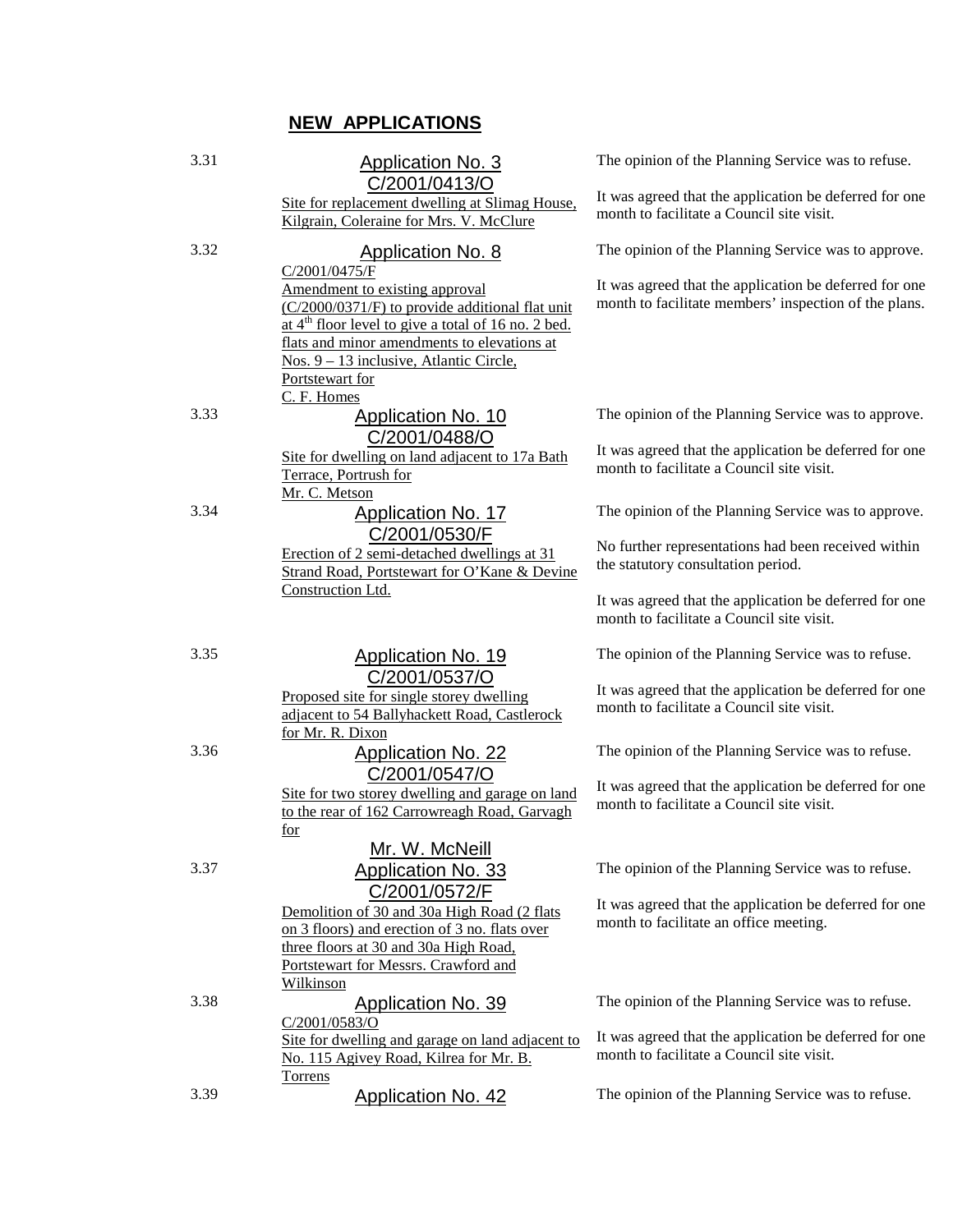#### C/2001/0593/O

Proposed one and a half storey dwelling house and detached garage in association with existing car repair business at 25a Islandtasserty Road, Coleraine for Mrs. S. Douglas

## 3.40 Application No. 45 C/2001/0596/F

Construction of single storey storage units and 1 no. bin store to car park at rear of building. Positioning of 3 no. underground gas tanks and 1 no. NIE substation and extended car parking to front of building at  $46 - 50$  Mark Street, Portrush for Hughes McMichael

# 3.41 Application No. 50 C/2001/0605/F

Erection of one pair of semi-detached dwellings with detached garages at Site 27 Millstone (off Lissadell Avenue), Portstewart for B & G Mullan

## 3.42 Application No. 51

C/2001/0607/F 2 no. one and a half storey dwellings with detached garages and accesses to roadway at Site Nos. 1 and 1a Gransden Court, Coleraine for Landbank Homes Ltd.

## 3.43 Application No.55

C/2001/0612/F Change of house types  $-1$  no. chalet dwelling and 2 no. bungalows at Site Nos. 51, 82 and 126 Magheramenagh, Portrush for Sandel Homes Ltd.

### 3.44 Application No. 57

C/2001/0614/O Site for single or one and a half storey dwelling with detached garage 100m NE of 13 Lisnamuck Road, Aghadowey, Coleraine for Mr. N. McIlroy

3.45 Application No. 63

C/2001/0628/O Proposed new dwelling south of 85 Kinnyglass Road, Macosquin, Coleraine for Mr. and Mrs. Millar 3.46 Application No. 66 C/2001/0631/F Proposed refurbishment and alterations to commercial premises at 11 and 11a Dunluce

Avenue, Portrush for Ms. R. Forbes

It was agreed that the application be deferred for one month to facilitate a Council site visit.

The opinion of the Planning Service was to approve.

No further representations had been received within the statutory consultation period.

It was agreed that the application be deferred for one month to facilitate a Council site visit.

The opinion of the Planning Service was to approve.

It was agreed that the application be deferred for one month to facilitate a Council site visit.

The opinion of the Planning Service was to refuse.

The application had now been withdrawn.

The opinion of the Planning Service was to approve.

No representations had been received within the statutory consultation period and the application would be approved.

The opinion of the Planning Service was to refuse.

It was agreed that the application be deferred for one month to facilitate a Council site visit.

The opinion of the Planning Service was to refuse.

It was agreed that the application be deferred for one month to facilitate an office meeting.

The opinion of the Planning Service was to refuse.

It was agreed that the application be deferred for one month to facilitate an office meeting.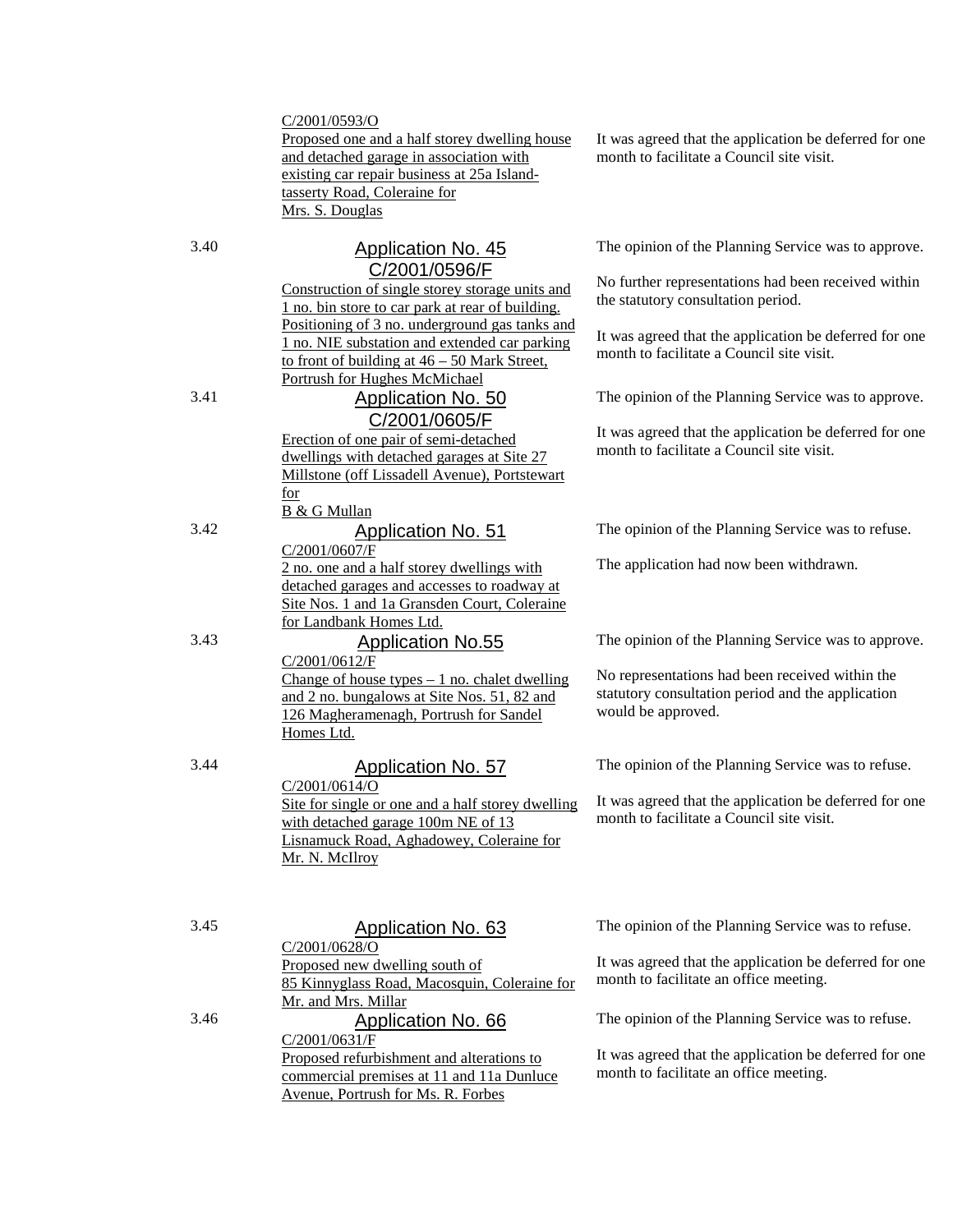| 3.47 | <b>Application No. 77</b>                       | The opinion of the Planning Service was to refuse.     |
|------|-------------------------------------------------|--------------------------------------------------------|
|      | C/2001/0650/O                                   |                                                        |
|      | Site for bungalow opposite No. 53 Grove Road,   | It was agreed that the application be deferred for one |
|      | Garvagh for                                     | month to facilitate a Council site visit.              |
|      | Mr. and Mrs. J. Stewart                         |                                                        |
| 3.48 | Application No. 78                              | The opinion of the Planning Service was to refuse.     |
|      | C/2001/0658/O                                   |                                                        |
|      | Site for dwelling on lands adjacent to Agivey   | It was agreed that the application be deferred for one |
|      | Road, Kilrea for                                | month to facilitate a Council site visit.              |
|      | Mr. B. McCaw                                    |                                                        |
| 3.49 | Application No. 88                              | The opinion of the Planning Service was to approve.    |
|      | C/2001/0673/F                                   |                                                        |
|      | Re-sculpturing of first and eighteenth holes of | No further representations had been received within    |
|      | existing golf course at Castlerock Golf Club,   | the statutory consultation period and the application  |
|      | Circular Road, Castlerock for Castlerock Golf   | would be approved.                                     |
|      | Club                                            |                                                        |
| 3.50 | <b>Application No. 91</b>                       | The opinion of the Planning Service was to refuse.     |
|      | C/2001/0678/F                                   |                                                        |
|      | Bungalow and conservatory as a replacement to   | It was agreed that the application be deferred for one |
|      | existing dwelling and out building at No. 4     | month to facilitate an office meeting.                 |
|      | Springfield Road, Garvagh for Mr. and Mrs.      |                                                        |
|      | S. Hasson                                       |                                                        |
| 3.51 | General Matters                                 | (a) 22 Portrush Road, Portstewart - Plans to be        |
|      |                                                 | brought to September meeting of Committee;             |

(b) Rural Housing Association – Houses at Mayboy Road, Garvagh;

(c) Signage – Bed and Breakfast accommodation;

(d) Sale of approved sites in the country;

(e) Enforcement – Indian Restaurant, Dunluce Avenue, Portrush;

(f) Demolition of Rock Castle, Portstewart.

#### **4.0 NORTHERN AREA PLAN 2016**

The Town Clerk and Chief Executive advised members that Planning Service would like to repeat the exercise carried out in May 2001 regarding the Northern Area Plan 2016.

Agreed that meetings be held as follows:

Friday,  $24^{\rm th}$  August, 2001 - Bann – 10.00 a.m. Coleraine Town – 2.00 p.m.

Friday,  $31<sup>st</sup>$  August,  $2001$  – Skerries – 10.00 a.m. Coleraine East – 2.00 p.m.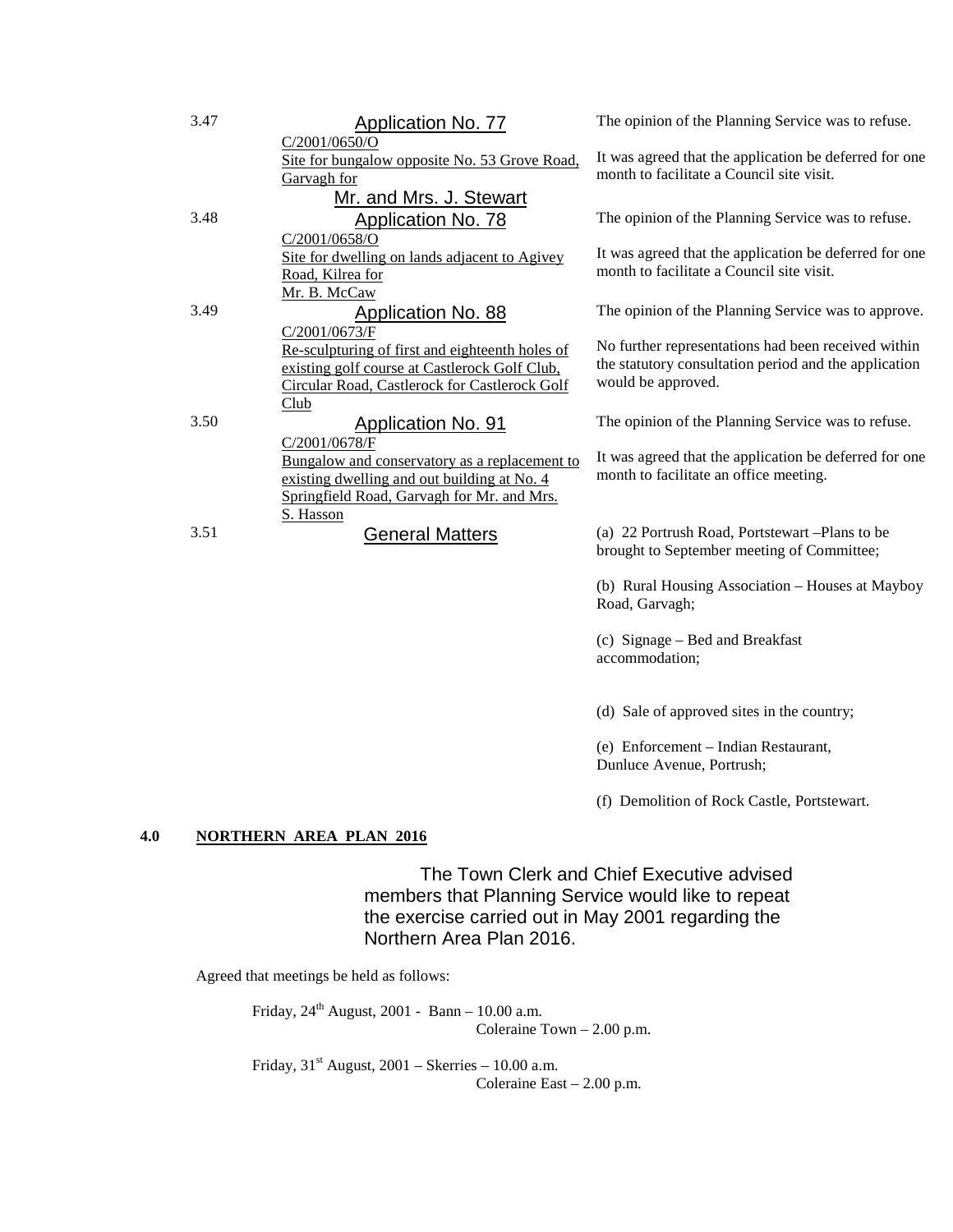#### **5.0 PLANNING APPEALS COMMISSION - PRESENTATION**

Read letter from the Planning Appeals Commission requesting to make a presentation to Council.

It was agreed that the presentation be arranged for a Council Meeting during Autumn/Winter.

#### **6.0 THE ROYAL TOWN PLANNING INSTITUTE**

Reported that the Royal Town Planning Institute Conference – Elected Members Training would be held at the Lagan Valley Island Complex, Lisburn on 12th October, 2001.

It was agreed that the following members attend:

Councillor Mrs. Church (Chairman) Alderman Leonard Councillors Ms. Alexander and Watt

#### **7.0 EXECUTIVE INFORMATION SERVICE - TELECOMMUNICATIONS LEGISLATION**

Reported that the Executive Committee had decided on  $14<sup>th</sup>$  June, 2001 to introduce full planning control for all telecommunications development, including masts. The Minister of the Environment would be implementing the decision by introducing legislation to the Assembly after the summer recess, to amend the current Planning Regulations. All development by telecommunications code system operators must go through the full planning process.

Noted.

#### **8.0 PLANNING APPEALS COMMISSION ERECTION OF CLASS 1 UNIT, ASSOCIATED CAR PARKING, NEW ACCESS AND HARD AND SOFT LANDSCAPING - RIVERSIDE REGIONAL CENTRE KELVIN PROPERTIES LTD.**

Reported that the Planning Appeals Commission had considered the above appeal and concluded that approval be granted.

Members expressed disappointment at this decision.

#### **9.0 PLANNING APPEALS COMMISSION ANNUAL REPORT 2000/2001**

Tabled:

Planning Appeals Commission – Annual Report 2000/2001.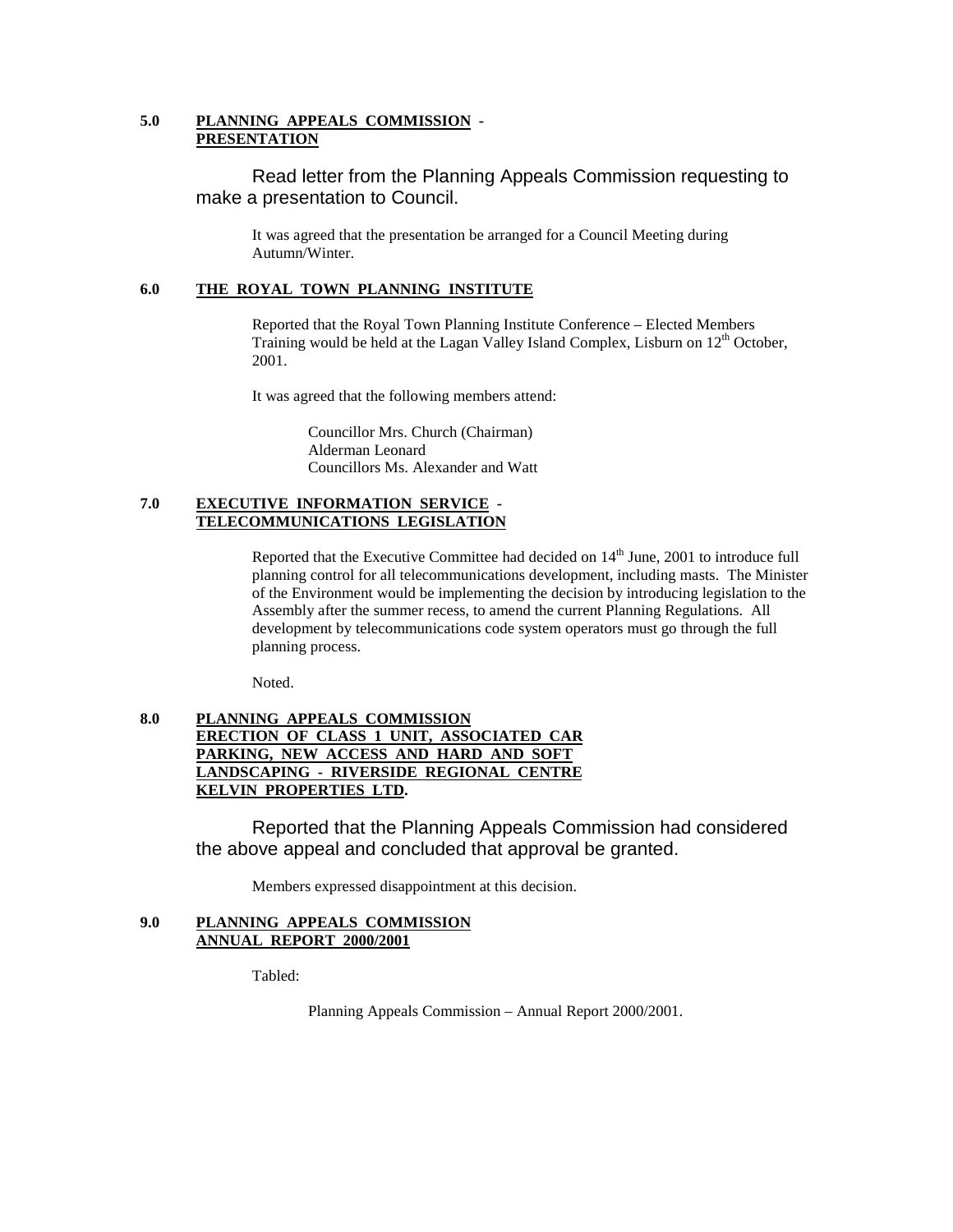# **POLICY AND DEVELOPMENT COMMITTEE**

#### **21st August, 2001.**

**Present:** Councillor J. M. Bradley, in the Chair

The Mayor, Councillor J. J. Dallat

The Deputy Mayor, Councillor R. D. Stewart

#### Aldermen

E. T. Black (Mrs) B. Leonard W. T. Creelman W. J. McClure

## **Councillors**

| W. A. King            |
|-----------------------|
| D. McClarty           |
| (Items $1.0 - 11.0$ ) |
| G. L.                 |
|                       |
| R. A. McPherson       |
| A. McQuillan          |
| E. M. Mullan          |
| W. J. Watt            |
|                       |

#### **Officers in**

**Attendance:** Town Clerk and Chief Executive, Director of Corporate Services, Head of Development Services (Items 1.0 – 5.0 ), Tourism and Marketing Officer (Items 1.0 – 5.0), Policy Development Officer, Finance Officer (Items 1.0 – 5.0), Personnel Officer (Items 1.0 – 5.0), I.T. Officer (Items 1.0 – 5.0), Administrative Officer and Administrative Assistants

| Apology: | Alderman Mrs. Armitage |
|----------|------------------------|
|----------|------------------------|

#### **1.0 CHAIRMAN**

The Chairman welcomed everyone to the first meeting of the new Policy and Development Committee.

## **2.0 APPOINTMENT OF VICE CHAIRMAN**

It was proposed by Councillor Mrs. Johnston and seconded by Alderman Mrs. Black:

That Councillor Watt be appointed Vice Chairman for the ensuing

year.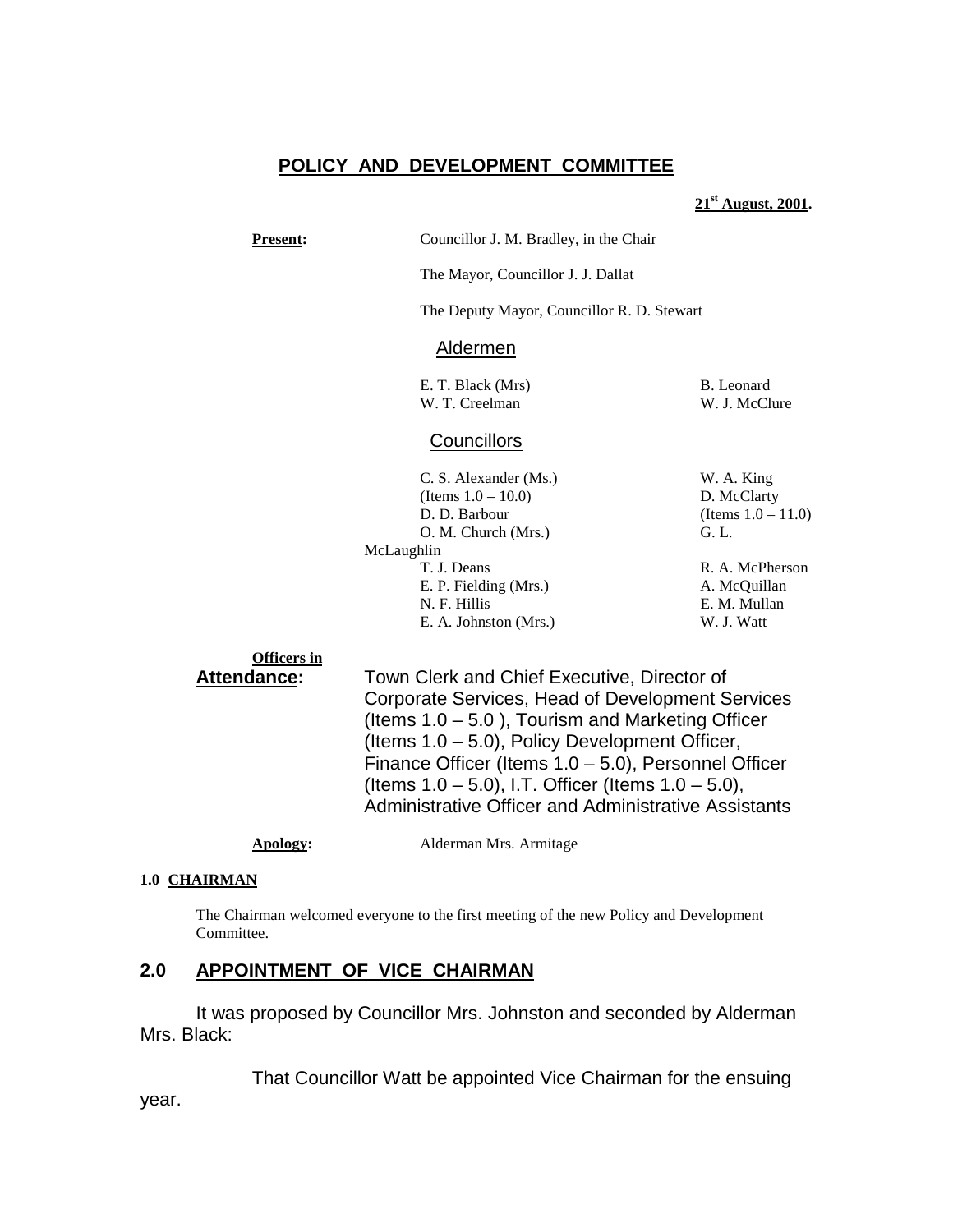It was proposed by Alderman Leonard and seconded by Councillor McLaughlin:

That Councillor Mullan be appointed Vice Chairman for the ensuing year.

On being put to the meeting, Councillor Watt received thirteen votes and Councillor Mullan

received four votes.

Councillor Watt was duly elected Vice Chairman and thanked members for his appointment.

## **3.0 APPOINTMENT OF REPRESENTATIVES FOR THE ENSUING YEAR**

| It was proposed by Councillor                                                                 |
|-----------------------------------------------------------------------------------------------|
| by Councillor Hillis:                                                                         |
| That the working groups                                                                       |
| representation.                                                                               |
| It was proposed by Councillor Watt,<br>seconded by<br>Councillor Mrs. Johnston and<br>agreed: |
| That working groups consist of                                                                |
| on a proportional representation                                                              |
| <b>Councillor Barbour subsequently</b>                                                        |
| Nominations would be sought from                                                              |
| agreed basis.                                                                                 |
| It was proposed by Alderman Mrs.                                                              |
| the Deputy Mayor and agreed:                                                                  |
|                                                                                               |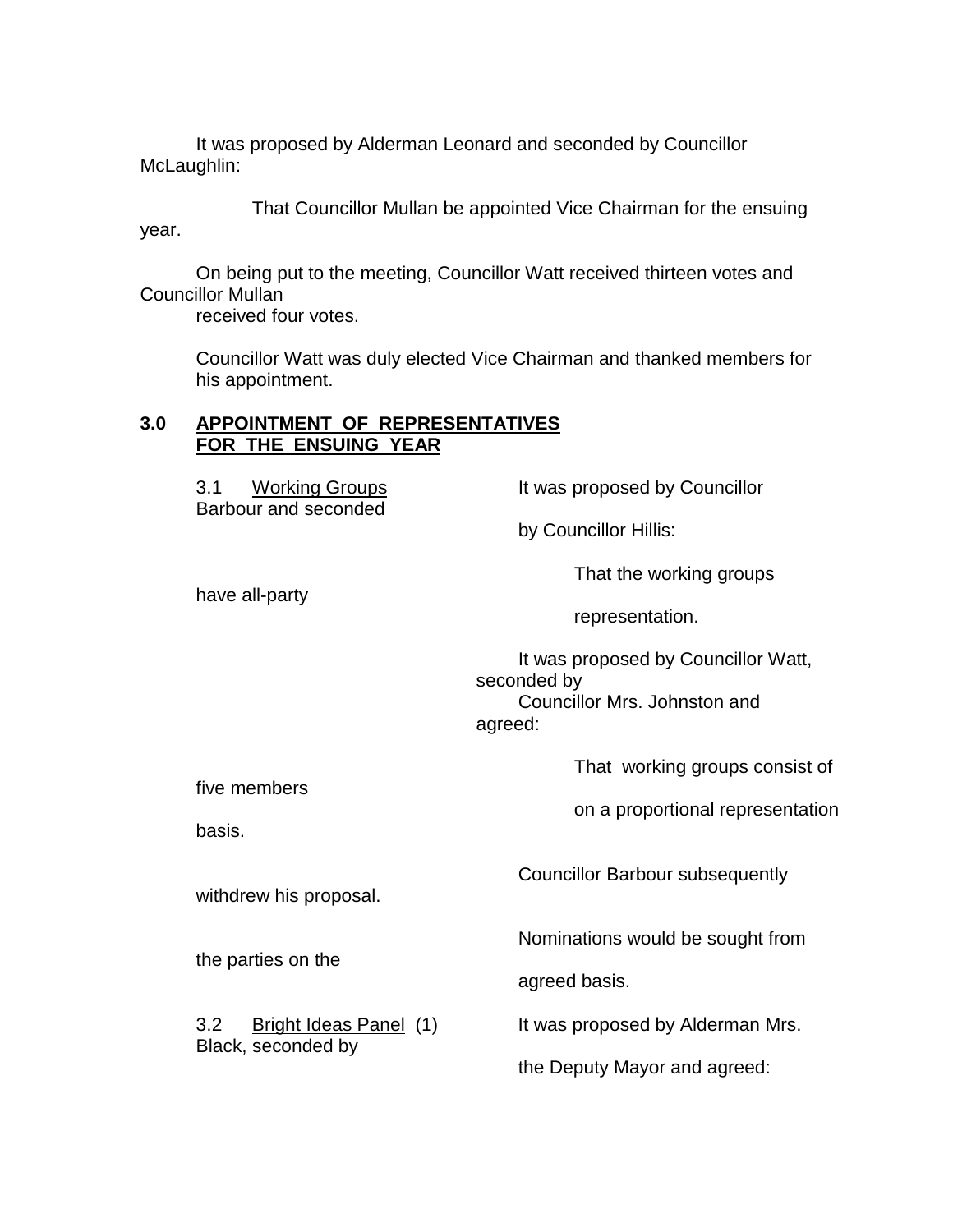Alexander be

the ensuing year.

as listed, be

That Councillor Ms.

appointed to the Panel for

3.3 Social Committee **It was agreed that representatives**,

appointed for the ensuing year:

The Mayor Alderman Mrs. Black Councillor Mrs. Fielding

## **4.0 CORPORATE SERVICES REPORT**

The Report of the Director of Corporate Services was considered (previously supplied).

Matters arising:

4.1 Revision of Charges

the revised charges

the revised charges

members be nominated

vouchers for the next

4.1.1 Coleraine Leisure Council is recommended to adopt

Centre **Centre** as outlined in the report.

4.1.2 Playing Fields Council is recommended to adopt

as outlined in the report.

4.2 Checking of Accounts It was agreed that the following

to examine creditors' payment

three months:

Councillors Mrs. Church and

Deans.

4.3 Finance

| 4.3.1 | Accounts               | Committee noted that creditors' |
|-------|------------------------|---------------------------------|
|       | payments, as per lists |                                 |
|       |                        | circulated, had been issued as  |

follows: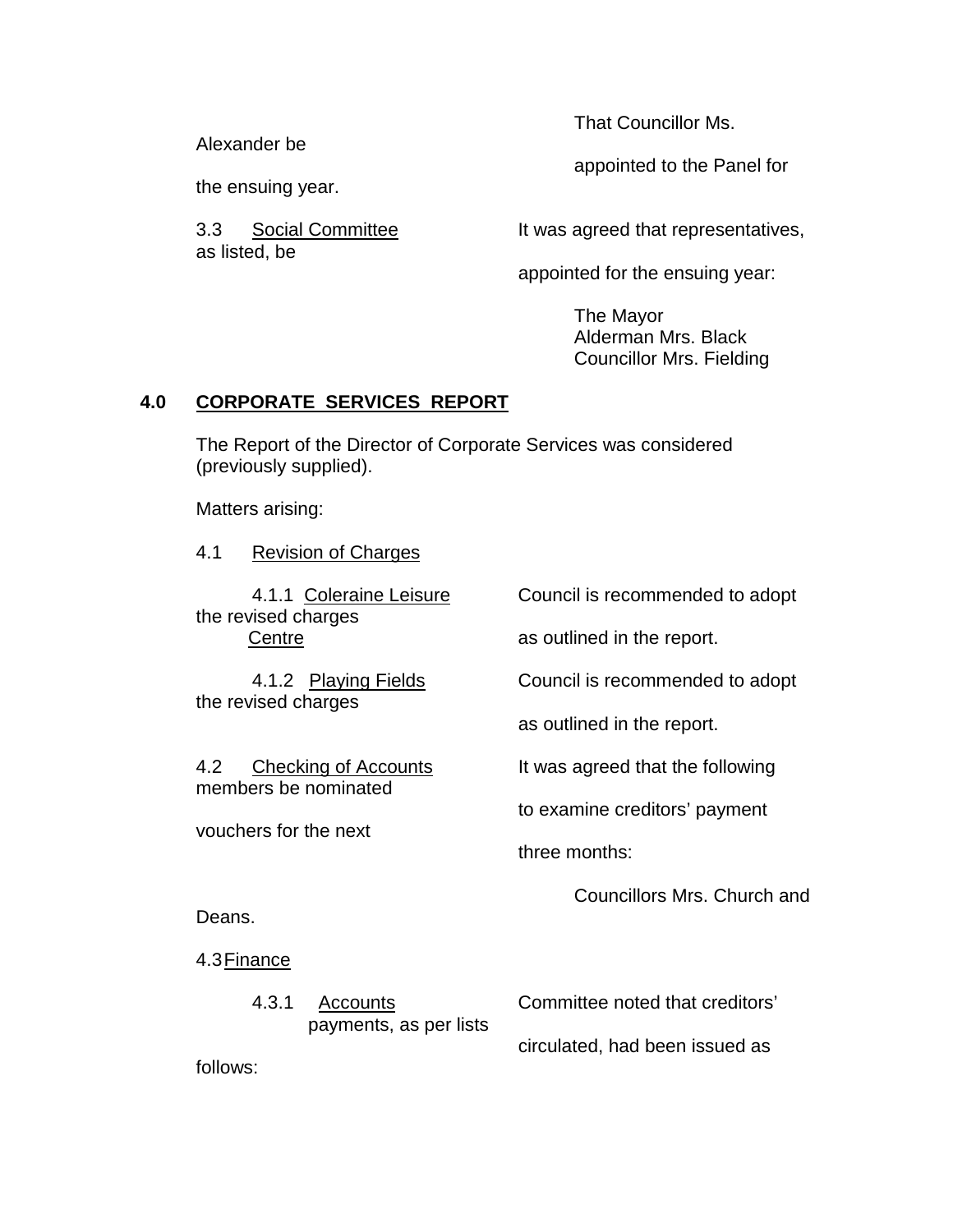| £538,005.15<br>£212,157.41                                                                                                                                             |                                 | Revenue A/C - (June)<br>(July)                                                                                                                                                                                                                        |                                          |
|------------------------------------------------------------------------------------------------------------------------------------------------------------------------|---------------------------------|-------------------------------------------------------------------------------------------------------------------------------------------------------------------------------------------------------------------------------------------------------|------------------------------------------|
| £197,914.70<br>£444,330.81                                                                                                                                             |                                 | Capital A/C - (June)<br>(July)                                                                                                                                                                                                                        |                                          |
| 4.3.2 Annual Report of the<br>Annual Report of the<br><b>Local Government</b><br>(previously supplied).<br><b>Auditor</b><br>answered members'<br>and highlighted some |                                 | Consideration was given to the<br><b>Local Government Auditor</b><br>The Director of Corporate Services<br>questions arising from the report<br>topics contained therein.                                                                             |                                          |
| 4.3.3 Members' Allowances<br>the Department of                                                                                                                         | resulting in<br>annum<br>period | Noted.<br>A review had been carried out by<br>the Environment on members' allowances<br>the following allowances from $1st$ July, 2001:<br><b>Basic Allowance</b><br>Attendance Allowance<br>Special Responsibility<br>Allowance<br>£15,000 in total. | £4,000 per<br>£22 per 24 hour<br>maximum |
|                                                                                                                                                                        | issue of                        | Following discussion it was agreed that the<br>allocation of the Special Responsibility<br>Allowance be<br>the subject of a future report in which the three<br>National Association of Councillors members<br>would be involved.<br>Noted.           |                                          |

4.4 Information Technology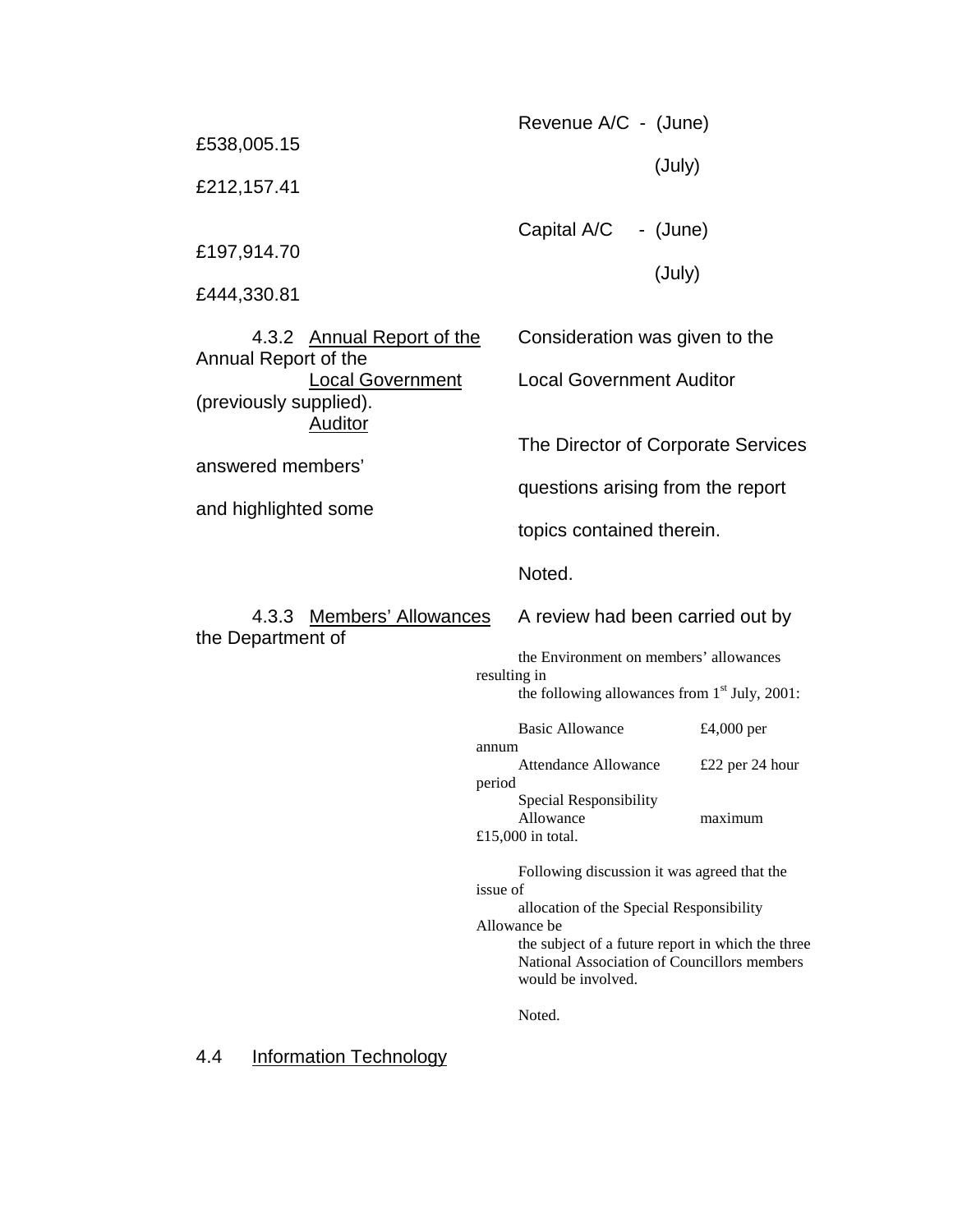contained in the report on services.

provisionally arranged for dates

members could

preferences was

returned.

provision of lap top

and the Director of

research this issue.

4.5 Personnel

appointments informed by the appointment had

appointed as Director

effect from 1<sup>st</sup>

4.5.2 Sickness Absence The Annual Report on Sickness Absence for the been completed and summary of the

4.4.1 Services Available Members noted information

for Members availability of operational I.T.

Initial training had been

in September and a form on which

indicate individual needs and

circulated, to be completed and

Discussion on the possibility of computers for members ensued

Corporate Services agreed to

4.5.1 New Appointments Members noted information on new contained in the report and were Personnel Officer that one further been made:

Mr. Jim Curry had been

of Leisure Services with

October, 2001.

Report 2000 – 2001 Local Government Auditor had members' attention was drawn to a information contained in the report. Noted.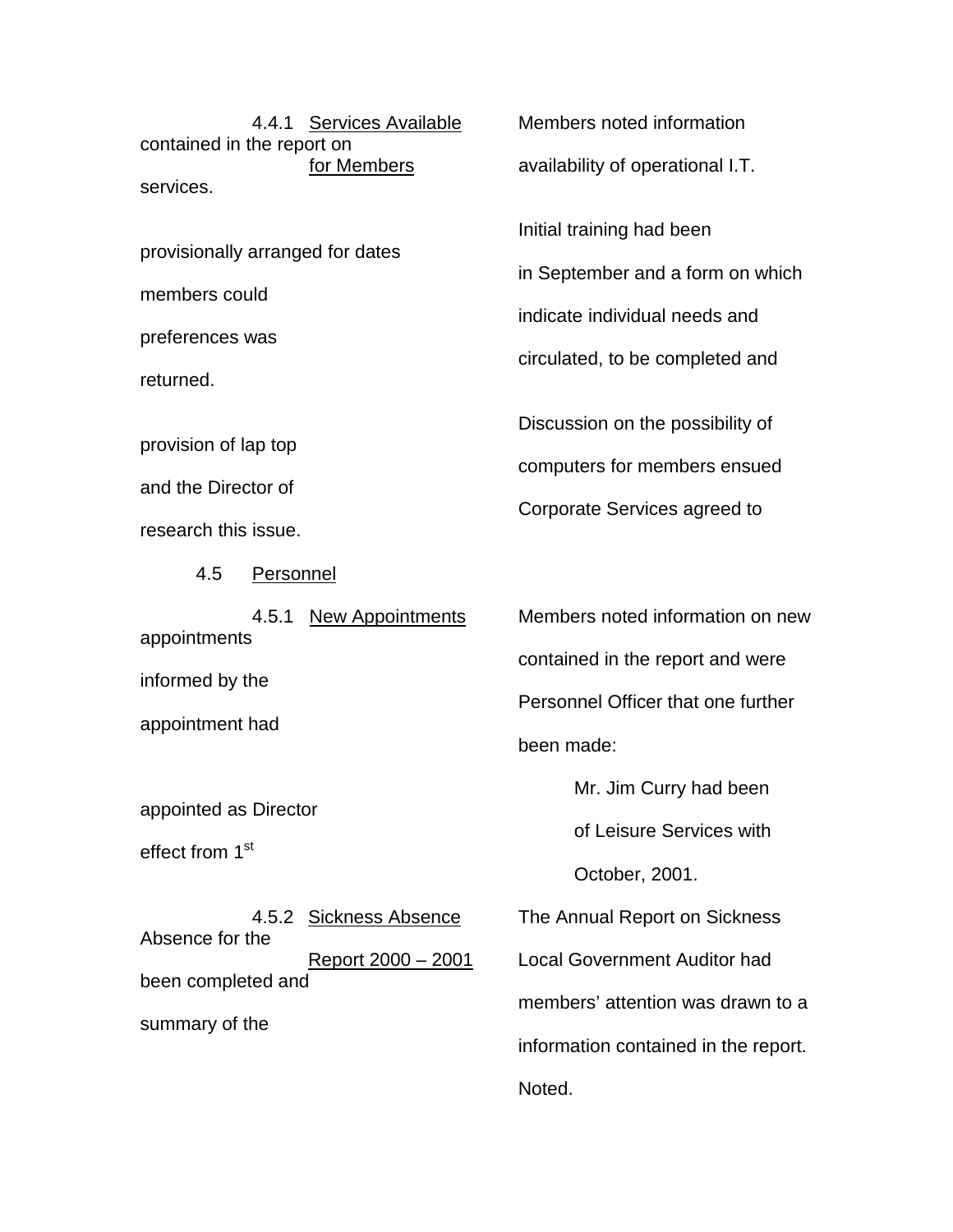# The Personnel Officer answered

# members' queries

on this issue.

# **5.0 DEVELOPMENT SERVICES REPORT**

The Report of the Head of Development Services was considered (previously supplied).

Matters arising:

| 5.1                  | Peace II Partnership Update | Formation of the new Peace II Partnership was<br>on schedule for the end of August. Council's<br>comments on structure and size of the new<br>strategic partnership had resulted in |
|----------------------|-----------------------------|-------------------------------------------------------------------------------------------------------------------------------------------------------------------------------------|
| membership           |                             | being increased to eighteen.<br>The joint                                                                                                                                           |
| position paper       |                             | had been approved in principle by The Special                                                                                                                                       |
| EU                   |                             | Programmes Body (SEUPB) and Concordia,                                                                                                                                              |
| and                  |                             | adopted by Coleraine Borough Partnership and                                                                                                                                        |
| by                   |                             | Council.                                                                                                                                                                            |
|                      |                             | Nominations had now been requested from                                                                                                                                             |
| groups               |                             | to be involved in the new Partnership, which                                                                                                                                        |
| would be             |                             | approved by Concordia in order to ensure a                                                                                                                                          |
| correct              |                             | balance of social partners.                                                                                                                                                         |
|                      |                             | Noted.                                                                                                                                                                              |
| 5.2                  | <b>Economic Development</b> | Members gave consideration to the Action                                                                                                                                            |
| Plan                 |                             |                                                                                                                                                                                     |
|                      | Action Plan 2001 - 2006     | (previously supplied) which had developed the<br>main strategic themes adopted previously by<br>Council.                                                                            |
|                      |                             | It was envisaged that the Plan would attract                                                                                                                                        |
| £782,000<br>matching |                             | over a five year period subject to Council                                                                                                                                          |
|                      |                             | this figure.                                                                                                                                                                        |
| Head of              |                             | During the discussion which followed, the                                                                                                                                           |
|                      |                             | Development Services expanded various                                                                                                                                               |
| themes               |                             | and answered members' questions.                                                                                                                                                    |
|                      |                             | Recommended:                                                                                                                                                                        |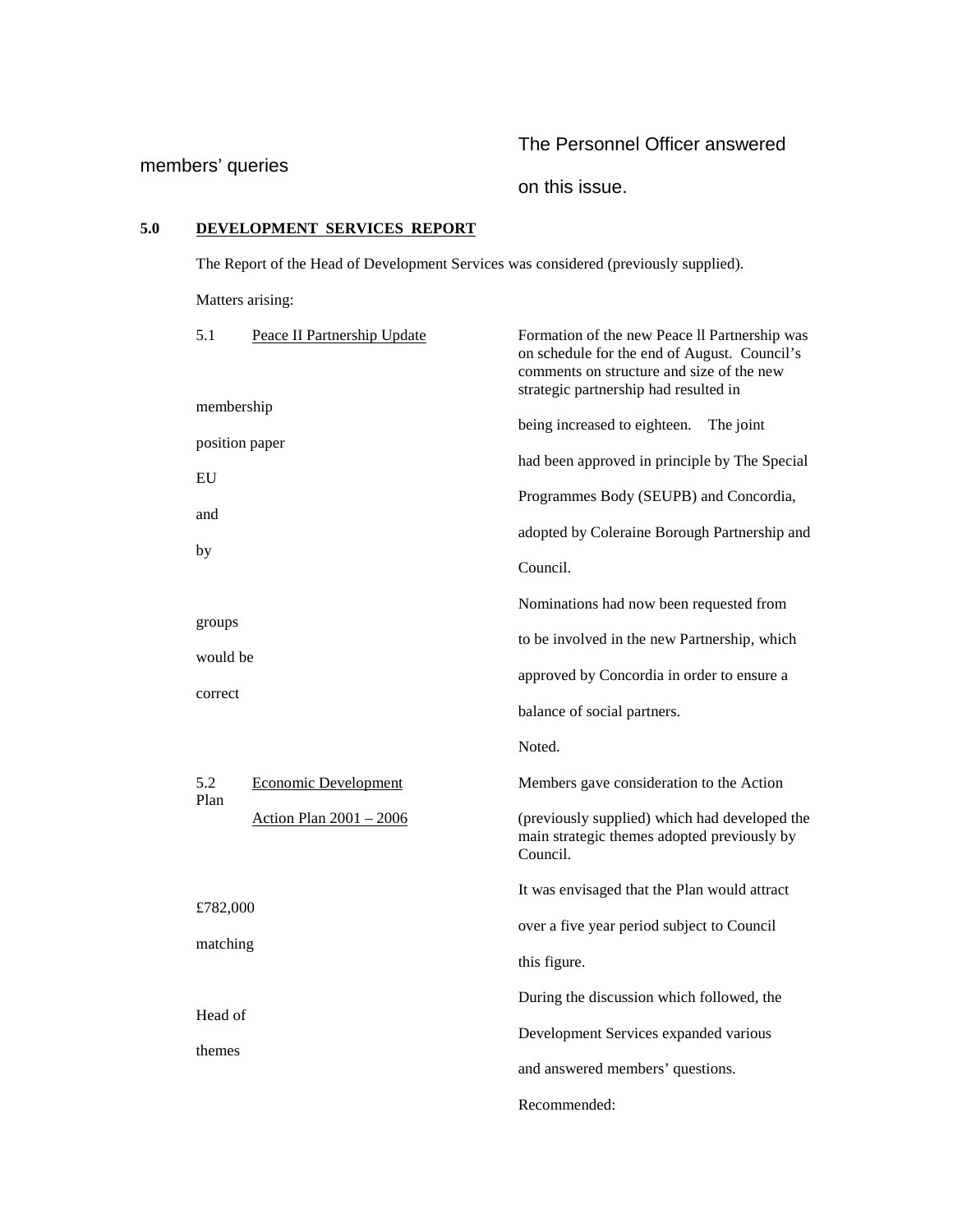|                              |                               | That Council formally adopt the Plan               |
|------------------------------|-------------------------------|----------------------------------------------------|
| and                          |                               | contribute £782,000 for the five year              |
| period<br>Council            |                               | within the terms of the 5p limit on                |
|                              |                               | spending for Economic Development.                 |
|                              |                               | The Chairman and members thanked Mr.               |
| Lestas                       |                               | for his service to Council and wished him well     |
| with his                     |                               | future career.                                     |
| 5.3                          | <b>Natural Rural Resource</b> | Proposals from the Department of Agriculture       |
| and Rural                    | <b>Tourism Initiative</b>     | Development (DARD) on the Natural Rural            |
| Resource                     |                               | Tourism Initiative (NRRTI) had recently been       |
| developed                    |                               | as part of the Peace II Programme.                 |
|                              |                               | Five areas in Northern Ireland had been            |
| targeted for                 |                               | support including the Antrim Glens/Coast and       |
| the                          |                               | Sperrins. In Coleraine, four wards were            |
| eligible for                 |                               | consideration - Ringsend, Garvagh,                 |
| Macosquin and                |                               | Castlerock.                                        |
|                              |                               | The Tourism and Marketing Officer informed         |
| members                      |                               | that in order to be considered, DARD had           |
| specified that               |                               | these wards would have to be included in the       |
| Sperrins                     |                               | bid for support. As the deadlines for both         |
| consideration                |                               | of responses and initial bids was 14 <sup>th</sup> |
| September, 2001,<br>Sperrins |                               | Council approval was sought to negotiate with      |
|                              |                               |                                                    |
|                              |                               | Tourism to prepare a bid.                          |
| approval to                  |                               | It was recommended that Council grant              |
|                              |                               | commence negotiations on the basis outlined.       |
| 5.4<br>for this              | <b>Tourism Development</b>    | Preparation of final documents was underway        |
| for                          | Strategy – Borough of         | project with a launch of the Strategy planned      |
|                              | Coleraine                     | September.                                         |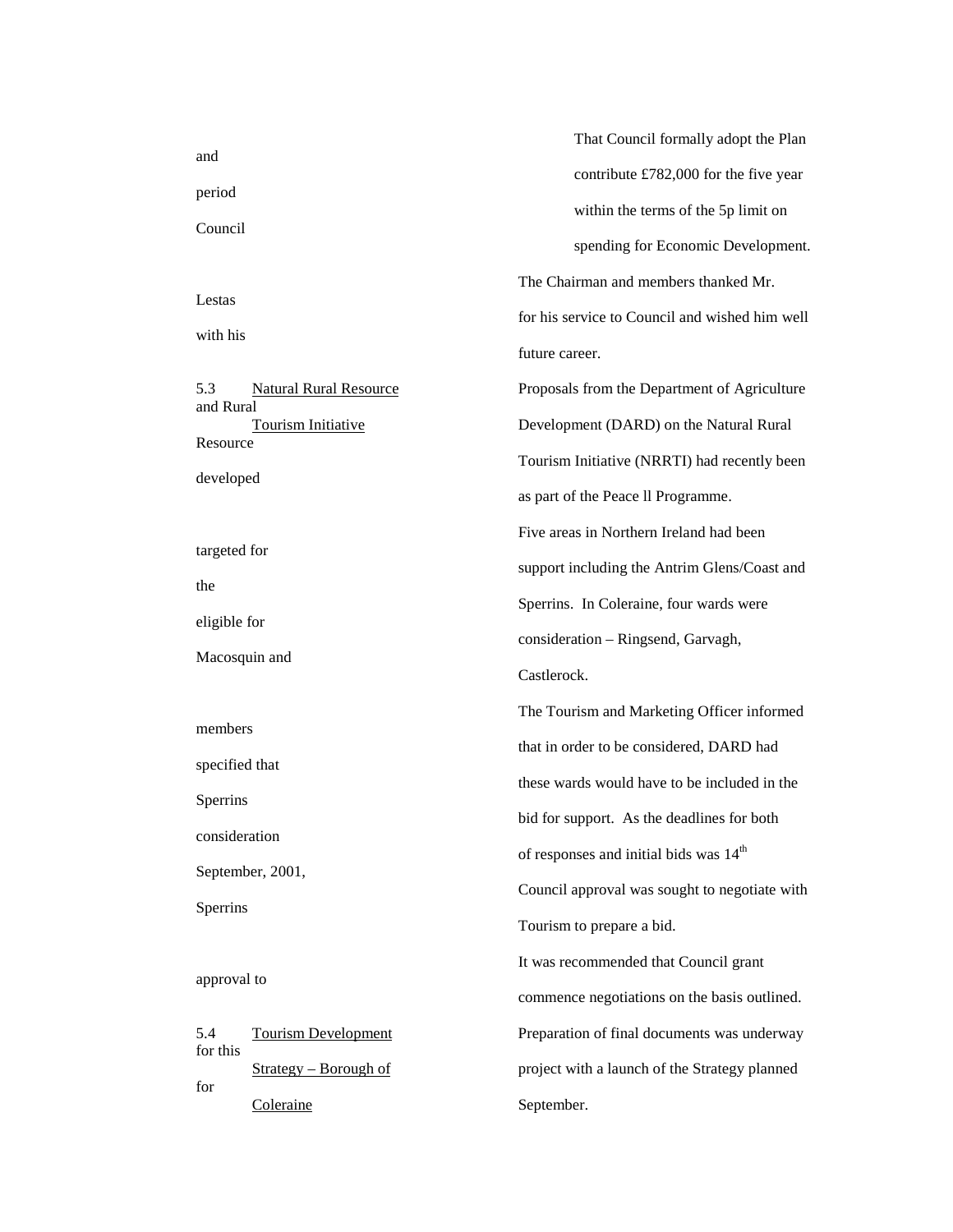|                                                   | Council approval was sought for the Tourism<br>Development Task Force to be launched in |
|---------------------------------------------------|-----------------------------------------------------------------------------------------|
| September                                         | and made up of the following representatives:                                           |
|                                                   | <b>Tourist Industry</b>                                                                 |
| Golf Club)                                        | Mr. Ivor Boyd (Hotelier)<br>Mrs. Wilma Erskine (Secretary Portstewart                   |
|                                                   |                                                                                         |
|                                                   | <b>Outside Tourist Industry</b>                                                         |
|                                                   | Mr. Richard Stirling (Director, Coolkeeragh Power<br>Station)                           |
| Boyle)                                            | Ms. Fionnula Boyle (Solicitor, Rafferty &                                               |
|                                                   | <b>Government Departments</b>                                                           |
|                                                   | Mr. Jim Cavalleros (The Planning Service)<br>Mr. Gareth Kirk (N.I.T.B.)                 |
|                                                   | Council                                                                                 |
|                                                   | The Mayor<br>The Town Clerk and Chief Executive<br>The Tourism and Marketing Officer    |
|                                                   | It was proposed by Councillor Mullan,                                                   |
| seconded by the                                   | Mayor and recommended:                                                                  |
| the Tourism                                       | That Council approve formation of                                                       |
|                                                   | Development Task Force.                                                                 |
| 5.5<br><b>Clare Tourism Conference</b><br>Tourism | Members noted information on the Clare                                                  |
| $23^{\text{rd}}$ –                                | Conference to be held in Ennistymon on the                                              |
|                                                   | $24th$ November, 2001 as detailed in the report.                                        |

#### **6.0 LAND AND PROPERTY**

The Report of the Principal Administrative Officer on Land and Property was considered (previously supplied).

Matters arising:

6.1 Cycle Path Network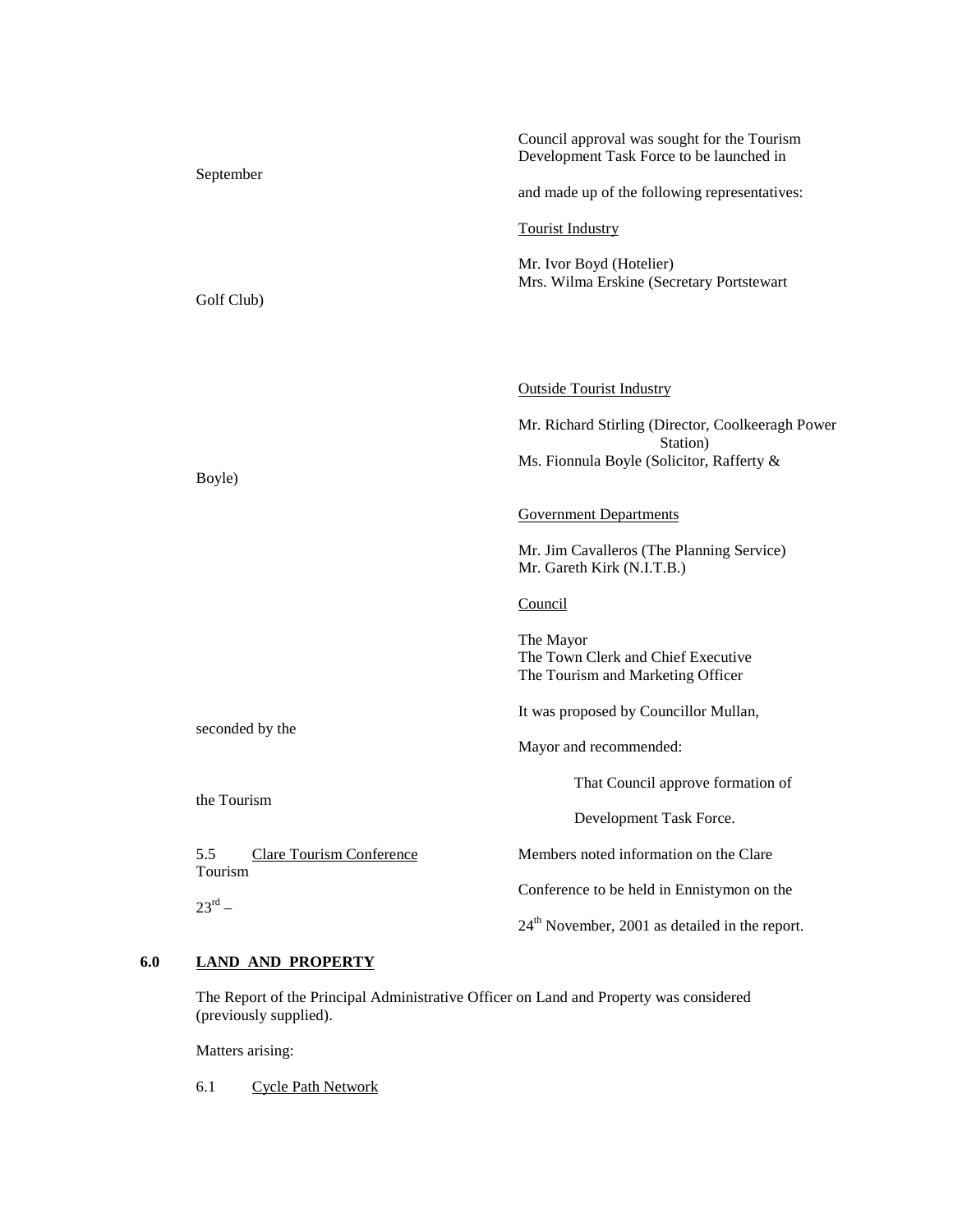|     | 6.1.1 Land at the Metropole,<br>Portrush          | The Valuation and Lands Agency had assessed<br>compensation for transfer of this land to the<br>Department<br>of Regional Development at £200.                                                                                                                                          |
|-----|---------------------------------------------------|-----------------------------------------------------------------------------------------------------------------------------------------------------------------------------------------------------------------------------------------------------------------------------------------|
|     |                                                   | Council is recommended to accept £200<br>compensation<br>as per assessment.                                                                                                                                                                                                             |
|     | 6.1.2 Land at Ballyreagh/<br>Dhu Varren, Portrush | The Valuation and Lands Agency had assessed<br>compensation for transfer of this land to the<br>Department<br>of Regional Development at £3,400.                                                                                                                                        |
|     |                                                   | Council is recommended to accept $£3,400$<br>compensation as per<br>assessment.                                                                                                                                                                                                         |
| 6.2 | War Memorial, Castlerock                          | A map showing a piece of land, which the<br>Roads Service had agreed to transfer to<br>Council in order to facilitate provision of a war<br>memorial in Castlerock, was viewed.                                                                                                         |
|     |                                                   | Council is recommended to proceed with the<br>acquisition of the land from the Roads Service.                                                                                                                                                                                           |
| 6.3 | 158A Main Street, Portrush                        | Council had previously agreed to a request by<br>the<br>then owner of this property, Mr. M. Lennox, to<br>combine the existing vehicle and pedestrian<br>accesses into a single<br>access, at a<br>premium to Council of £40,000.                                                       |
|     |                                                   | The new owners of the property had since<br>requested<br>Council permission to remove the existing<br>wall/railings at the approach to the Recreation<br>Grounds and replace it with a similar<br>wall/railings. A proposal plan and an artist's<br>impression of the work were viewed. |
|     |                                                   | Approval for the new work would entail a<br>reassessment of the original premium to be<br>paid to Council which would be carried out by<br>the Valuation and Lands Agency.                                                                                                              |
|     |                                                   | Recommended:                                                                                                                                                                                                                                                                            |
|     |                                                   | That Council agree to this request<br>subject to<br>an appropriate revised premium being<br>assessed.                                                                                                                                                                                   |
|     |                                                   |                                                                                                                                                                                                                                                                                         |

## **7.0 PHOENIX PEACE FOUNTAIN**

Consideration was given to the report of the Town Clerk and Chief Executive on the Phoenix Peace Fountain (previously supplied).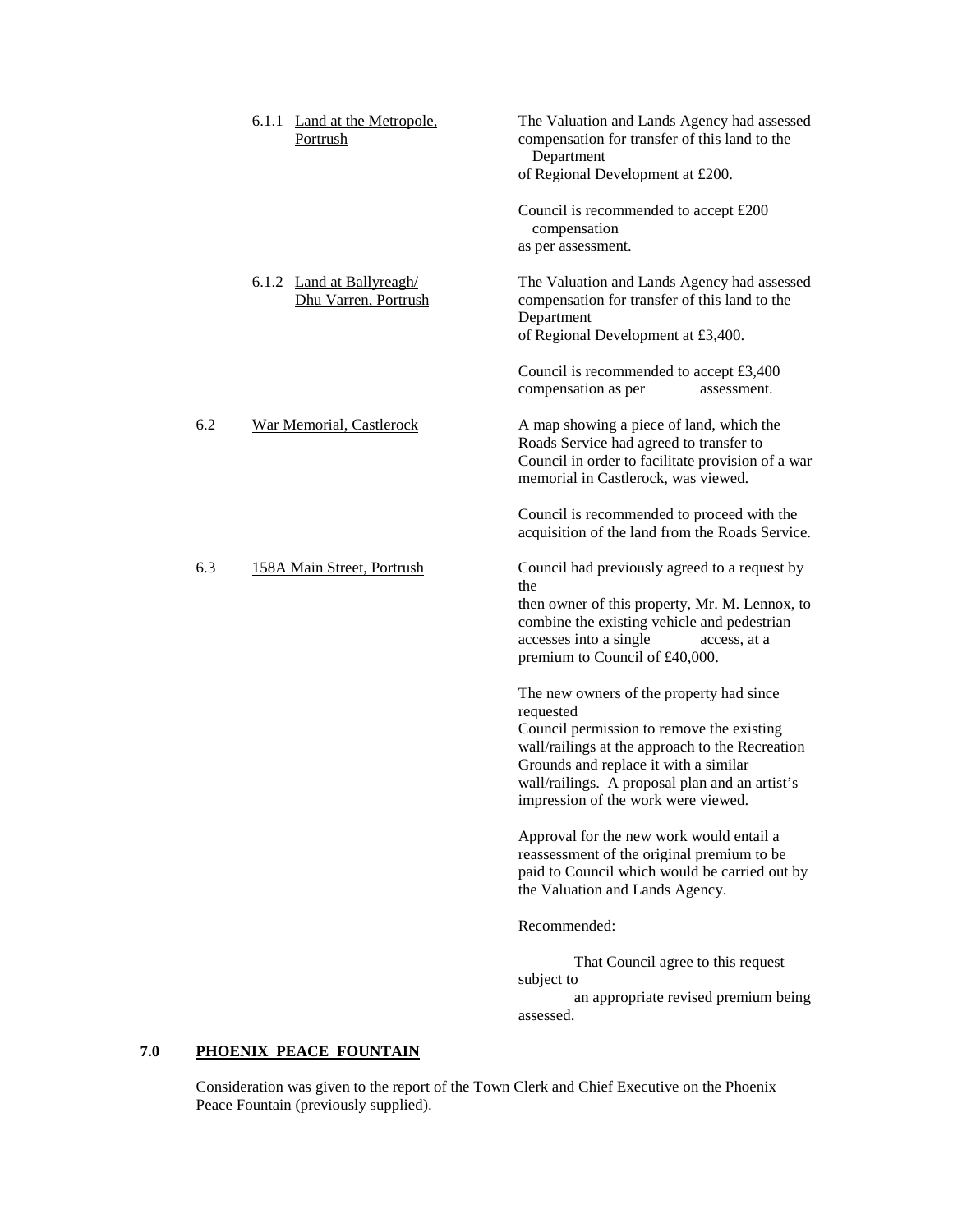The Town Clerk and Chief Executive advised that this significant piece of public art, photographs of which were viewed at the meeting, could be positioned as a focal point in the second phase of the Anderson Park development, i.e. the Millburn Road/Rose Gardens phase.

It was proposed by Councillor McClarty and seconded by Councillor McPherson that Council agree to this proposal.

Members were advised that the possibility of the Northern Ireland Community Co-operation Initiative (N.I.C.C.I.) Awards Ceremony, to be held in the Waterfront Hall in Belfast, being coordinated with the dedication of the sculpture, was already under discussion.

## **8.0 DEPARTMENT OF ENVIRONMENT** ROAD SAFETY STRATEGY 2001 – 2010

Following consultation with Portrush/Portstewart & District Road Safety Committee, a draft response to this document had been drawn up (previously supplied).

Consideration was given to the draft response and members raised a number of other issues for inclusion in the response document.

#### **9.0 NOMINATIONS**

Member nominations were invited as follows:

| 9.1<br><b>Local Government Staff</b><br><b>Commission</b><br>(Unlimited nominations) | Nominations were invited for a four year term<br>commencing December 2001.             |
|--------------------------------------------------------------------------------------|----------------------------------------------------------------------------------------|
| Mrs.<br>Black.                                                                       | Councillor Hillis was proposed by Councillor<br>Johnston and seconded by Alderman Mrs. |
| Councillor                                                                           | Councillor Mullan was proposed by<br>McLaughlin and seconded by the Mayor.             |
| Deputy                                                                               | Alderman McClure was proposed by the<br>Mayor and seconded by Councillor Deans.        |
| 9.2<br>Drainage Council for<br>Northern Ireland (1)<br>term                          | One nomination was sought for a four year<br>commencing 1 <sup>st</sup> October, 2001. |
| Mayor and                                                                            | Councillor McLaughlin was proposed by the<br>seconded by Councillor Mullan.            |
| Mrs. Black                                                                           | Councillor King was proposed by Alderman<br>and seconded by Councillor McPherson.      |
| McLaughlin                                                                           | On being put to the meeting, Councillor                                                |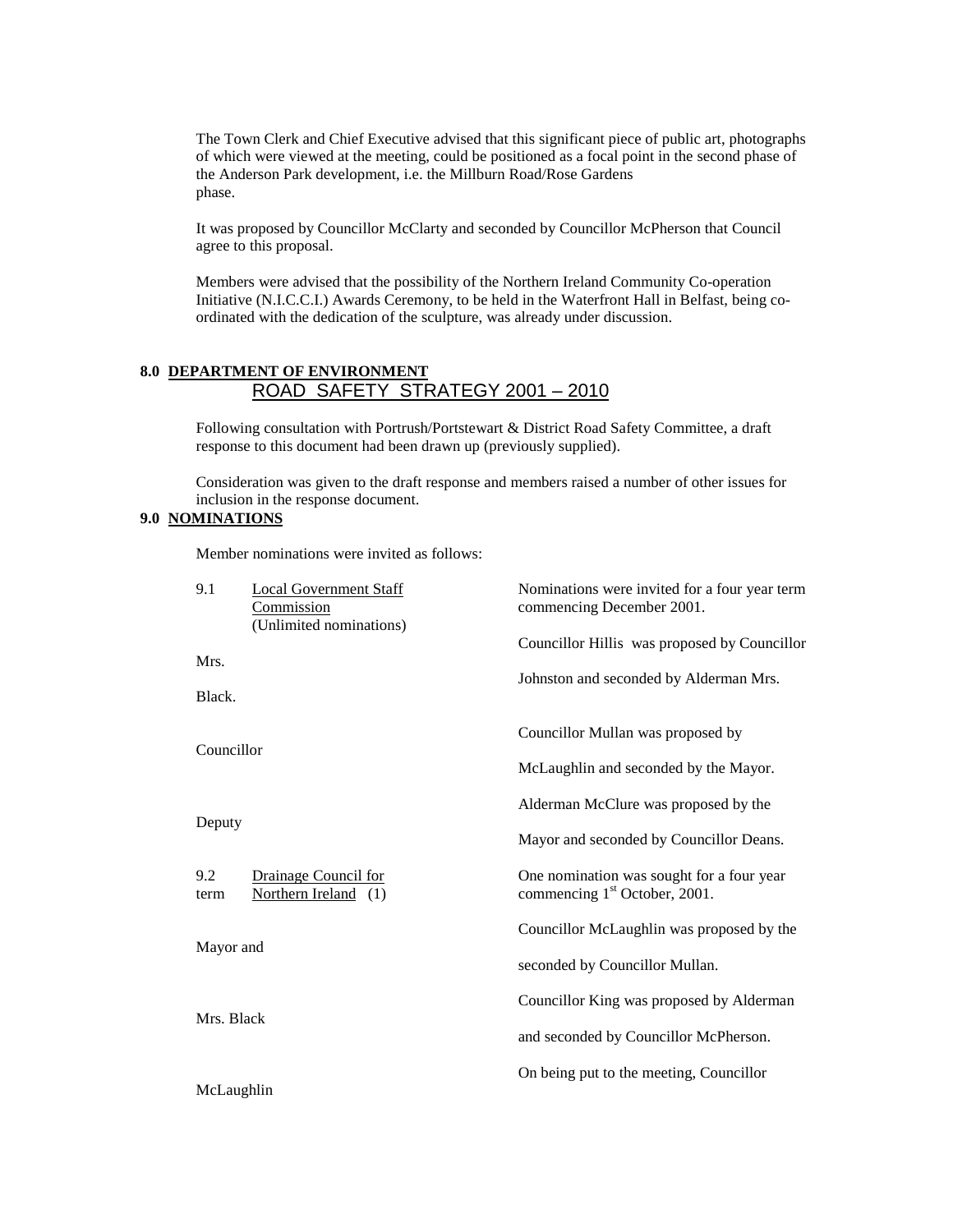|                      | fourteen votes.      | received four votes and Councillor King    |
|----------------------|----------------------|--------------------------------------------|
|                      |                      | Councillor King was duly nominated.        |
| 9.3<br>four year     | Fire Authority for   | One nomination was sought for a maximum    |
|                      | Northern Ireland (1) | period from 1 <sup>st</sup> October, 2001. |
| Councillor           |                      | Alderman Leonard was proposed by           |
| Mullan.              |                      | McLaughlin and seconded by Councillor      |
| McClure              |                      | The Deputy Mayor was proposed by Alderman  |
|                      |                      | and seconded by Councillor Mrs. Fielding.  |
|                      |                      | Councillor McPherson was proposed by       |
| Councillor           |                      | Watt and seconded by Councillor McClarty.  |
|                      |                      | On being put to the meeting Alderman       |
| Leonard              |                      | received five votes, the Deputy Mayor six  |
| votes and<br>Leonard |                      | Councillor McPherson nine votes. Alderman  |
|                      |                      | was eliminated at the first stage.         |
|                      |                      | On being put to the second stage vote the  |
| Deputy               |                      | Mayor received eleven votes and Councillor |
| McPherson            |                      | nine votes.                                |
|                      |                      |                                            |

The Deputy Mayor was duly nominated.

## **10.0 APPOINTMENT OF COLERAINE HARBOUR COMMISSIONERS**

Consideration was given to the report of the Town Clerk and Chief Executive on the appointment of Coleraine Harbour Commissioners (previously supplied).

The options available to members for the purpose of filling the five available vacancies were:

- (a) by solely elected members;
- (b) by solely external nominees;
- (c) by a mix of elected members and external nominees.

It was proposed by the Deputy Mayor and seconded by Councillor McLaughlin:

That members adopt option (a).

It was proposed by Councillor Hillis and seconded by Councillor Ms. Alexander:

That members adopt option (c) with four of the five places reserved for members.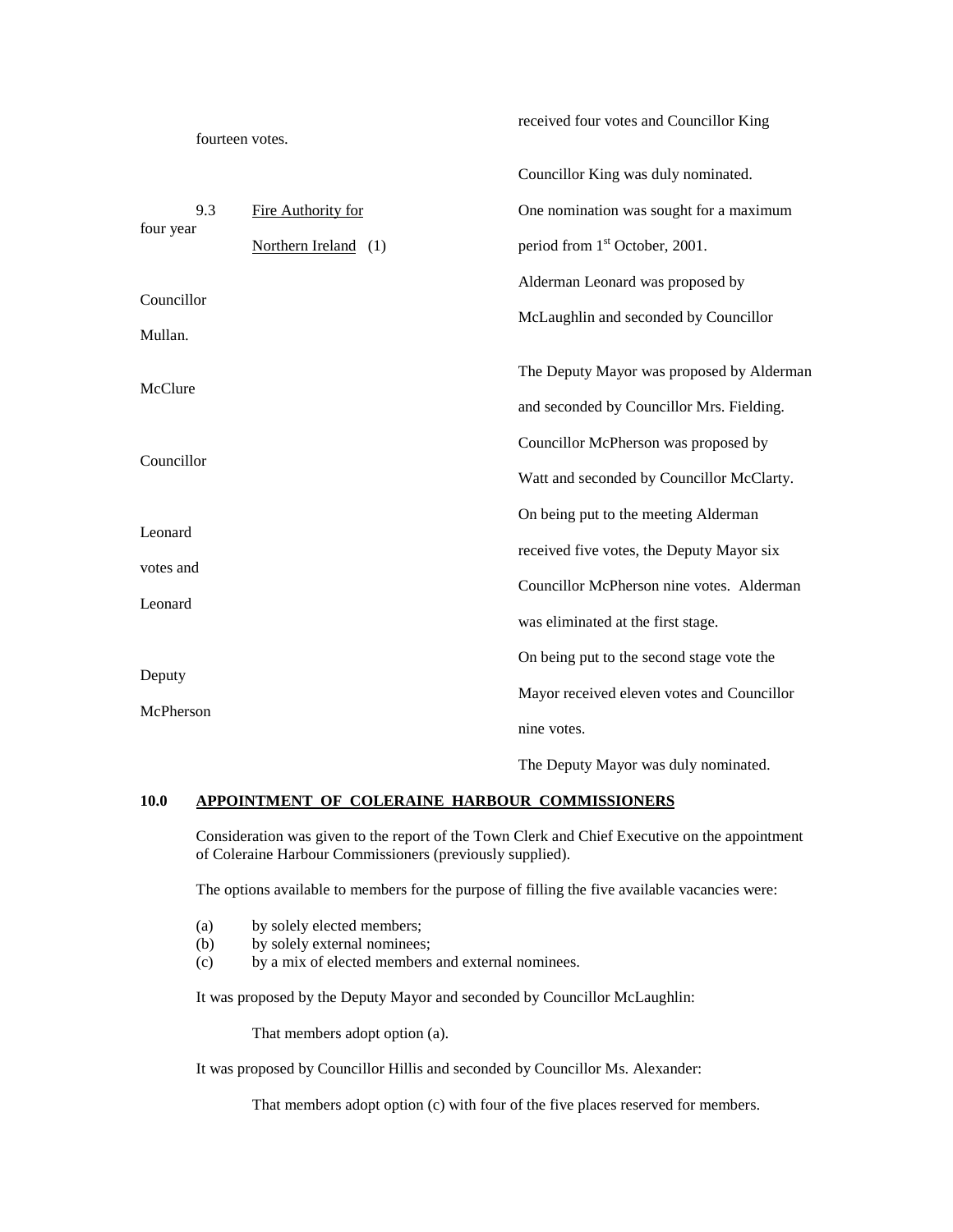On being put to the meeting, option (c) received 8 votes and option (a) received 10 votes.

Members agreed to recommend adoption of option (a):

That Council choose to fill the five vacancies solely by elected members.

The Town Clerk and Chief Executive would seek nominations from each party on an all-party representation basis.

## **11.0 ASSOCIATION OF LOCAL AUTHORITIES FOR NORTHERN IRELAND**

Consideration was given to the report of the Town Clerk and Chief Executive on the Northern Ireland Local Government Association (previously supplied).

The Association of Local Authorities of Northern Ireland (A.L.A.N.I.) had developed a draft constitution for a new representative body, to be known as "Northern Ireland Local Government Association" (previously supplied). A.L.A.N.I. would be wound up at the beginning of October 2001, and a meeting to launch the new representative body would take place on the same day.

Council is invited to join the Northern Ireland Local Government Association, with provision for five members to be nominated on a proportional representation basis.

Following discussion it was recommended:

That Council agree to join the Northern Ireland Local Government Association.

## **12.0 NORTHERN IRELAND HEALTH AND PERSONAL SOCIAL SERVICES INFORMATION AND COMMUNICATIONS TECHNOLOGY STRATEGY**

Consideration was given to the report of the Department of Health, Social Services & Public Safety (previously supplied), on which Council had been invited to comment.

Recommended:

That Council make no comment.

## **13.0 THE OFFICE OF THE FIRST MINISTER AND DEPUTY FIRST MINISTER EXECUTIVE'S POSITION REPORT DEVELOPING THE PROGRAMME FOR GOVERNMENT AND BUDGET 2002 - 03**

Consideration was given to the report of The Office of The First Minister and Deputy First Minister Executive (previously supplied).

The Town Clerk and Chief Executive drew members' attention to the possible implications for an increased regional rate highlighted in the document.

An in-depth discussion ensued following which it was agreed to defer finalising a response until the next Committee meeting, in order to enable further study of the document.

The Town Clerk and Chief Executive would, in the interim, formulate a draft response restating priorities raised by members.

### **14.0 TRANSFORMING GOVERNMENT SEMINAR**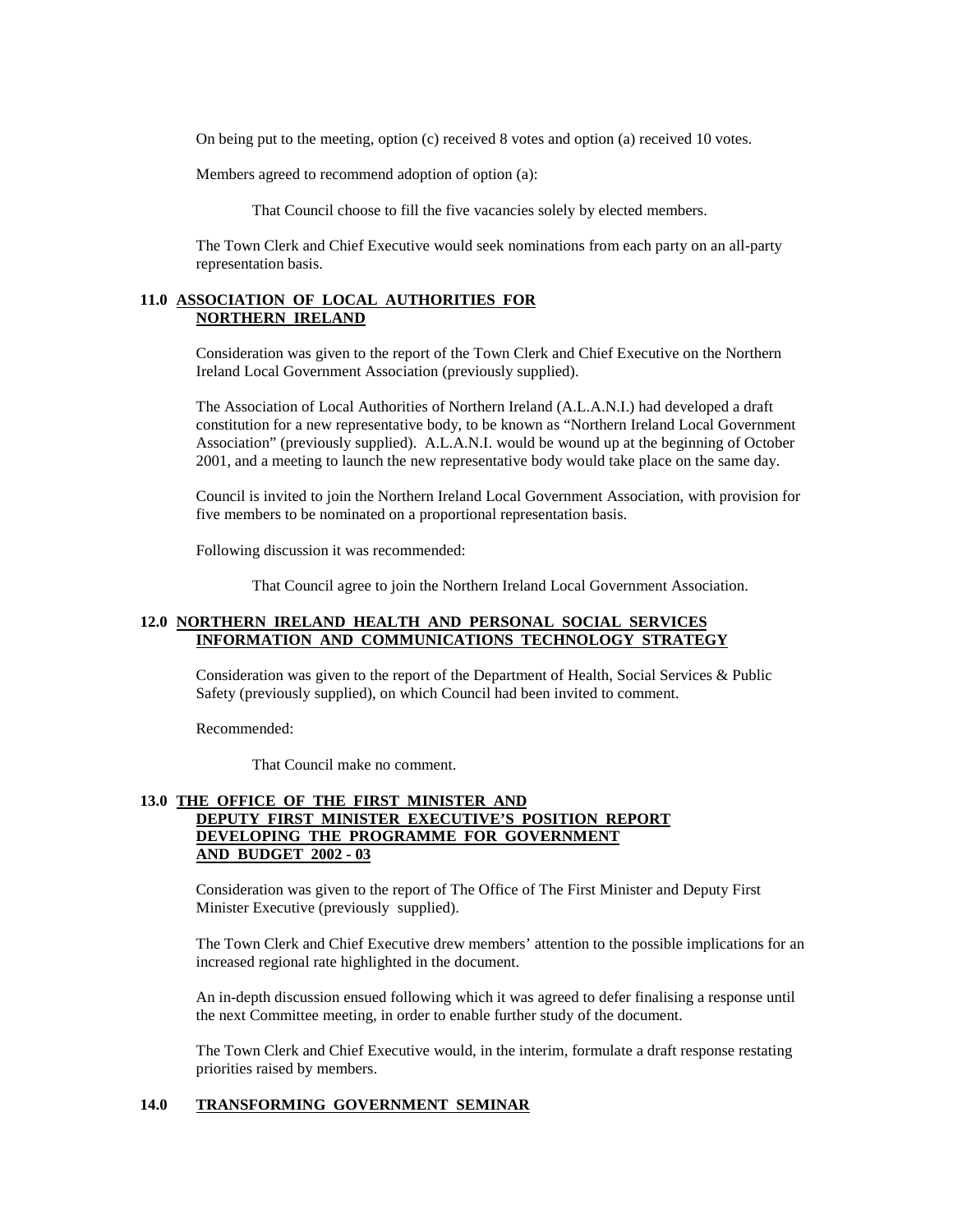Read letter from Local Government Training on behalf of S.O.L.A.C.E. (N.I.) inviting nominees to attend a half-day seminar on Thursday  $20^{th}$  September, 2001.

Recommended:

That Councillors Bradley and Barbour attend.

## **15.0 THE NATIONAL ASSOCIATION OF COUNCILLORS ANNUAL GENERAL MEETING**

Read letter from the National Association of Councillors inviting members to the Annual General Meeting to be held in the Canal Court Hotel, Newry on  $21<sup>st</sup> - 22<sup>nd</sup>$  September, 2001.

Recommended:

That the Deputy Mayor and Councillors Hillis and McLaughlin attend.

### **16.0 CITIZENS ADVICE BUREAU**

Read letter of thanks from Citizens Advice Bureau in response to Council's funding for the forthcoming year.

# **17.0 MEETING WITH CIVIC FORUM**

Read letter from Civic Forum requesting a meeting with Council representatives.

Recommended:

That the Civic Forum be invited to meet Council.

## **18.0 PROBATION BOARD FOR NORTHERN IRELAND**

Tabled:

Business Plan 2001 – 2002.

### **19.0 VALUATION AND LANDS AGENCY**

Tabled:

Annual Report and Accounts 2000 - 2001.

#### **20.0 RATE COLLECTION AGENCY**

Tabled:

Corporate and Business Plan 2001 – 2004.

# **21.0 NORTHERN HEALTH AND SOCIAL SERVICES BOARD**

Tabled: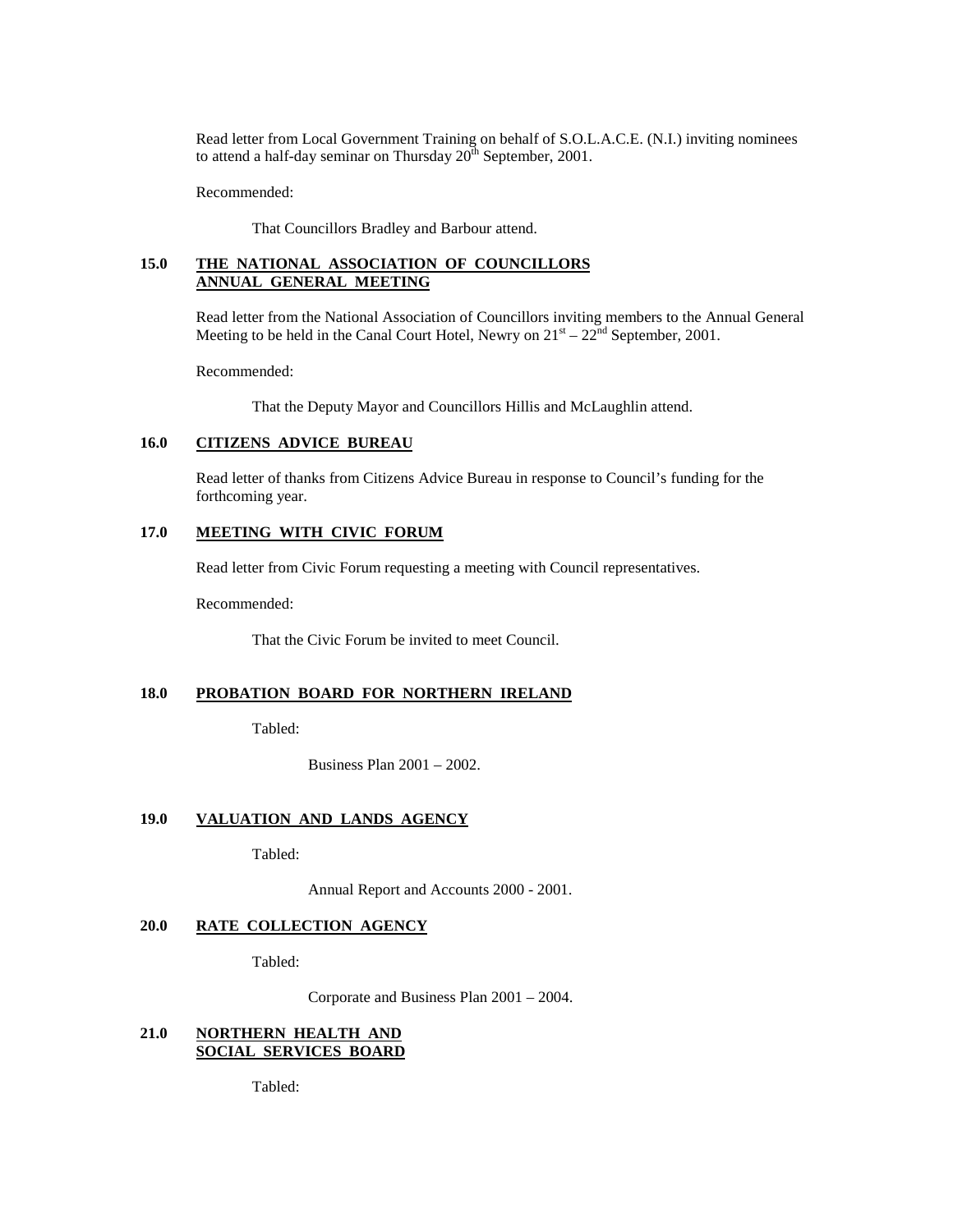First Annual Review of the Northern Childcare Plan for 2000/01 – 2002/03.

## **22.0 NORTHERN HEALTH AND SOCIAL SERVICES BOARD**

Tabled:

Second Annual Review of the Northern Area Children and Young People's Committee Children's Services Plan 1999 – 2002.

# **23.0 DEPARTMENT FOR SOCIAL DEVELOPMENT**

Tabled:

Corporate Plan 2001 – 2004.

## **24.0 DRIVER VEHICLE AND LICENSING NORTHERN IRELAND**

Tabled:

Corporate Plan 2001/2002 – 2003/2004 and Business Plan 2001/2002.

## **25.0 PARADES COMMISSION**

Tabled:

Third Annual Report 2000 – 2001.

# **26.0 THE CROWN ESTATE**

Tabled:

The Commissioners' Report 2001.

## **27.0 OAKLEE HOUSING ASSOCIATION**

Tabled:

Annual Review 2001.

## **28.0 DEPARTMENT OF THE ENVIRONMENT**

Tabled:

Corporate Plan 2001/2004 and Business Plan 2001/2002.

### **29.0 COMMITTEE ON STANDARDS IN PUBLIC LIFE**

Tabled:

Annual Report 2000-01.

**30.0 FUTURE TRAINING FOR MEMBERS**